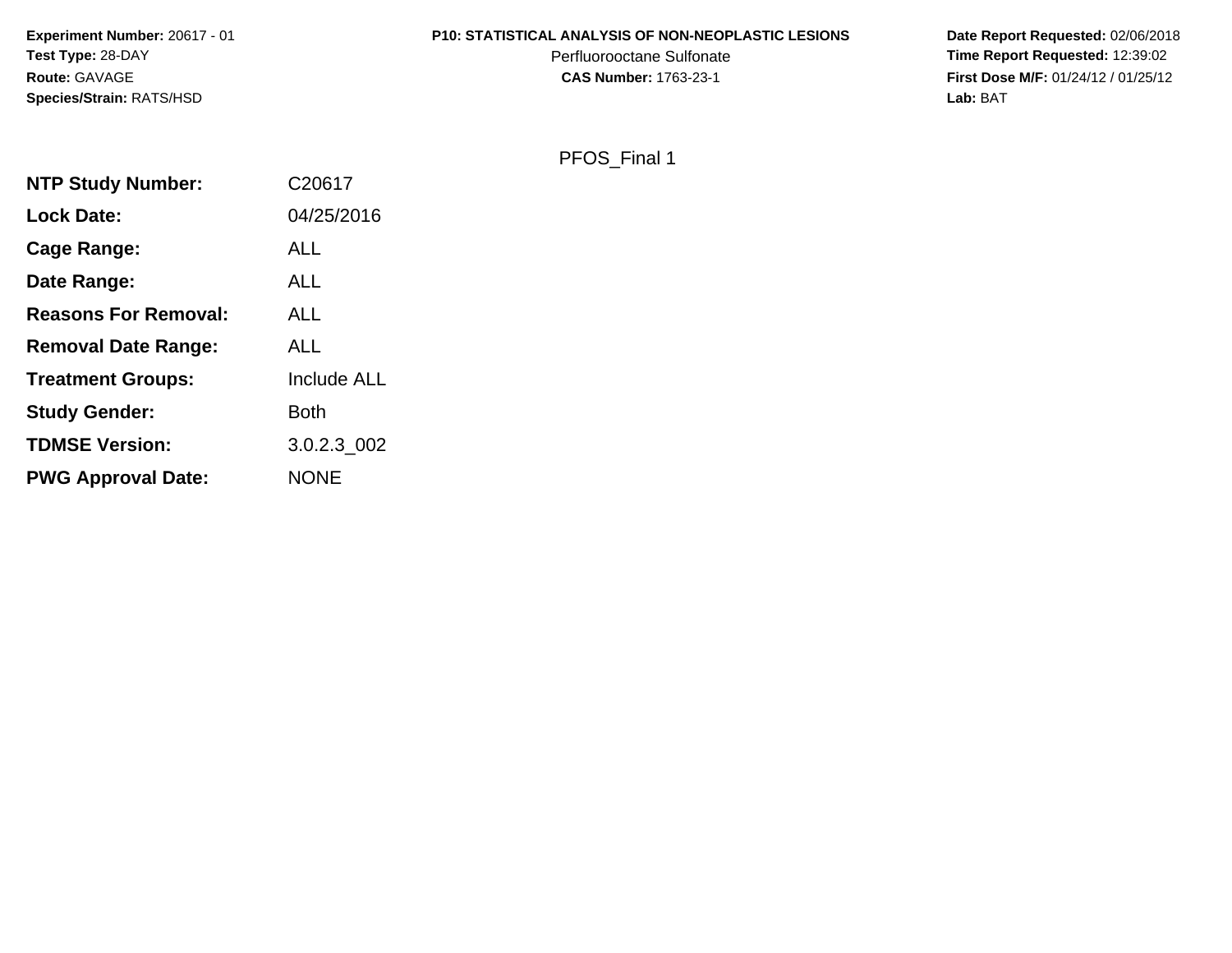**Experiment Number:** 20617 - 01**Test Type:** 28-DAY**Route:** GAVAGE**Species/Strain:** RATS/HSD

Perfluorooctane Sulfonate<br>CAS Number: 1763-23-1

 **Date Report Requested:** 02/06/2018 **Time Report Requested:** 12:39:02 **First Dose M/F:** 01/24/12 / 01/25/12<br>**Lab:** BAT **Lab:** BAT

#### **SUMMARY OF STATISTICALLY SIGNIFICANT (P<=.05) RESULTS IN THE ANALYSIS OF PERFLUOROOCTANE SULFONATE**

#### **MALE RATS**

#### **Organ**

Bone MarrowKidneyLiverLiver: Hepatocyte

Nose: Respiratory Epithelium

Spleen

#### **FEMALE RATS**

#### **Organ**

Bone MarrowLiver

Liver: Hepatocyte

Spleen

#### **Morphology**

 Hypocellularity Nephropathy Chronic Progressive Inflammation Focal Granulomatous Hypertrophy Vacuolization Cytoplasmic Hyperplasia Inflammation ChronicExtramedullary Hematopoiesis Decreased

#### **Morphology**

 Hypocellularity Congestion Diffuse Infiltration Cellular Mixed Cell Cytoplasmic Alteration Hypertrophy Necrosis DiffuseExtramedullary Hematopoiesis Decreased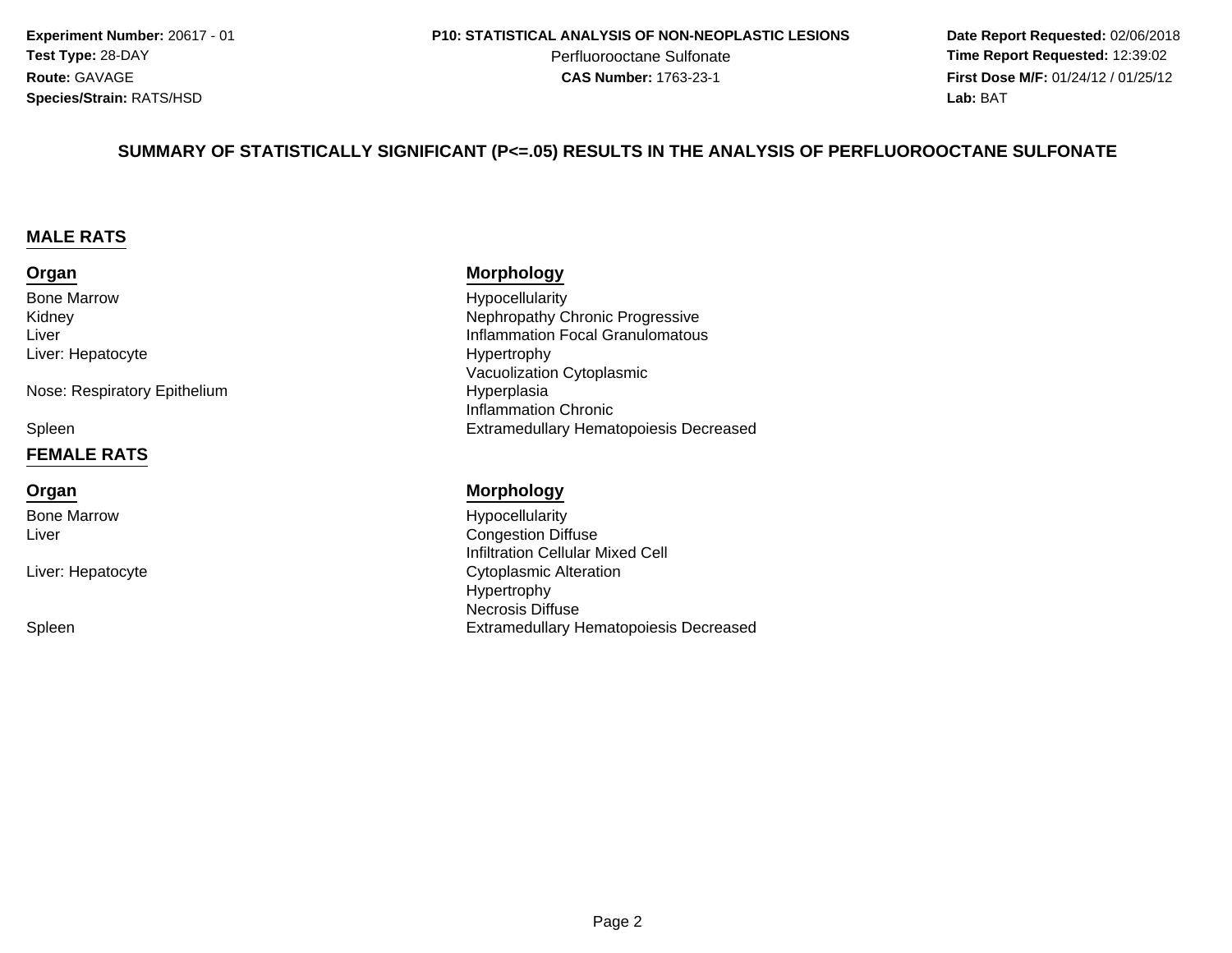**Date Report Requested:** 02/06/2018 **Time Report Requested:** 12:39:02 **First Dose M/F:** 01/24/12 / 01/25/12<br>**Lab:** BAT **Lab:** BAT

|                                              |             |                        | <b>Males</b>  |               |              |            |
|----------------------------------------------|-------------|------------------------|---------------|---------------|--------------|------------|
| <b>DOSE</b>                                  | 0mg/kg/d M  | .312mg/kg/d M          | .625mg/kg/d M | 1.25mg/kg/d M | 2.5mg/kg/d M | 5mg/kg/d M |
|                                              |             |                        |               |               |              |            |
| <b>Bone Marrow</b><br><b>Hypocellularity</b> |             |                        |               |               |              |            |
| <b>LESION RATES</b>                          |             |                        |               |               |              |            |
| <b>OVERALL</b> (a)                           | $0/10(0\%)$ | $0/10(0\%)$            | $0/10(0\%)$   | 5/10 (50%)    | 4/10 (40%)   | 8/10 (80%) |
| POLY-3 RATE (b)                              | 0/10.00     | 0/10.00                | 0/10.00       | 5/10.00       | 4/10.00      | 8/10.00    |
| POLY-3 PERCENT (g)                           | 0%          | 0%                     | 0%            | 50%           | 40%          | 80%        |
| <b>TERMINAL (d)</b>                          | $0/10(0\%)$ | $0/10(0\%)$            | $0/10(0\%)$   | 5/10 (50%)    | 4/10 (40%)   | 8/10 (80%) |
| <b>FIRST INCIDENCE</b>                       | $---$       | $\qquad \qquad \cdots$ | ---           | 29(T)         | 29 (T)       | 29 (T)     |
| <b>STATISTICAL TESTS</b>                     |             |                        |               |               |              |            |
| POLY <sub>3</sub>                            | P<0.001**   | (e)                    | (e)           | P=0.008**     | $P=0.033*$   | P<0.001**  |
| <b>POLY 1.5</b>                              | P<0.001**   | (e)                    | (e)           | P=0.008**     | $P=0.033*$   | P<0.001**  |
| POLY <sub>6</sub>                            | P<0.001**   | (e)                    | (e)           | P=0.008**     | $P=0.033*$   | P<0.001**  |
| <b>COCH-ARM / FISHERS</b>                    | P<0.001**   | (e)                    | (e)           | $P=0.016*$    | $P=0.043*$   | P<0.001**  |
| <b>MAX-ISO-POLY-3</b>                        | P<0.001**   | (e)                    | (e)           | P<0.001**     | P=0.007**    | P<0.001**  |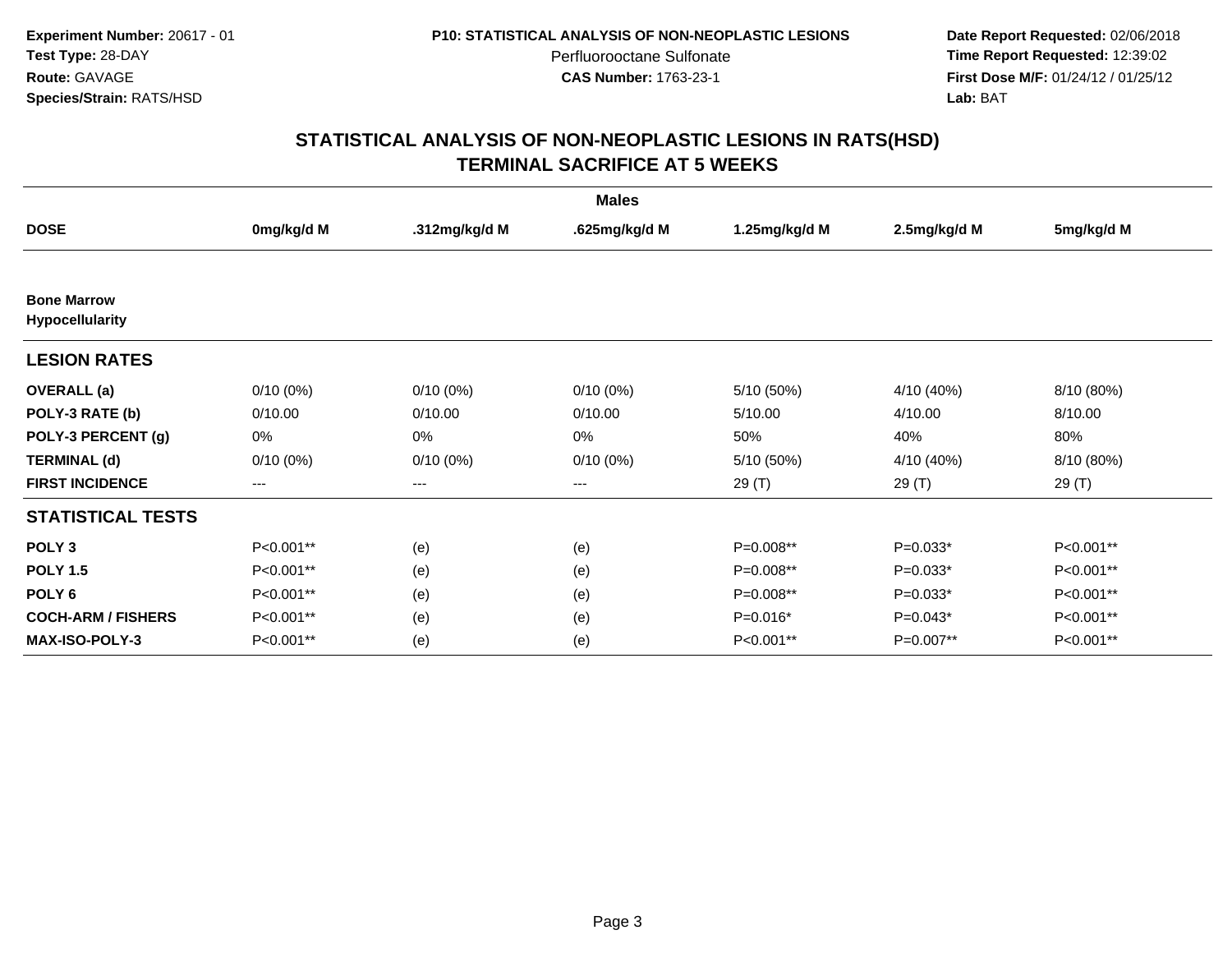**Date Report Requested:** 02/06/2018 **Time Report Requested:** 12:39:02 **First Dose M/F:** 01/24/12 / 01/25/12<br>**Lab:** BAT **Lab:** BAT

|                                         |             |               | <b>Males</b>  |               |              |             |
|-----------------------------------------|-------------|---------------|---------------|---------------|--------------|-------------|
| <b>DOSE</b>                             | 0mg/kg/d M  | .312mg/kg/d M | .625mg/kg/d M | 1.25mg/kg/d M | 2.5mg/kg/d M | 5mg/kg/d M  |
|                                         |             |               |               |               |              |             |
| <b>Esophagus</b><br><b>Degeneration</b> |             |               |               |               |              |             |
| <b>LESION RATES</b>                     |             |               |               |               |              |             |
| <b>OVERALL</b> (a)                      | $0/10(0\%)$ | $0/0 (0\%)$   | $0/0 (0\%)$   | $0/0 (0\%)$   | $0/0 (0\%)$  | $0/10(0\%)$ |
| POLY-3 RATE (b)                         | 0/10.00     | 0/0.00        | 0/0.00        | 0/0.00        | 0/0.00       | 0/10.00     |
| POLY-3 PERCENT (g)                      | 0%          | 0%            | 0%            | 0%            | 0%           | 0%          |
| <b>TERMINAL (d)</b>                     | $0/10(0\%)$ | $0/0 (0\%)$   | $0/0 (0\%)$   | $0/0 (0\%)$   | $0/0 (0\%)$  | $0/10(0\%)$ |
| <b>FIRST INCIDENCE</b>                  | $--$        | $--$          | $---$         | $--$          | ---          | ---         |
| <b>STATISTICAL TESTS</b>                |             |               |               |               |              |             |
| POLY <sub>3</sub>                       | (n)         | (n)           | (n)           | (n)           | (n)          | (n)         |
| <b>POLY 1.5</b>                         | (n)         | (n)           | (n)           | (n)           | (n)          | (n)         |
| POLY 6                                  | (n)         | (n)           | (n)           | (n)           | (n)          | (n)         |
| <b>COCH-ARM / FISHERS</b>               | (n)         | (n)           | (n)           | (n)           | (n)          | (n)         |
| MAX-ISO-POLY-3                          | (n)         | (n)           | (n)           | (n)           | (n)          | (n)         |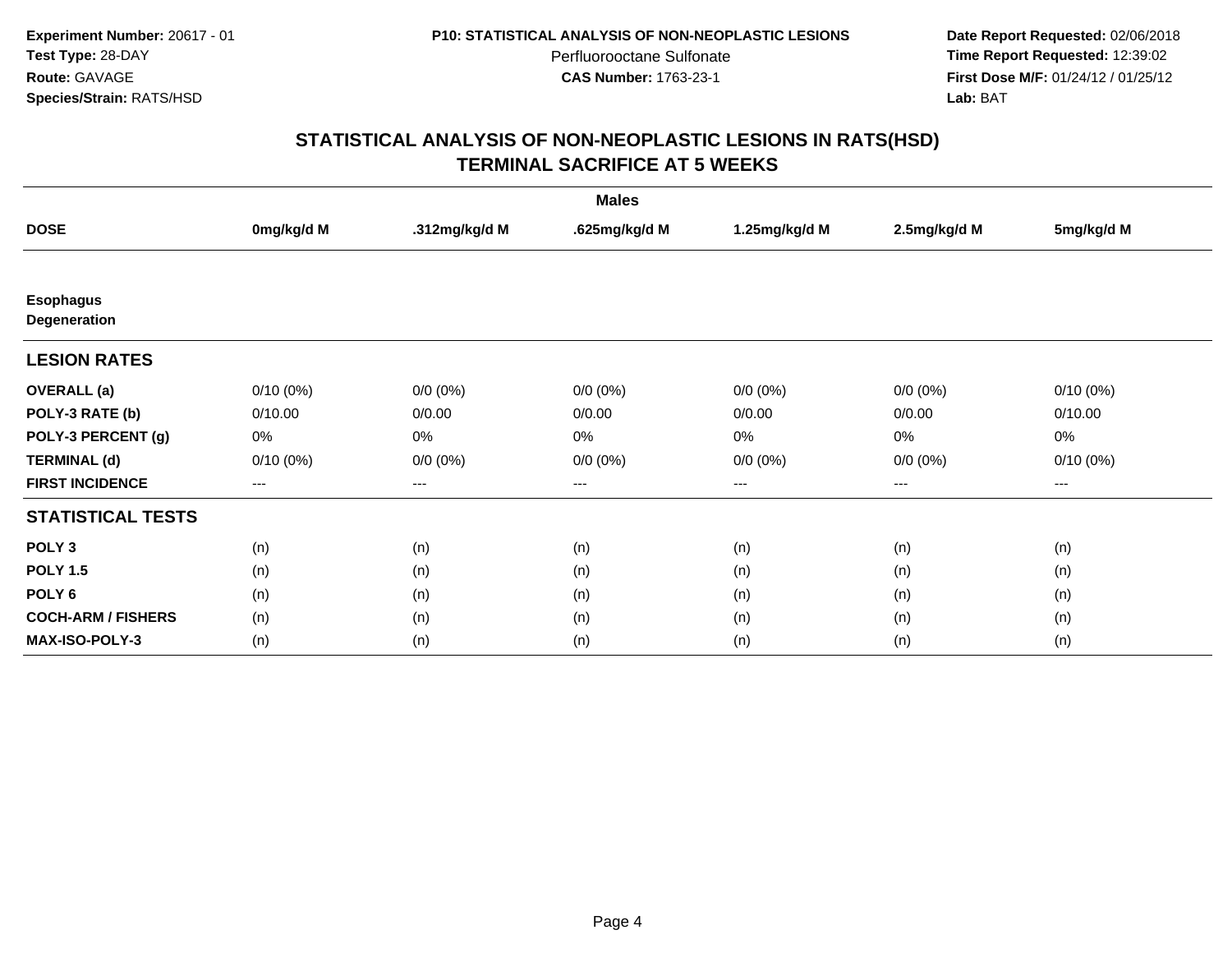**Date Report Requested:** 02/06/2018 **Time Report Requested:** 12:39:02 **First Dose M/F:** 01/24/12 / 01/25/12<br>**Lab:** BAT **Lab:** BAT

|                                                 |             |               | <b>Males</b>  |                        |              |             |
|-------------------------------------------------|-------------|---------------|---------------|------------------------|--------------|-------------|
| <b>DOSE</b>                                     | 0mg/kg/d M  | .312mg/kg/d M | .625mg/kg/d M | 1.25mg/kg/d M          | 2.5mg/kg/d M | 5mg/kg/d M  |
|                                                 |             |               |               |                        |              |             |
| <b>Esophagus</b><br><b>Inflammation Chronic</b> |             |               |               |                        |              |             |
| <b>LESION RATES</b>                             |             |               |               |                        |              |             |
| <b>OVERALL</b> (a)                              | $0/10(0\%)$ | $0/0 (0\%)$   | $0/0 (0\%)$   | $0/0 (0\%)$            | $0/0 (0\%)$  | $0/10(0\%)$ |
| POLY-3 RATE (b)                                 | 0/10.00     | 0/0.00        | 0/0.00        | 0/0.00                 | 0/0.00       | 0/10.00     |
| POLY-3 PERCENT (g)                              | 0%          | 0%            | $0\%$         | 0%                     | 0%           | 0%          |
| <b>TERMINAL (d)</b>                             | $0/10(0\%)$ | $0/0 (0\%)$   | $0/0 (0\%)$   | $0/0 (0\%)$            | $0/0 (0\%)$  | $0/10(0\%)$ |
| <b>FIRST INCIDENCE</b>                          | $---$       | $---$         | ---           | $\qquad \qquad \cdots$ | ---          | ---         |
| <b>STATISTICAL TESTS</b>                        |             |               |               |                        |              |             |
| POLY <sub>3</sub>                               | (n)         | (n)           | (n)           | (n)                    | (n)          | (n)         |
| <b>POLY 1.5</b>                                 | (n)         | (n)           | (n)           | (n)                    | (n)          | (n)         |
| POLY <sub>6</sub>                               | (n)         | (n)           | (n)           | (n)                    | (n)          | (n)         |
| <b>COCH-ARM / FISHERS</b>                       | (n)         | (n)           | (n)           | (n)                    | (n)          | (n)         |
| MAX-ISO-POLY-3                                  | (n)         | (n)           | (n)           | (n)                    | (n)          | (n)         |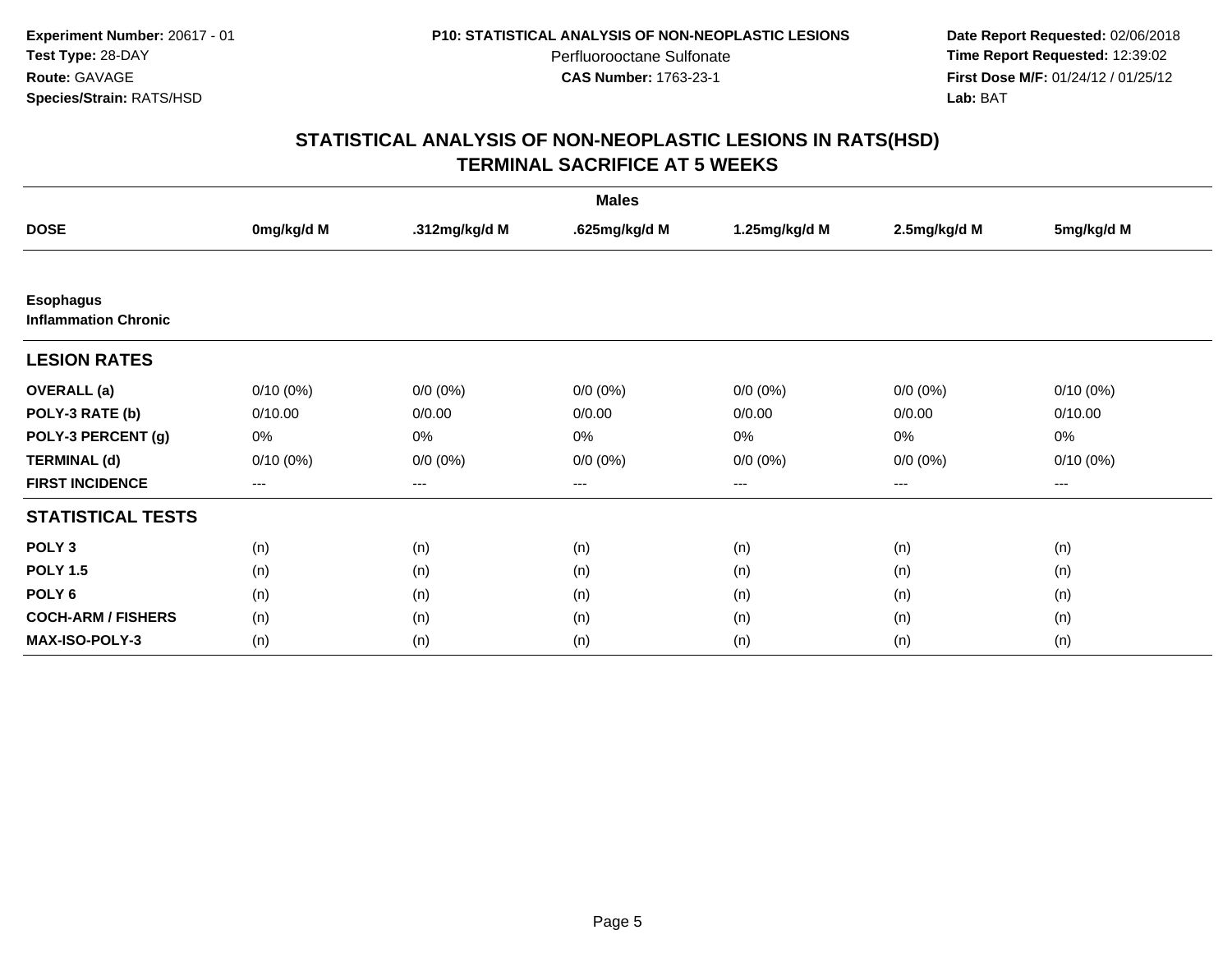**Date Report Requested:** 02/06/2018 **Time Report Requested:** 12:39:02 **First Dose M/F:** 01/24/12 / 01/25/12<br>**Lab:** BAT **Lab:** BAT

|                                                  |             |               | <b>Males</b>  |               |              |             |
|--------------------------------------------------|-------------|---------------|---------------|---------------|--------------|-------------|
| <b>DOSE</b>                                      | 0mg/kg/d M  | .312mg/kg/d M | .625mg/kg/d M | 1.25mg/kg/d M | 2.5mg/kg/d M | 5mg/kg/d M  |
|                                                  |             |               |               |               |              |             |
| Heart<br><b>Infiltration Cellular Mixed Cell</b> |             |               |               |               |              |             |
| <b>LESION RATES</b>                              |             |               |               |               |              |             |
| <b>OVERALL</b> (a)                               | $0/10(0\%)$ | $0/0 (0\%)$   | $0/0 (0\%)$   | $0/0 (0\%)$   | $0/0 (0\%)$  | $0/10(0\%)$ |
| POLY-3 RATE (b)                                  | 0/10.00     | 0/0.00        | 0/0.00        | 0/0.00        | 0/0.00       | 0/10.00     |
| POLY-3 PERCENT (g)                               | 0%          | 0%            | 0%            | 0%            | $0\%$        | 0%          |
| <b>TERMINAL (d)</b>                              | $0/10(0\%)$ | $0/0 (0\%)$   | $0/0 (0\%)$   | $0/0 (0\%)$   | $0/0 (0\%)$  | $0/10(0\%)$ |
| <b>FIRST INCIDENCE</b>                           | $---$       | $---$         | $---$         | $---$         | $---$        | ---         |
| <b>STATISTICAL TESTS</b>                         |             |               |               |               |              |             |
| POLY <sub>3</sub>                                | (n)         | (n)           | (n)           | (n)           | (n)          | (n)         |
| <b>POLY 1.5</b>                                  | (n)         | (n)           | (n)           | (n)           | (n)          | (n)         |
| POLY <sub>6</sub>                                | (n)         | (n)           | (n)           | (n)           | (n)          | (n)         |
| <b>COCH-ARM / FISHERS</b>                        | (n)         | (n)           | (n)           | (n)           | (n)          | (n)         |
| <b>MAX-ISO-POLY-3</b>                            | (n)         | (n)           | (n)           | (n)           | (n)          | (n)         |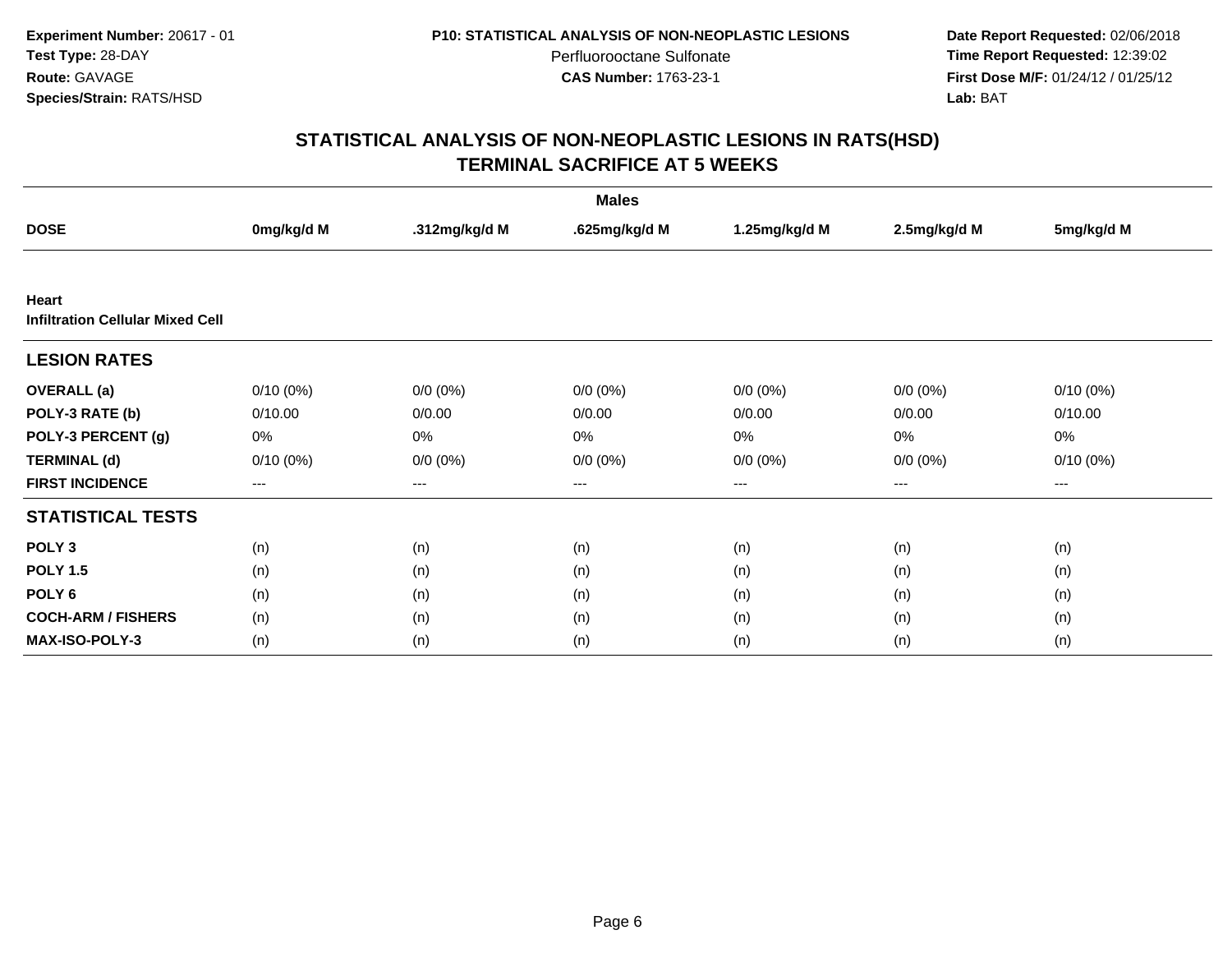**Date Report Requested:** 02/06/2018 **Time Report Requested:** 12:39:02 **First Dose M/F:** 01/24/12 / 01/25/12<br>**Lab:** BAT **Lab:** BAT

|                                                                           |              |               | <b>Males</b>      |                   |                   |              |
|---------------------------------------------------------------------------|--------------|---------------|-------------------|-------------------|-------------------|--------------|
| <b>DOSE</b>                                                               | 0mg/kg/d M   | .312mg/kg/d M | .625mg/kg/d M     | 1.25mg/kg/d M     | 2.5mg/kg/d M      | 5mg/kg/d M   |
|                                                                           |              |               |                   |                   |                   |              |
| <b>Heart: Epicardium</b><br><b>Infiltration Cellular Mononuclear Cell</b> |              |               |                   |                   |                   |              |
| <b>LESION RATES</b>                                                       |              |               |                   |                   |                   |              |
| <b>OVERALL</b> (a)                                                        | $1/10(10\%)$ | $0/0 (0\%)$   | $0/0 (0\%)$       | $0/0 (0\%)$       | $0/0 (0\%)$       | $0/10(0\%)$  |
| POLY-3 RATE (b)                                                           | 1/10.00      | 0/0.00        | 0/0.00            | 0/0.00            | 0/0.00            | 0/10.00      |
| POLY-3 PERCENT (g)                                                        | 10%          | 0%            | 0%                | 0%                | 0%                | 0%           |
| <b>TERMINAL (d)</b>                                                       | 1/10 (10%)   | $0/0 (0\%)$   | $0/0 (0\%)$       | $0/0 (0\%)$       | $0/0 (0\%)$       | $0/10(0\%)$  |
| <b>FIRST INCIDENCE</b>                                                    | 29 (T)       | $---$         | $\qquad \qquad -$ | $\qquad \qquad -$ | $\qquad \qquad -$ | ---          |
| <b>STATISTICAL TESTS</b>                                                  |              |               |                   |                   |                   |              |
| POLY <sub>3</sub>                                                         | (e)          | (e)           | (e)               | (e)               | (e)               | P=0.500N     |
| <b>POLY 1.5</b>                                                           | (e)          | (e)           | (e)               | (e)               | (e)               | $P = 0.500N$ |
| POLY <sub>6</sub>                                                         | (e)          | (e)           | (e)               | (e)               | (e)               | $P = 0.500N$ |
| <b>COCH-ARM / FISHERS</b>                                                 | $P = 0.304N$ | (e)           | (e)               | (e)               | (e)               | $P = 0.500N$ |
| <b>MAX-ISO-POLY-3</b>                                                     | (e)          | (e)           | (e)               | (e)               | (e)               | P=0.158N     |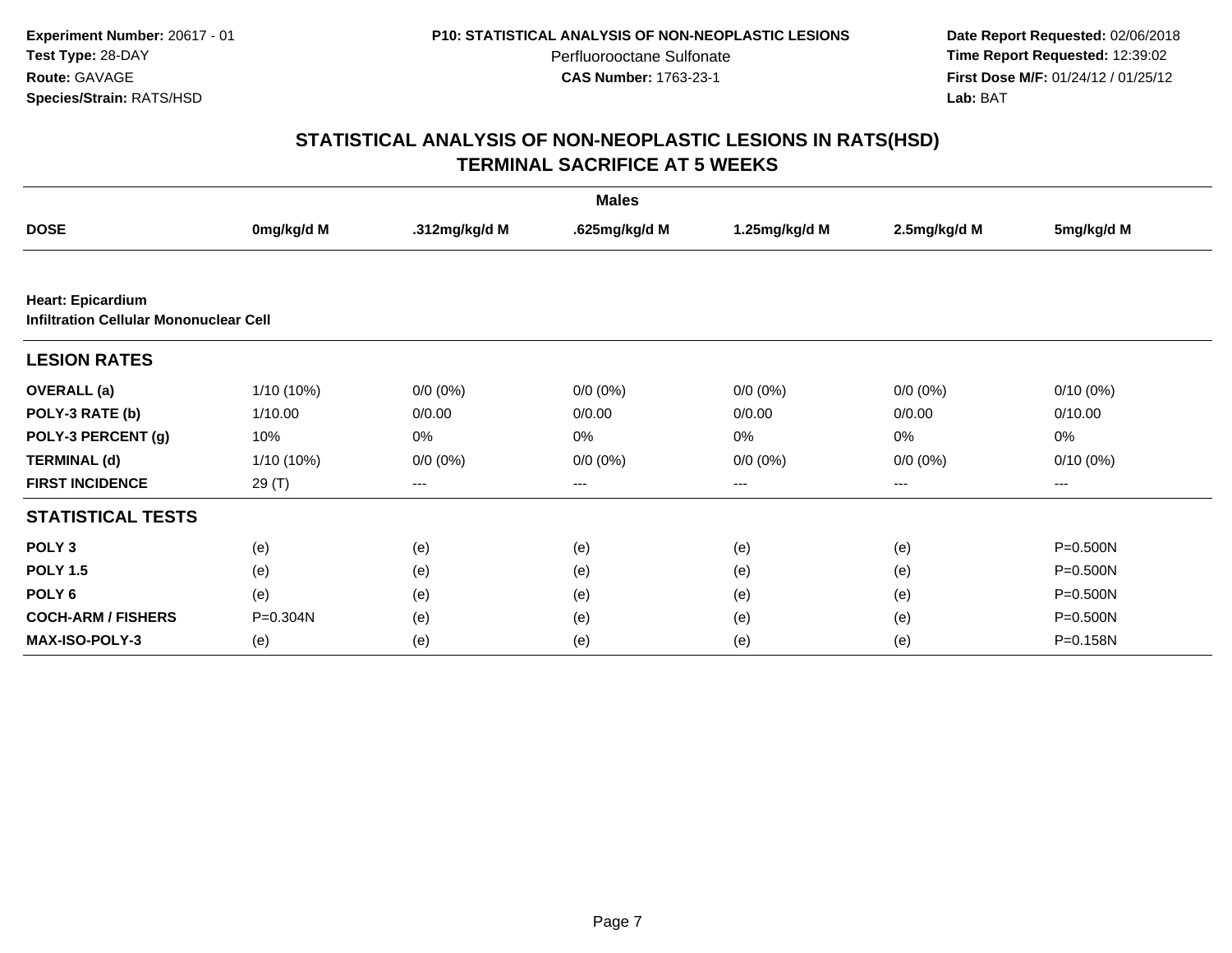**Date Report Requested:** 02/06/2018 **Time Report Requested:** 12:39:02 **First Dose M/F:** 01/24/12 / 01/25/12<br>**Lab:** BAT **Lab:** BAT

|                                                  |            |               | <b>Males</b>  |               |              |              |
|--------------------------------------------------|------------|---------------|---------------|---------------|--------------|--------------|
| <b>DOSE</b>                                      | 0mg/kg/d M | .312mg/kg/d M | .625mg/kg/d M | 1.25mg/kg/d M | 2.5mg/kg/d M | 5mg/kg/d M   |
|                                                  |            |               |               |               |              |              |
| Kidney<br><b>Nephropathy Chronic Progressive</b> |            |               |               |               |              |              |
| <b>LESION RATES</b>                              |            |               |               |               |              |              |
| <b>OVERALL</b> (a)                               | 9/10 (90%) | 8/10 (80%)    | 6/10(60%)     | 8/10 (80%)    | 4/10 (40%)   | 5/10 (50%)   |
| POLY-3 RATE (b)                                  | 9/10.00    | 8/10.00       | 6/10.00       | 8/10.00       | 4/10.00      | 5/10.00      |
| POLY-3 PERCENT (g)                               | 90%        | 80%           | 60%           | 80%           | 40%          | 50%          |
| <b>TERMINAL (d)</b>                              | 9/10 (90%) | 8/10 (80%)    | 6/10(60%)     | 8/10 (80%)    | 4/10 (40%)   | 5/10 (50%)   |
| <b>FIRST INCIDENCE</b>                           | 29 (T)     | 29(T)         | 29 (T)        | 29(T)         | 29 (T)       | 29(T)        |
| <b>STATISTICAL TESTS</b>                         |            |               |               |               |              |              |
| POLY <sub>3</sub>                                | P=0.024N*  | $P = 0.500N$  | $P = 0.148N$  | $P = 0.500N$  | P=0.018N*    | $P = 0.061N$ |
| <b>POLY 1.5</b>                                  | P=0.024N*  | $P = 0.500N$  | P=0.148N      | P=0.500N      | P=0.018N*    | P=0.061N     |
| POLY <sub>6</sub>                                | P=0.024N*  | $P = 0.500N$  | P=0.148N      | $P = 0.500N$  | P=0.018N*    | $P = 0.061N$ |
| <b>COCH-ARM / FISHERS</b>                        | P=0.027N*  | $P = 0.500N$  | $P = 0.152N$  | P=0.500N      | P=0.029N*    | P=0.070N     |
| <b>MAX-ISO-POLY-3</b>                            | P=0.014N*  | $P = 0.274N$  | P=0.058N      | P=0.274N      | $P=0.004N**$ | P=0.020N*    |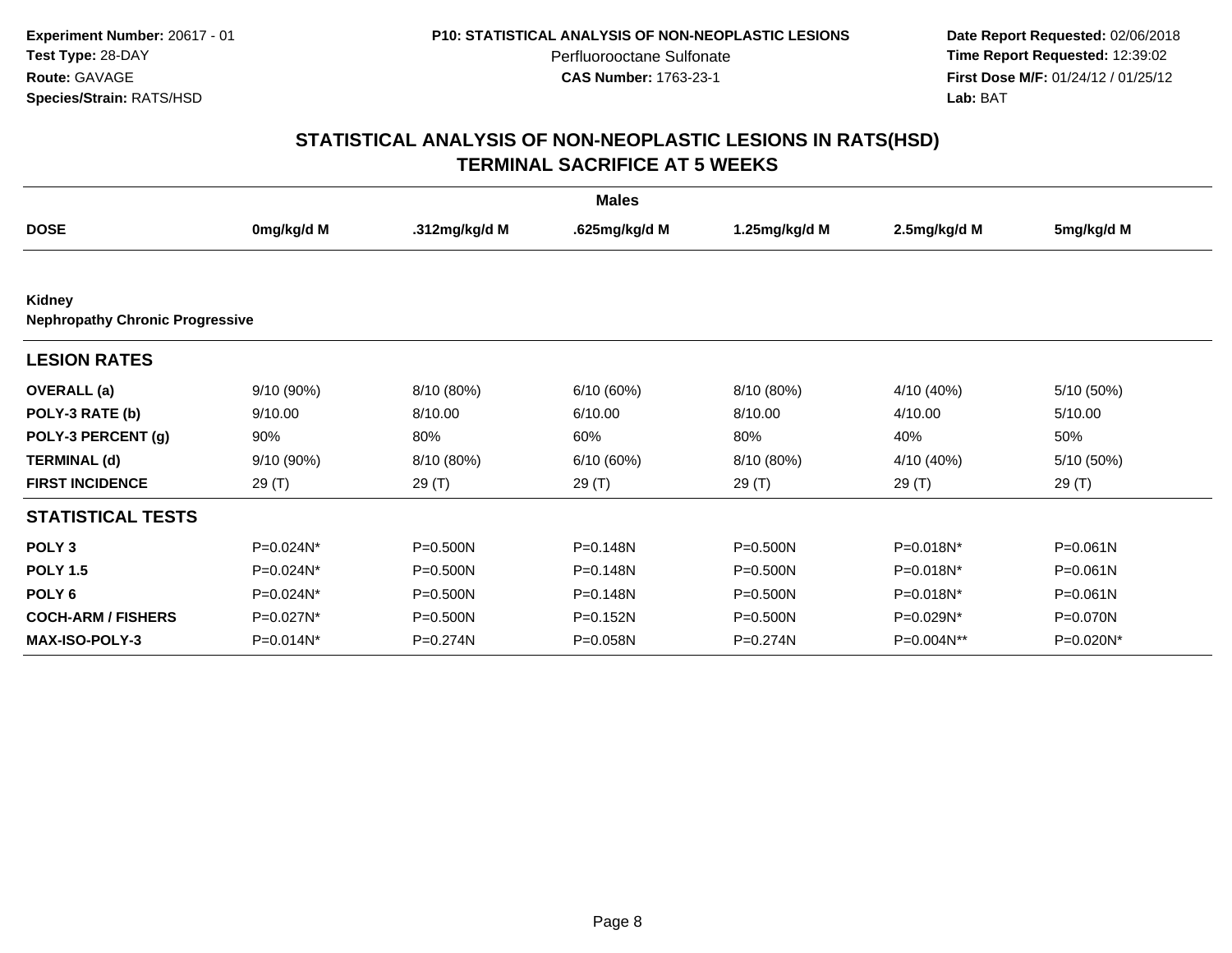**Date Report Requested:** 02/06/2018 **Time Report Requested:** 12:39:02 **First Dose M/F:** 01/24/12 / 01/25/12<br>**Lab:** BAT **Lab:** BAT

|                                               |             |               | <b>Males</b>  |               |              |             |
|-----------------------------------------------|-------------|---------------|---------------|---------------|--------------|-------------|
| <b>DOSE</b>                                   | 0mg/kg/d M  | .312mg/kg/d M | .625mg/kg/d M | 1.25mg/kg/d M | 2.5mg/kg/d M | 5mg/kg/d M  |
|                                               |             |               |               |               |              |             |
| <b>Kidney: Renal Tubule</b><br><b>Mineral</b> |             |               |               |               |              |             |
| <b>LESION RATES</b>                           |             |               |               |               |              |             |
| <b>OVERALL</b> (a)                            | $0/10(0\%)$ | $0/10(0\%)$   | $0/10(0\%)$   | $0/10(0\%)$   | $0/10(0\%)$  | $0/10(0\%)$ |
| POLY-3 RATE (b)                               | 0/10.00     | 0/10.00       | 0/10.00       | 0/10.00       | 0/10.00      | 0/10.00     |
| POLY-3 PERCENT (g)                            | 0%          | 0%            | 0%            | 0%            | 0%           | 0%          |
| <b>TERMINAL (d)</b>                           | $0/10(0\%)$ | $0/10(0\%)$   | $0/10(0\%)$   | $0/10(0\%)$   | $0/10(0\%)$  | $0/10(0\%)$ |
| <b>FIRST INCIDENCE</b>                        | $---$       | $---$         | ---           | $---$         | $---$        | ---         |
| <b>STATISTICAL TESTS</b>                      |             |               |               |               |              |             |
| POLY <sub>3</sub>                             | (n)         | (n)           | (n)           | (n)           | (n)          | (n)         |
| <b>POLY 1.5</b>                               | (n)         | (n)           | (n)           | (n)           | (n)          | (n)         |
| POLY <sub>6</sub>                             | (n)         | (n)           | (n)           | (n)           | (n)          | (n)         |
| <b>COCH-ARM / FISHERS</b>                     | (n)         | (n)           | (n)           | (n)           | (n)          | (n)         |
| <b>MAX-ISO-POLY-3</b>                         | (n)         | (n)           | (n)           | (n)           | (n)          | (n)         |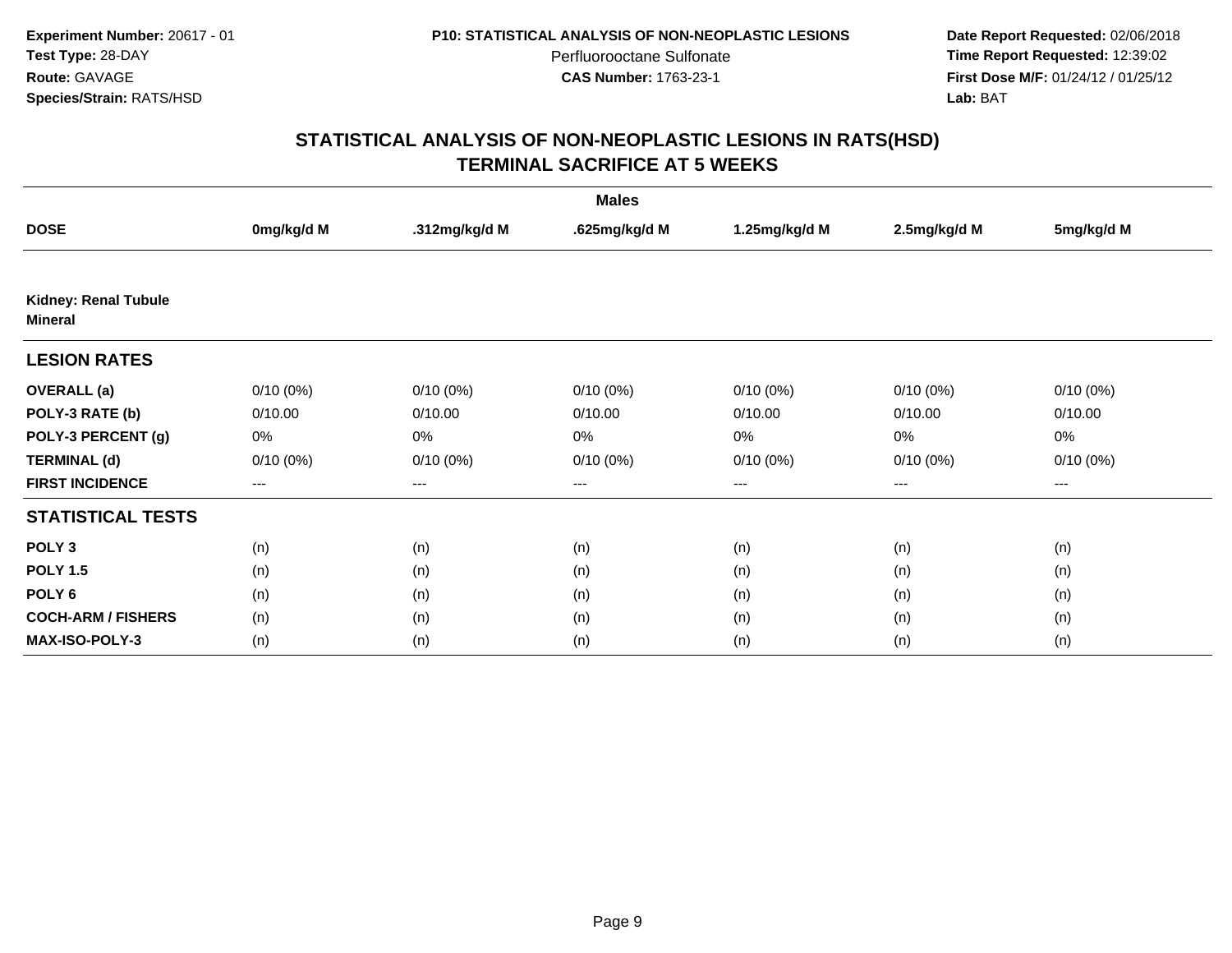**Date Report Requested:** 02/06/2018 **Time Report Requested:** 12:39:02 **First Dose M/F:** 01/24/12 / 01/25/12<br>**Lab:** BAT **Lab:** BAT

|                           |             |               | <b>Males</b>  |               |              |             |
|---------------------------|-------------|---------------|---------------|---------------|--------------|-------------|
| <b>DOSE</b>               | 0mg/kg/d M  | .312mg/kg/d M | .625mg/kg/d M | 1.25mg/kg/d M | 2.5mg/kg/d M | 5mg/kg/d M  |
|                           |             |               |               |               |              |             |
| Liver                     |             |               |               |               |              |             |
| <b>Clear Cell Focus</b>   |             |               |               |               |              |             |
| <b>LESION RATES</b>       |             |               |               |               |              |             |
| <b>OVERALL</b> (a)        | $0/10(0\%)$ | $0/10(0\%)$   | $0/10(0\%)$   | $0/10(0\%)$   | $0/10(0\%)$  | $0/10(0\%)$ |
| POLY-3 RATE (b)           | 0/10.00     | 0/10.00       | 0/10.00       | 0/10.00       | 0/10.00      | 0/10.00     |
| POLY-3 PERCENT (g)        | 0%          | 0%            | 0%            | 0%            | 0%           | 0%          |
| <b>TERMINAL (d)</b>       | $0/10(0\%)$ | $0/10(0\%)$   | $0/10(0\%)$   | $0/10(0\%)$   | $0/10(0\%)$  | $0/10(0\%)$ |
| <b>FIRST INCIDENCE</b>    | $---$       | $---$         | $---$         | $---$         | $---$        | ---         |
| <b>STATISTICAL TESTS</b>  |             |               |               |               |              |             |
| POLY <sub>3</sub>         | (n)         | (n)           | (n)           | (n)           | (n)          | (n)         |
| <b>POLY 1.5</b>           | (n)         | (n)           | (n)           | (n)           | (n)          | (n)         |
| POLY <sub>6</sub>         | (n)         | (n)           | (n)           | (n)           | (n)          | (n)         |
| <b>COCH-ARM / FISHERS</b> | (n)         | (n)           | (n)           | (n)           | (n)          | (n)         |
| <b>MAX-ISO-POLY-3</b>     | (n)         | (n)           | (n)           | (n)           | (n)          | (n)         |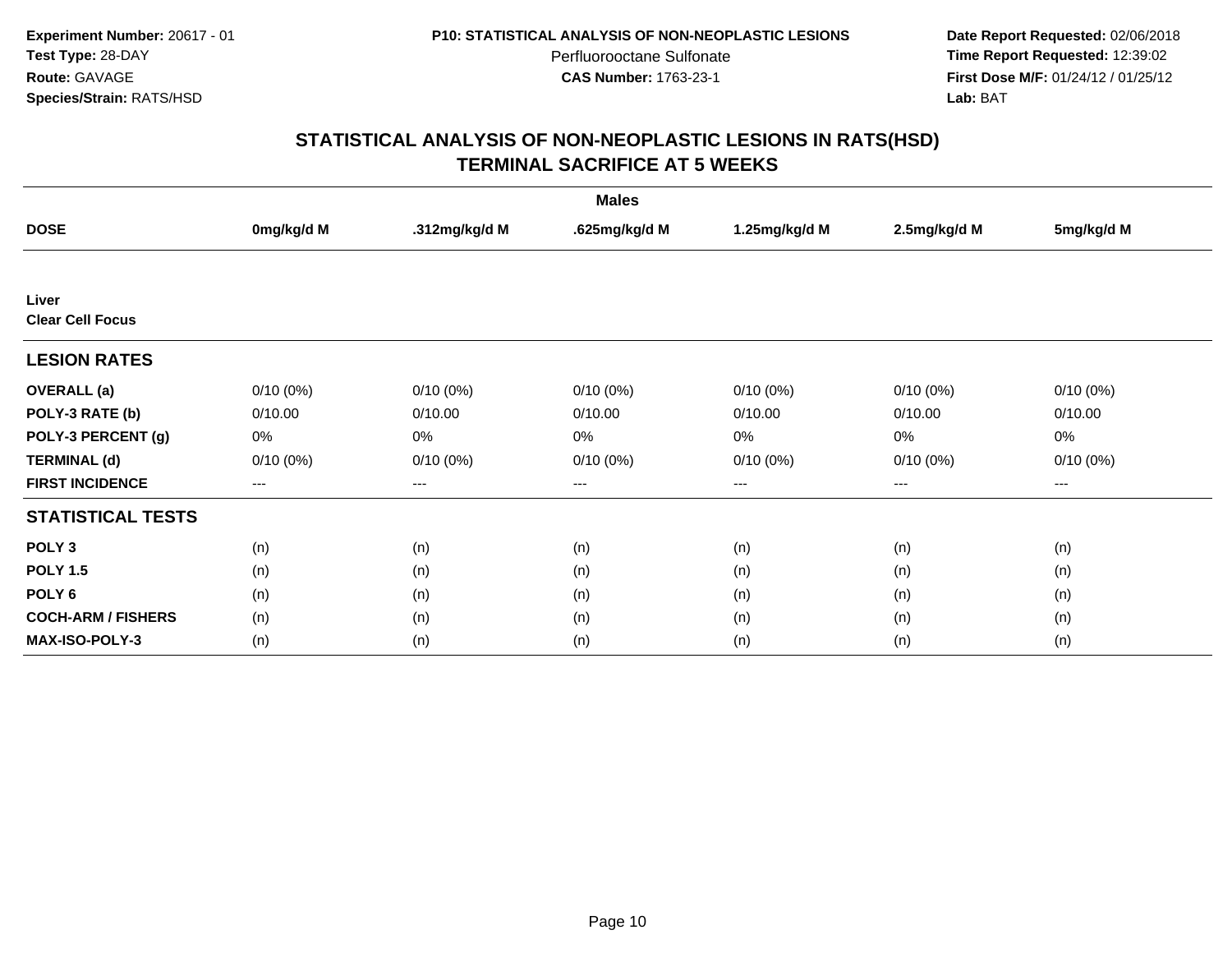**Date Report Requested:** 02/06/2018 **Time Report Requested:** 12:39:02 **First Dose M/F:** 01/24/12 / 01/25/12<br>**Lab:** BAT **Lab:** BAT

|                           |                   |               | <b>Males</b>  |               |                   |             |
|---------------------------|-------------------|---------------|---------------|---------------|-------------------|-------------|
| <b>DOSE</b>               | 0mg/kg/d M        | .312mg/kg/d M | .625mg/kg/d M | 1.25mg/kg/d M | 2.5mg/kg/d M      | 5mg/kg/d M  |
|                           |                   |               |               |               |                   |             |
| Liver                     |                   |               |               |               |                   |             |
| <b>Congestion Diffuse</b> |                   |               |               |               |                   |             |
| <b>LESION RATES</b>       |                   |               |               |               |                   |             |
| <b>OVERALL</b> (a)        | $0/10(0\%)$       | $0/10(0\%)$   | $0/10(0\%)$   | $0/10(0\%)$   | $0/10(0\%)$       | $0/10(0\%)$ |
| POLY-3 RATE (b)           | 0/10.00           | 0/10.00       | 0/10.00       | 0/10.00       | 0/10.00           | 0/10.00     |
| POLY-3 PERCENT (g)        | 0%                | $0\%$         | $0\%$         | 0%            | 0%                | 0%          |
| <b>TERMINAL (d)</b>       | $0/10(0\%)$       | $0/10(0\%)$   | $0/10(0\%)$   | $0/10(0\%)$   | $0/10(0\%)$       | $0/10(0\%)$ |
| <b>FIRST INCIDENCE</b>    | $\qquad \qquad -$ | $---$         | $---$         | ---           | $\qquad \qquad -$ | $---$       |
| <b>STATISTICAL TESTS</b>  |                   |               |               |               |                   |             |
| POLY <sub>3</sub>         | (n)               | (n)           | (n)           | (n)           | (n)               | (n)         |
| <b>POLY 1.5</b>           | (n)               | (n)           | (n)           | (n)           | (n)               | (n)         |
| POLY <sub>6</sub>         | (n)               | (n)           | (n)           | (n)           | (n)               | (n)         |
| <b>COCH-ARM / FISHERS</b> | (n)               | (n)           | (n)           | (n)           | (n)               | (n)         |
| <b>MAX-ISO-POLY-3</b>     | (n)               | (n)           | (n)           | (n)           | (n)               | (n)         |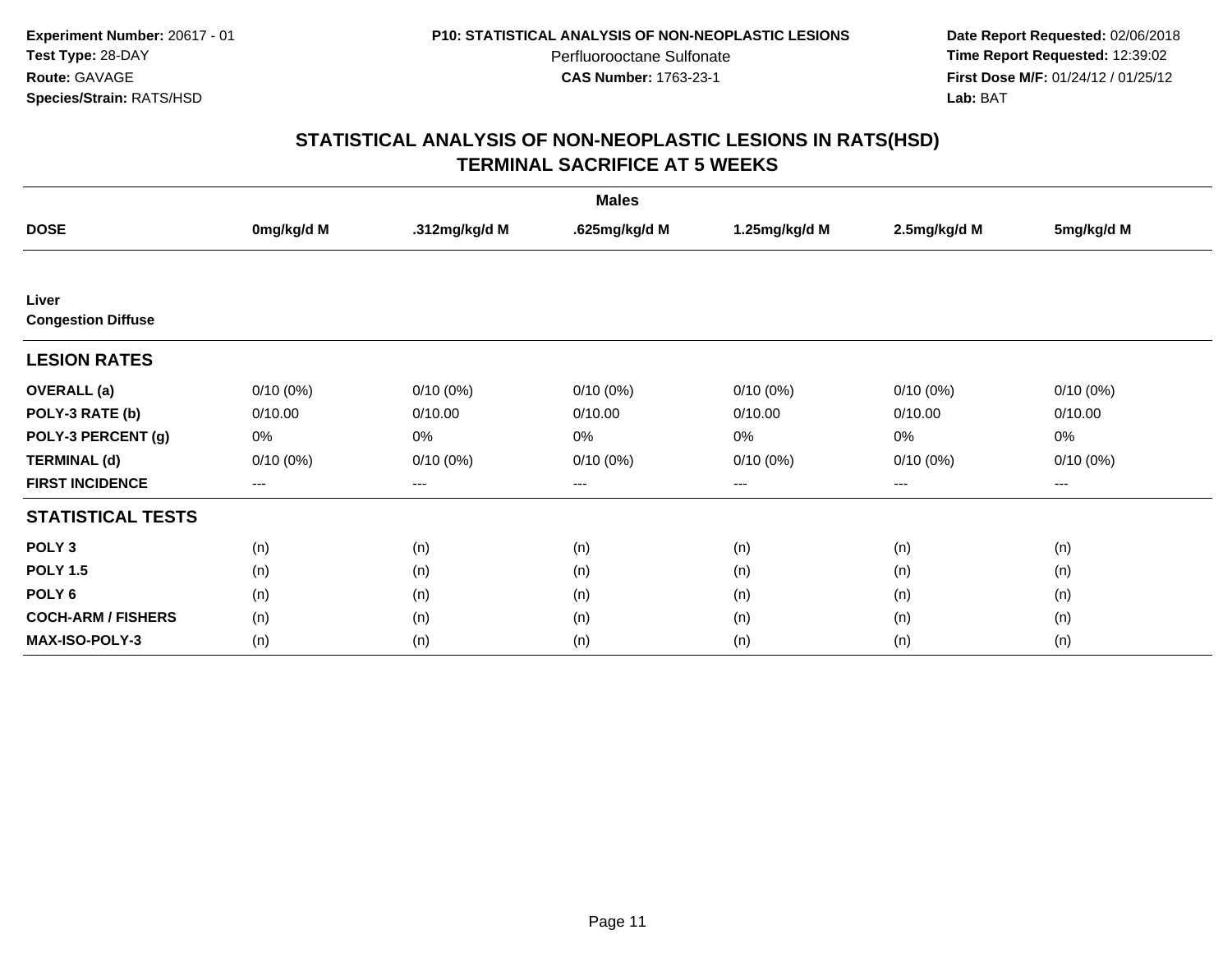**Date Report Requested:** 02/06/2018 **Time Report Requested:** 12:39:02 **First Dose M/F:** 01/24/12 / 01/25/12<br>**Lab:** BAT **Lab:** BAT

|                                                  |              |               | <b>Males</b>  |               |              |              |
|--------------------------------------------------|--------------|---------------|---------------|---------------|--------------|--------------|
| <b>DOSE</b>                                      | 0mg/kg/d M   | .312mg/kg/d M | .625mg/kg/d M | 1.25mg/kg/d M | 2.5mg/kg/d M | 5mg/kg/d M   |
|                                                  |              |               |               |               |              |              |
| Liver<br><b>Infiltration Cellular Mixed Cell</b> |              |               |               |               |              |              |
| <b>LESION RATES</b>                              |              |               |               |               |              |              |
| <b>OVERALL</b> (a)                               | 1/10 (10%)   | 4/10 (40%)    | 1/10 (10%)    | $0/10(0\%)$   | $3/10(30\%)$ | $0/10(0\%)$  |
| POLY-3 RATE (b)                                  | 1/10.00      | 4/10.00       | 1/10.00       | 0/10.00       | 3/10.00      | 0/10.00      |
| POLY-3 PERCENT (g)                               | 10%          | 40%           | 10%           | 0%            | 30%          | 0%           |
| <b>TERMINAL (d)</b>                              | 1/10 (10%)   | 4/10 (40%)    | 1/10 (10%)    | $0/10(0\%)$   | 3/10 (30%)   | $0/10(0\%)$  |
| <b>FIRST INCIDENCE</b>                           | 29 (T)       | 29 (T)        | 29 (T)        | ---           | 29 (T)       | ---          |
| <b>STATISTICAL TESTS</b>                         |              |               |               |               |              |              |
| POLY <sub>3</sub>                                | P=0.194N     | $P = 0.148$   | $P = 0.760$   | P=0.500N      | $P=0.292$    | P=0.500N     |
| <b>POLY 1.5</b>                                  | $P = 0.194N$ | $P=0.148$     | $P = 0.760$   | P=0.500N      | $P=0.292$    | P=0.500N     |
| POLY <sub>6</sub>                                | P=0.194N     | $P = 0.148$   | $P=0.760$     | $P = 0.500N$  | $P=0.292$    | P=0.500N     |
| <b>COCH-ARM / FISHERS</b>                        | P=0.205N     | $P = 0.152$   | P=0.763N      | $P = 0.500N$  | $P = 0.291$  | $P = 0.500N$ |
| MAX-ISO-POLY-3                                   | $P = 0.051N$ | $P=0.058$     | $P = 1.000$   | $P = 0.158N$  | $P = 0.136$  | $P = 0.158N$ |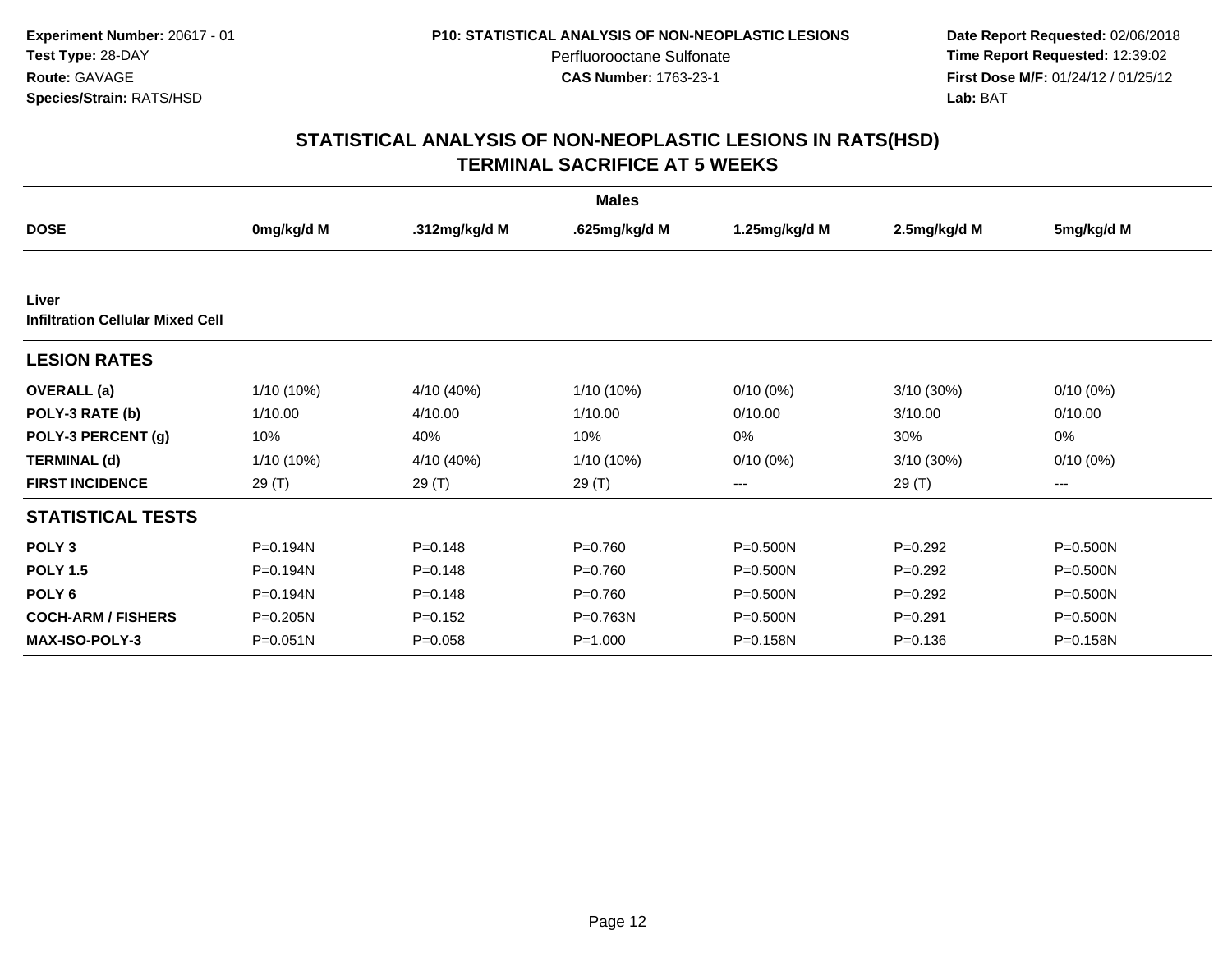**Date Report Requested:** 02/06/2018 **Time Report Requested:** 12:39:02 **First Dose M/F:** 01/24/12 / 01/25/12<br>**Lab:** BAT **Lab:** BAT

|                                         |             |                   | <b>Males</b>  |                   |              |             |
|-----------------------------------------|-------------|-------------------|---------------|-------------------|--------------|-------------|
| <b>DOSE</b>                             | 0mg/kg/d M  | .312mg/kg/d M     | .625mg/kg/d M | 1.25mg/kg/d M     | 2.5mg/kg/d M | 5mg/kg/d M  |
|                                         |             |                   |               |                   |              |             |
| Liver                                   |             |                   |               |                   |              |             |
| <b>Inflammation Focal Granulomatous</b> |             |                   |               |                   |              |             |
| <b>LESION RATES</b>                     |             |                   |               |                   |              |             |
| <b>OVERALL</b> (a)                      | $0/10(0\%)$ | $0/10(0\%)$       | $0/10(0\%)$   | $0/10(0\%)$       | $0/10(0\%)$  | 1/10 (10%)  |
| POLY-3 RATE (b)                         | 0/10.00     | 0/10.00           | 0/10.00       | 0/10.00           | 0/10.00      | 1/10.00     |
| POLY-3 PERCENT (g)                      | 0%          | 0%                | 0%            | 0%                | 0%           | 10%         |
| <b>TERMINAL (d)</b>                     | $0/10(0\%)$ | $0/10(0\%)$       | $0/10(0\%)$   | $0/10(0\%)$       | $0/10(0\%)$  | 1/10 (10%)  |
| <b>FIRST INCIDENCE</b>                  | $---$       | $\qquad \qquad -$ | $---$         | $\qquad \qquad -$ | $---$        | 29 (T)      |
| <b>STATISTICAL TESTS</b>                |             |                   |               |                   |              |             |
| POLY <sub>3</sub>                       | $P=0.107$   | (e)               | (e)           | (e)               | (e)          | $P = 0.500$ |
| <b>POLY 1.5</b>                         | $P=0.107$   | (e)               | (e)           | (e)               | (e)          | $P = 0.500$ |
| POLY <sub>6</sub>                       | $P=0.107$   | (e)               | (e)           | (e)               | (e)          | $P = 0.500$ |
| <b>COCH-ARM / FISHERS</b>               | $P = 0.105$ | (e)               | (e)           | (e)               | (e)          | $P = 0.500$ |
| <b>MAX-ISO-POLY-3</b>                   | P=0.041*    | (e)               | (e)           | (e)               | (e)          | $P = 0.158$ |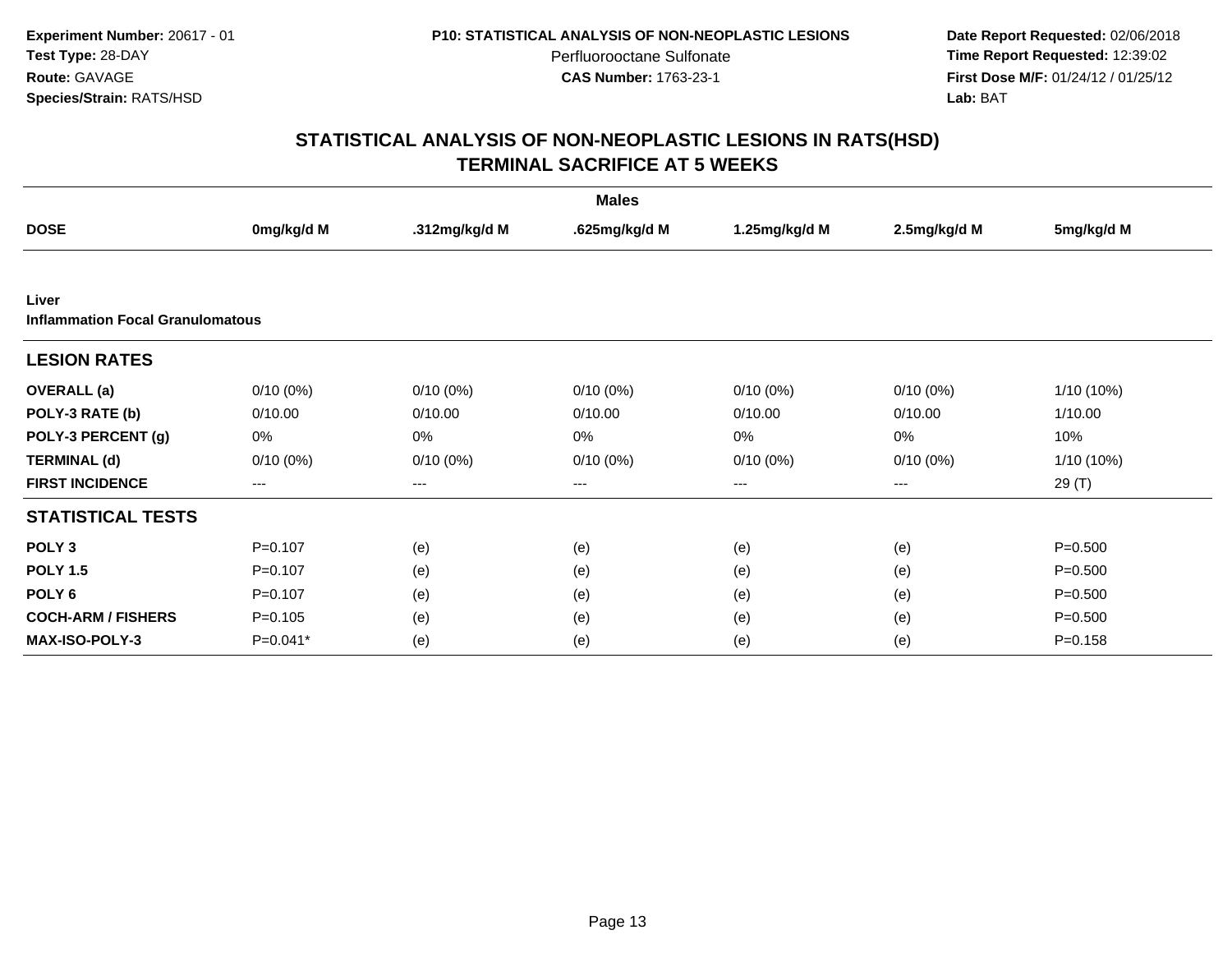**Date Report Requested:** 02/06/2018 **Time Report Requested:** 12:39:02 **First Dose M/F:** 01/24/12 / 01/25/12<br>**Lab:** BAT **Lab:** BAT

|                                                    |             |               | <b>Males</b>  |               |              |             |
|----------------------------------------------------|-------------|---------------|---------------|---------------|--------------|-------------|
| <b>DOSE</b>                                        | 0mg/kg/d M  | .312mg/kg/d M | .625mg/kg/d M | 1.25mg/kg/d M | 2.5mg/kg/d M | 5mg/kg/d M  |
|                                                    |             |               |               |               |              |             |
| Liver: Hepatocyte<br><b>Cytoplasmic Alteration</b> |             |               |               |               |              |             |
| <b>LESION RATES</b>                                |             |               |               |               |              |             |
| <b>OVERALL</b> (a)                                 | $0/10(0\%)$ | $0/10(0\%)$   | $0/10(0\%)$   | $0/10(0\%)$   | $0/10(0\%)$  | $0/10(0\%)$ |
| POLY-3 RATE (b)                                    | 0/10.00     | 0/10.00       | 0/10.00       | 0/10.00       | 0/10.00      | 0/10.00     |
| POLY-3 PERCENT (g)                                 | 0%          | 0%            | 0%            | 0%            | 0%           | 0%          |
| <b>TERMINAL (d)</b>                                | $0/10(0\%)$ | $0/10(0\%)$   | $0/10(0\%)$   | $0/10(0\%)$   | $0/10(0\%)$  | $0/10(0\%)$ |
| <b>FIRST INCIDENCE</b>                             | $---$       | $---$         | ---           | $---$         | ---          | ---         |
| <b>STATISTICAL TESTS</b>                           |             |               |               |               |              |             |
| POLY <sub>3</sub>                                  | (n)         | (n)           | (n)           | (n)           | (n)          | (n)         |
| <b>POLY 1.5</b>                                    | (n)         | (n)           | (n)           | (n)           | (n)          | (n)         |
| POLY <sub>6</sub>                                  | (n)         | (n)           | (n)           | (n)           | (n)          | (n)         |
| <b>COCH-ARM / FISHERS</b>                          | (n)         | (n)           | (n)           | (n)           | (n)          | (n)         |
| <b>MAX-ISO-POLY-3</b>                              | (n)         | (n)           | (n)           | (n)           | (n)          | (n)         |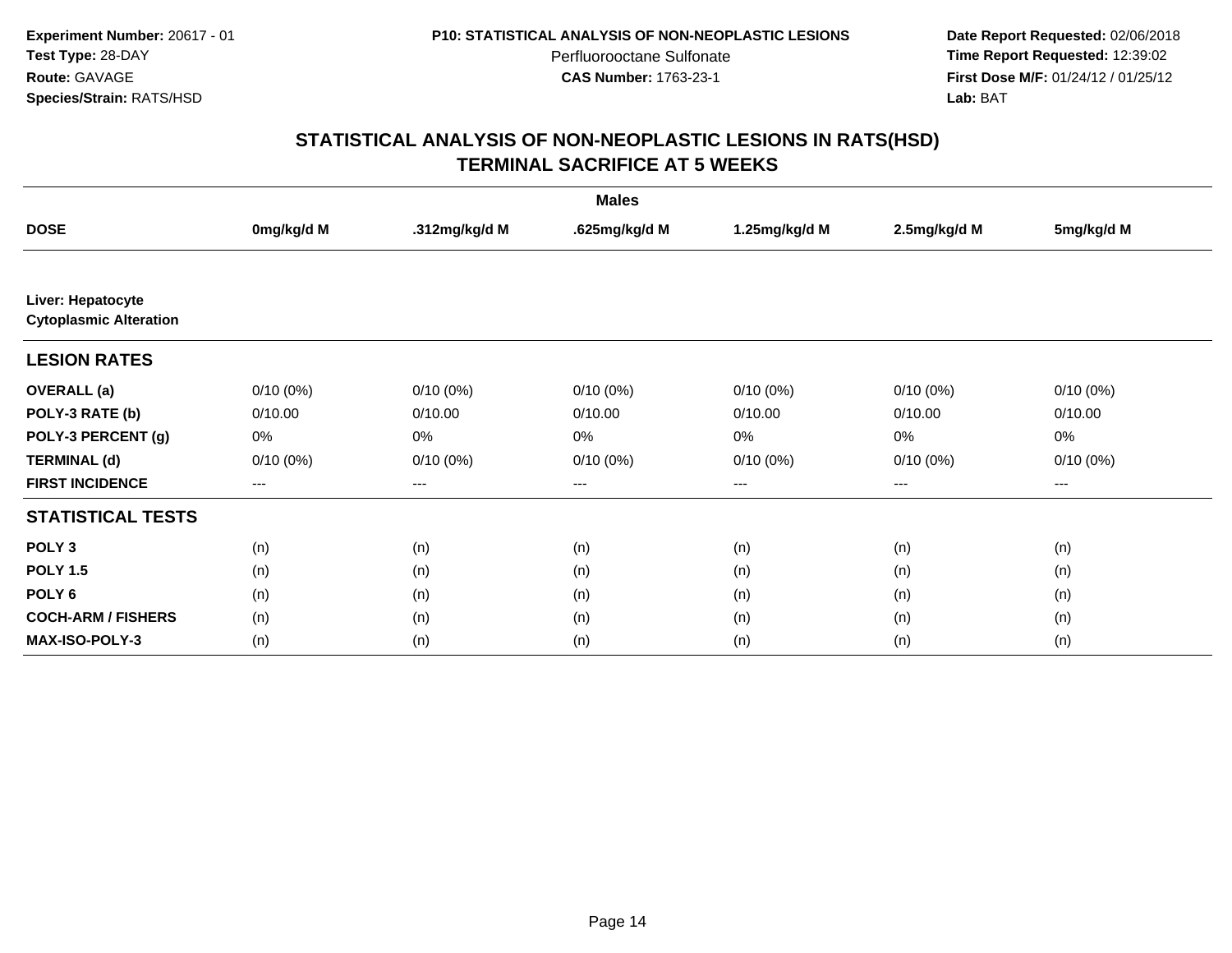**Date Report Requested:** 02/06/2018 **Time Report Requested:** 12:39:02 **First Dose M/F:** 01/24/12 / 01/25/12<br>**Lab:** BAT **Lab:** BAT

|                                  |             |               | <b>Males</b>  |               |              |              |
|----------------------------------|-------------|---------------|---------------|---------------|--------------|--------------|
| <b>DOSE</b>                      | 0mg/kg/d M  | .312mg/kg/d M | .625mg/kg/d M | 1.25mg/kg/d M | 2.5mg/kg/d M | 5mg/kg/d M   |
|                                  |             |               |               |               |              |              |
| Liver: Hepatocyte<br>Hypertrophy |             |               |               |               |              |              |
| <b>LESION RATES</b>              |             |               |               |               |              |              |
| <b>OVERALL</b> (a)               | $0/10(0\%)$ | $0/10(0\%)$   | $0/10(0\%)$   | 3/10 (30%)    | 8/10 (80%)   | 10/10 (100%) |
| POLY-3 RATE (b)                  | 0/10.00     | 0/10.00       | 0/10.00       | 3/10.00       | 8/10.00      | 10/10.00     |
| POLY-3 PERCENT (g)               | 0%          | 0%            | 0%            | 30%           | 80%          | 100%         |
| <b>TERMINAL (d)</b>              | $0/10(0\%)$ | $0/10(0\%)$   | $0/10(0\%)$   | 3/10 (30%)    | 8/10 (80%)   | 10/10 (100%) |
| <b>FIRST INCIDENCE</b>           | ---         | $---$         | $--$          | 29(T)         | 29 (T)       | 29 (T)       |
| <b>STATISTICAL TESTS</b>         |             |               |               |               |              |              |
| POLY <sub>3</sub>                | P<0.001**   | (e)           | (e)           | $P = 0.095$   | P<0.001**    | P<0.001**    |
| <b>POLY 1.5</b>                  | P<0.001**   | (e)           | (e)           | $P = 0.095$   | P<0.001**    | P<0.001**    |
| POLY <sub>6</sub>                | P<0.001**   | (e)           | (e)           | $P = 0.095$   | P<0.001**    | P<0.001**    |
| <b>COCH-ARM / FISHERS</b>        | P<0.001**   | (e)           | (e)           | $P = 0.105$   | P<0.001**    | P<0.001**    |
| <b>MAX-ISO-POLY-3</b>            | P<0.001**   | (e)           | (e)           | $P=0.025*$    | P<0.001**    | (e)          |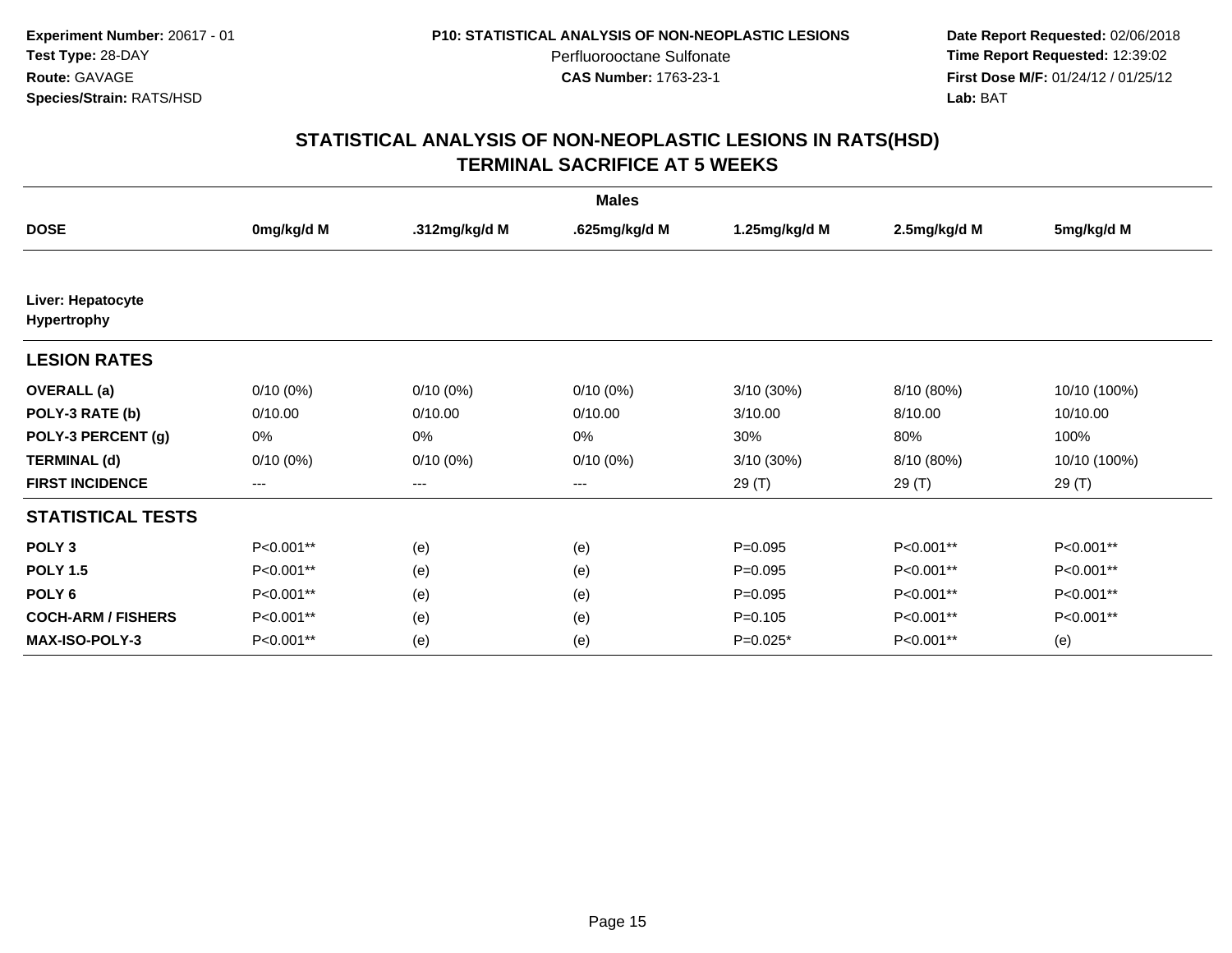**Date Report Requested:** 02/06/2018 **Time Report Requested:** 12:39:02 **First Dose M/F:** 01/24/12 / 01/25/12<br>**Lab:** BAT **Lab:** BAT

| <b>Males</b>                                 |             |               |               |               |              |             |  |  |
|----------------------------------------------|-------------|---------------|---------------|---------------|--------------|-------------|--|--|
| <b>DOSE</b>                                  | 0mg/kg/d M  | .312mg/kg/d M | .625mg/kg/d M | 1.25mg/kg/d M | 2.5mg/kg/d M | 5mg/kg/d M  |  |  |
|                                              |             |               |               |               |              |             |  |  |
| Liver: Hepatocyte<br><b>Necrosis Diffuse</b> |             |               |               |               |              |             |  |  |
| <b>LESION RATES</b>                          |             |               |               |               |              |             |  |  |
| <b>OVERALL</b> (a)                           | $0/10(0\%)$ | $0/10(0\%)$   | $0/10(0\%)$   | $0/10(0\%)$   | $0/10(0\%)$  | $0/10(0\%)$ |  |  |
| POLY-3 RATE (b)                              | 0/10.00     | 0/10.00       | 0/10.00       | 0/10.00       | 0/10.00      | 0/10.00     |  |  |
| POLY-3 PERCENT (g)                           | 0%          | 0%            | 0%            | 0%            | 0%           | 0%          |  |  |
| <b>TERMINAL (d)</b>                          | $0/10(0\%)$ | $0/10(0\%)$   | $0/10(0\%)$   | $0/10(0\%)$   | $0/10(0\%)$  | $0/10(0\%)$ |  |  |
| <b>FIRST INCIDENCE</b>                       | $---$       | $---$         | ---           | $---$         | $---$        | ---         |  |  |
| <b>STATISTICAL TESTS</b>                     |             |               |               |               |              |             |  |  |
| POLY <sub>3</sub>                            | (n)         | (n)           | (n)           | (n)           | (n)          | (n)         |  |  |
| <b>POLY 1.5</b>                              | (n)         | (n)           | (n)           | (n)           | (n)          | (n)         |  |  |
| POLY <sub>6</sub>                            | (n)         | (n)           | (n)           | (n)           | (n)          | (n)         |  |  |
| <b>COCH-ARM / FISHERS</b>                    | (n)         | (n)           | (n)           | (n)           | (n)          | (n)         |  |  |
| <b>MAX-ISO-POLY-3</b>                        | (n)         | (n)           | (n)           | (n)           | (n)          | (n)         |  |  |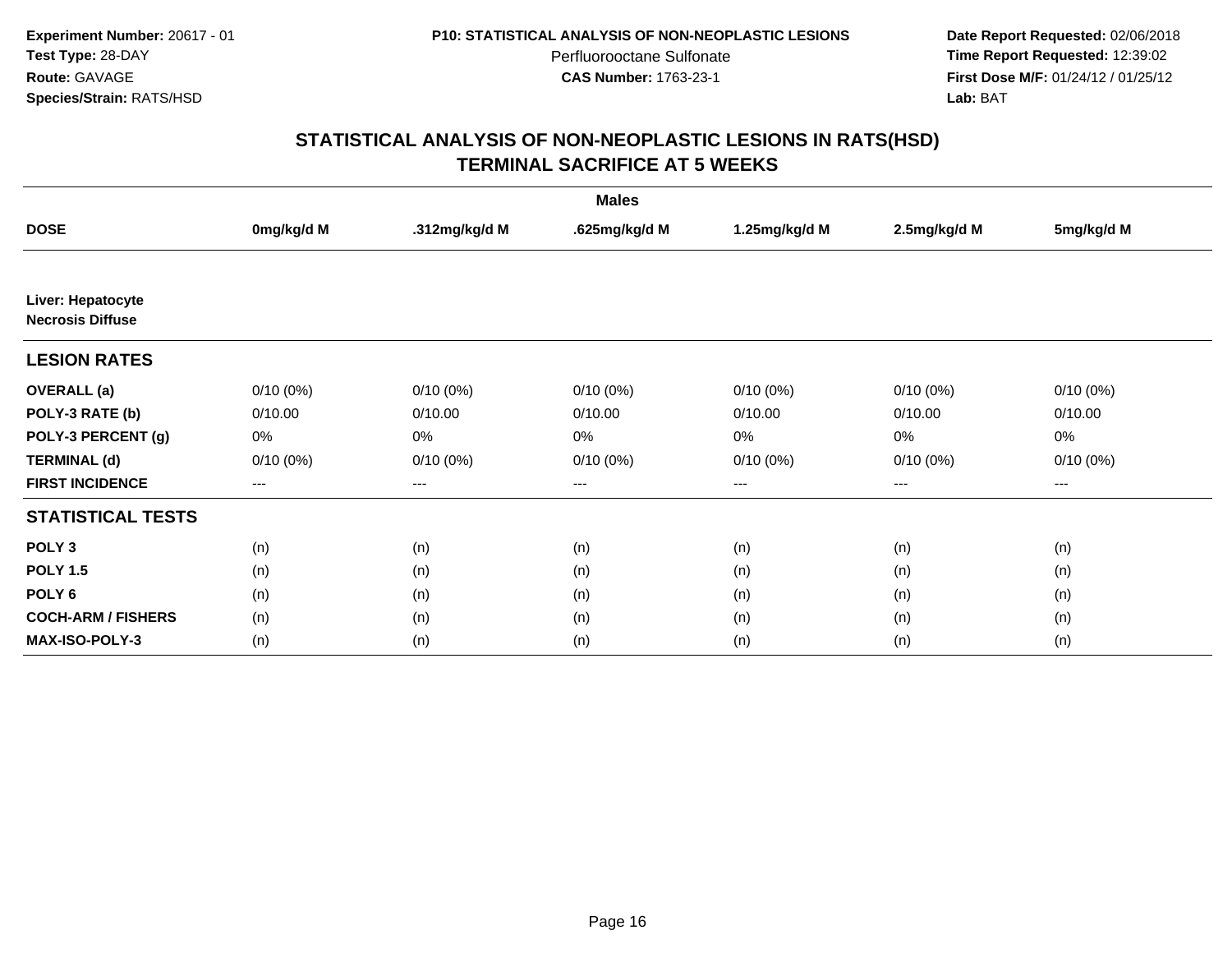**Date Report Requested:** 02/06/2018 **Time Report Requested:** 12:39:02 **First Dose M/F:** 01/24/12 / 01/25/12<br>**Lab:** BAT **Lab:** BAT

|                                                       |                   |               | <b>Males</b>  |                   |              |            |
|-------------------------------------------------------|-------------------|---------------|---------------|-------------------|--------------|------------|
| <b>DOSE</b>                                           | 0mg/kg/d M        | .312mg/kg/d M | .625mg/kg/d M | 1.25mg/kg/d M     | 2.5mg/kg/d M | 5mg/kg/d M |
|                                                       |                   |               |               |                   |              |            |
| Liver: Hepatocyte<br><b>Vacuolization Cytoplasmic</b> |                   |               |               |                   |              |            |
| <b>LESION RATES</b>                                   |                   |               |               |                   |              |            |
| <b>OVERALL</b> (a)                                    | $0/10(0\%)$       | $0/10(0\%)$   | $0/10(0\%)$   | $0/10(0\%)$       | 2/10(20%)    | 4/10 (40%) |
| POLY-3 RATE (b)                                       | 0/10.00           | 0/10.00       | 0/10.00       | 0/10.00           | 2/10.00      | 4/10.00    |
| POLY-3 PERCENT (g)                                    | 0%                | 0%            | 0%            | 0%                | 20%          | 40%        |
| <b>TERMINAL (d)</b>                                   | $0/10(0\%)$       | $0/10(0\%)$   | $0/10(0\%)$   | $0/10(0\%)$       | 2/10(20%)    | 4/10 (40%) |
| <b>FIRST INCIDENCE</b>                                | $\qquad \qquad -$ | ---           | ---           | $\qquad \qquad -$ | 29 (T)       | 29 (T)     |
| <b>STATISTICAL TESTS</b>                              |                   |               |               |                   |              |            |
| POLY <sub>3</sub>                                     | P<0.001**         | (e)           | (e)           | (e)               | $P=0.227$    | $P=0.033*$ |
| <b>POLY 1.5</b>                                       | P<0.001**         | (e)           | (e)           | (e)               | $P=0.227$    | $P=0.033*$ |
| POLY <sub>6</sub>                                     | P<0.001**         | (e)           | (e)           | (e)               | $P=0.227$    | $P=0.033*$ |
| <b>COCH-ARM / FISHERS</b>                             | P<0.001**         | (e)           | (e)           | (e)               | $P=0.237$    | $P=0.043*$ |
| <b>MAX-ISO-POLY-3</b>                                 | P<0.001**         | (e)           | (e)           | (e)               | $P = 0.066$  | P=0.007**  |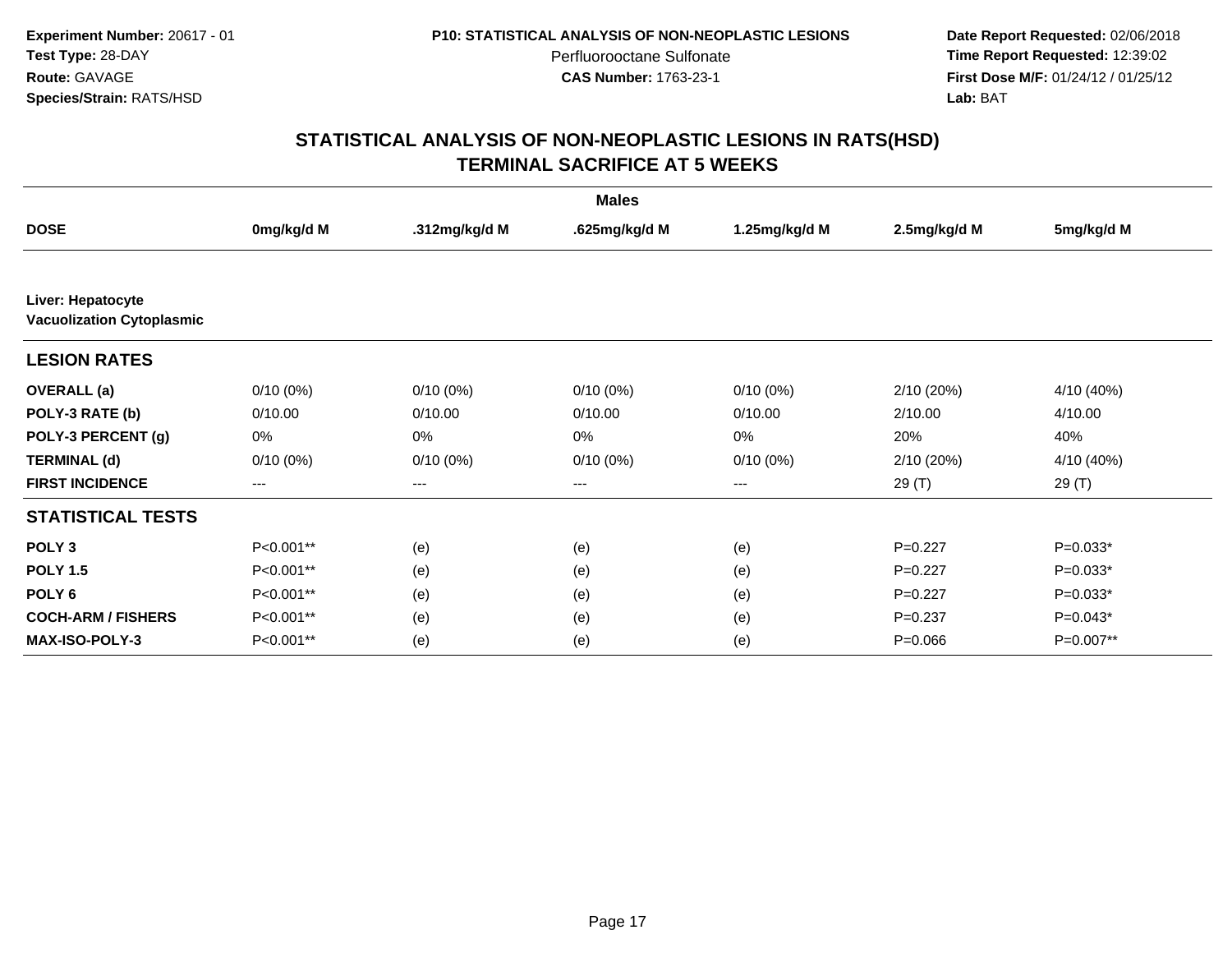**Date Report Requested:** 02/06/2018 **Time Report Requested:** 12:39:02 **First Dose M/F:** 01/24/12 / 01/25/12<br>**Lab:** BAT **Lab:** BAT

|                                                 |             |                   | <b>Males</b>  |                   |              |             |
|-------------------------------------------------|-------------|-------------------|---------------|-------------------|--------------|-------------|
| <b>DOSE</b>                                     | 0mg/kg/d M  | .312mg/kg/d M     | .625mg/kg/d M | 1.25mg/kg/d M     | 2.5mg/kg/d M | 5mg/kg/d M  |
|                                                 |             |                   |               |                   |              |             |
| Lung<br><b>Inflammation Focal Granulomatous</b> |             |                   |               |                   |              |             |
| <b>LESION RATES</b>                             |             |                   |               |                   |              |             |
| <b>OVERALL</b> (a)                              | $0/10(0\%)$ | $0/0 (0\%)$       | $0/0 (0\%)$   | $0/0 (0\%)$       | $0/0 (0\%)$  | $0/10(0\%)$ |
| POLY-3 RATE (b)                                 | 0/10.00     | 0/0.00            | 0/0.00        | 0/0.00            | 0/0.00       | 0/10.00     |
| POLY-3 PERCENT (g)                              | 0%          | 0%                | 0%            | 0%                | 0%           | 0%          |
| <b>TERMINAL (d)</b>                             | $0/10(0\%)$ | $0/0 (0\%)$       | $0/0 (0\%)$   | $0/0 (0\%)$       | $0/0 (0\%)$  | $0/10(0\%)$ |
| <b>FIRST INCIDENCE</b>                          | $---$       | $\qquad \qquad -$ | $---$         | $\qquad \qquad -$ | $\cdots$     | $\cdots$    |
| <b>STATISTICAL TESTS</b>                        |             |                   |               |                   |              |             |
| POLY <sub>3</sub>                               | (n)         | (n)               | (n)           | (n)               | (n)          | (n)         |
| <b>POLY 1.5</b>                                 | (n)         | (n)               | (n)           | (n)               | (n)          | (n)         |
| POLY <sub>6</sub>                               | (n)         | (n)               | (n)           | (n)               | (n)          | (n)         |
| <b>COCH-ARM / FISHERS</b>                       | (n)         | (n)               | (n)           | (n)               | (n)          | (n)         |
| <b>MAX-ISO-POLY-3</b>                           | (n)         | (n)               | (n)           | (n)               | (n)          | (n)         |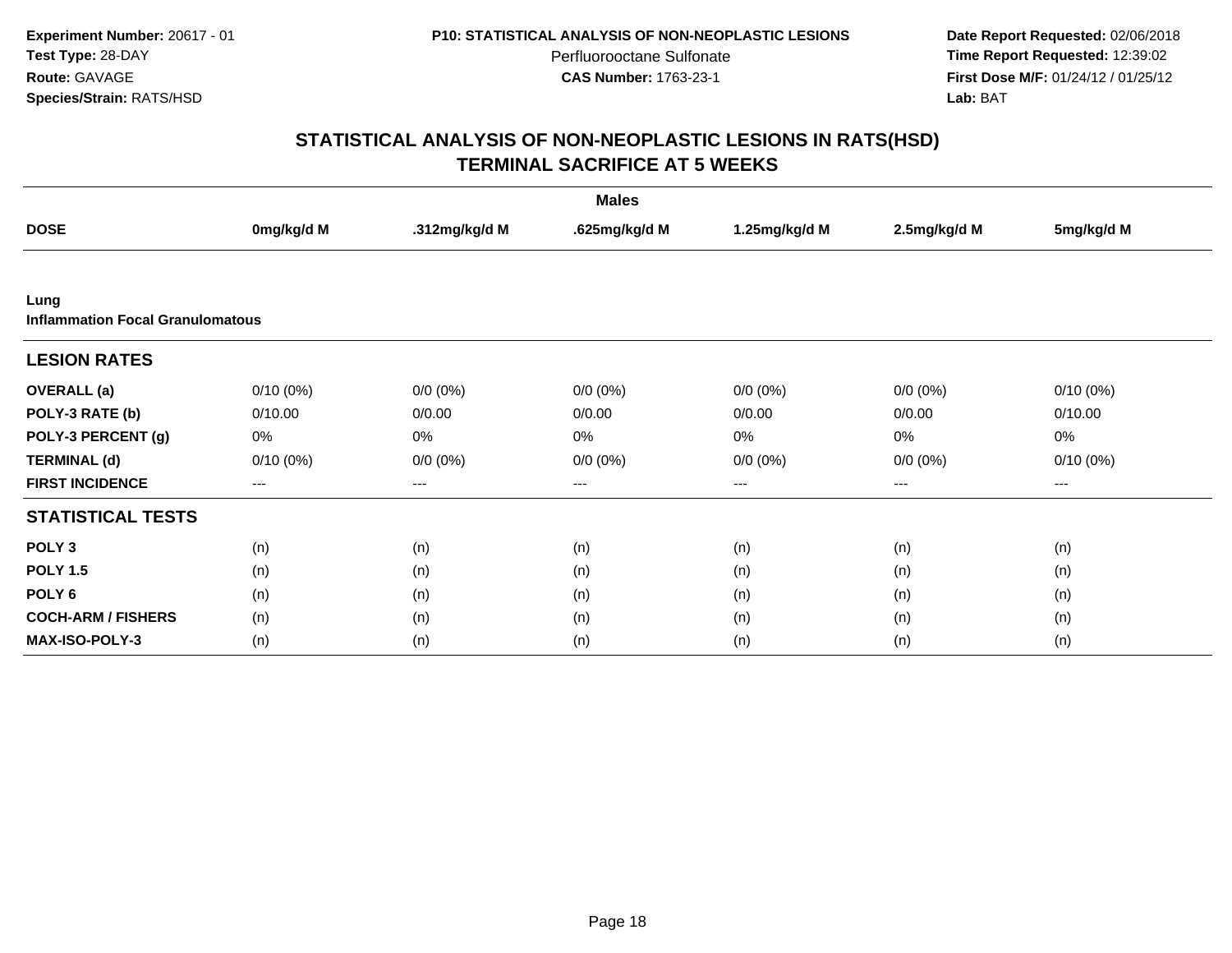**Date Report Requested:** 02/06/2018 **Time Report Requested:** 12:39:02 **First Dose M/F:** 01/24/12 / 01/25/12<br>**Lab:** BAT **Lab:** BAT

|                                                                  |              |               | <b>Males</b>  |               |              |             |
|------------------------------------------------------------------|--------------|---------------|---------------|---------------|--------------|-------------|
| <b>DOSE</b>                                                      | 0mg/kg/d M   | .312mg/kg/d M | .625mg/kg/d M | 1.25mg/kg/d M | 2.5mg/kg/d M | 5mg/kg/d M  |
|                                                                  |              |               |               |               |              |             |
| <b>Lung: Alveolus</b><br><b>Infiltration Cellular Mixed Cell</b> |              |               |               |               |              |             |
| <b>LESION RATES</b>                                              |              |               |               |               |              |             |
| <b>OVERALL</b> (a)                                               | 1/10 (10%)   | $0/0 (0\%)$   | $0/0 (0\%)$   | $0/0 (0\%)$   | $0/0 (0\%)$  | 1/10 (10%)  |
| POLY-3 RATE (b)                                                  | 1/10.00      | 0/0.00        | 0/0.00        | 0/0.00        | 0/0.00       | 1/10.00     |
| POLY-3 PERCENT (g)                                               | 10%          | 0%            | 0%            | 0%            | 0%           | 10%         |
| <b>TERMINAL (d)</b>                                              | $1/10(10\%)$ | $0/0 (0\%)$   | $0/0 (0\%)$   | $0/0(0\%)$    | $0/0 (0\%)$  | 1/10 (10%)  |
| <b>FIRST INCIDENCE</b>                                           | 29 (T)       | ---           | $---$         | $\cdots$      | ---          | 29 (T)      |
| <b>STATISTICAL TESTS</b>                                         |              |               |               |               |              |             |
| POLY <sub>3</sub>                                                | (e)          | (e)           | (e)           | (e)           | (e)          | $P=0.760$   |
| <b>POLY 1.5</b>                                                  | (e)          | (e)           | (e)           | (e)           | (e)          | $P=0.760$   |
| POLY <sub>6</sub>                                                | (e)          | (e)           | (e)           | (e)           | (e)          | $P = 0.760$ |
| <b>COCH-ARM / FISHERS</b>                                        | $P = 0.645$  | (e)           | (e)           | (e)           | (e)          | P=0.763N    |
| <b>MAX-ISO-POLY-3</b>                                            | (e)          | (e)           | (e)           | (e)           | (e)          | $P = 1.000$ |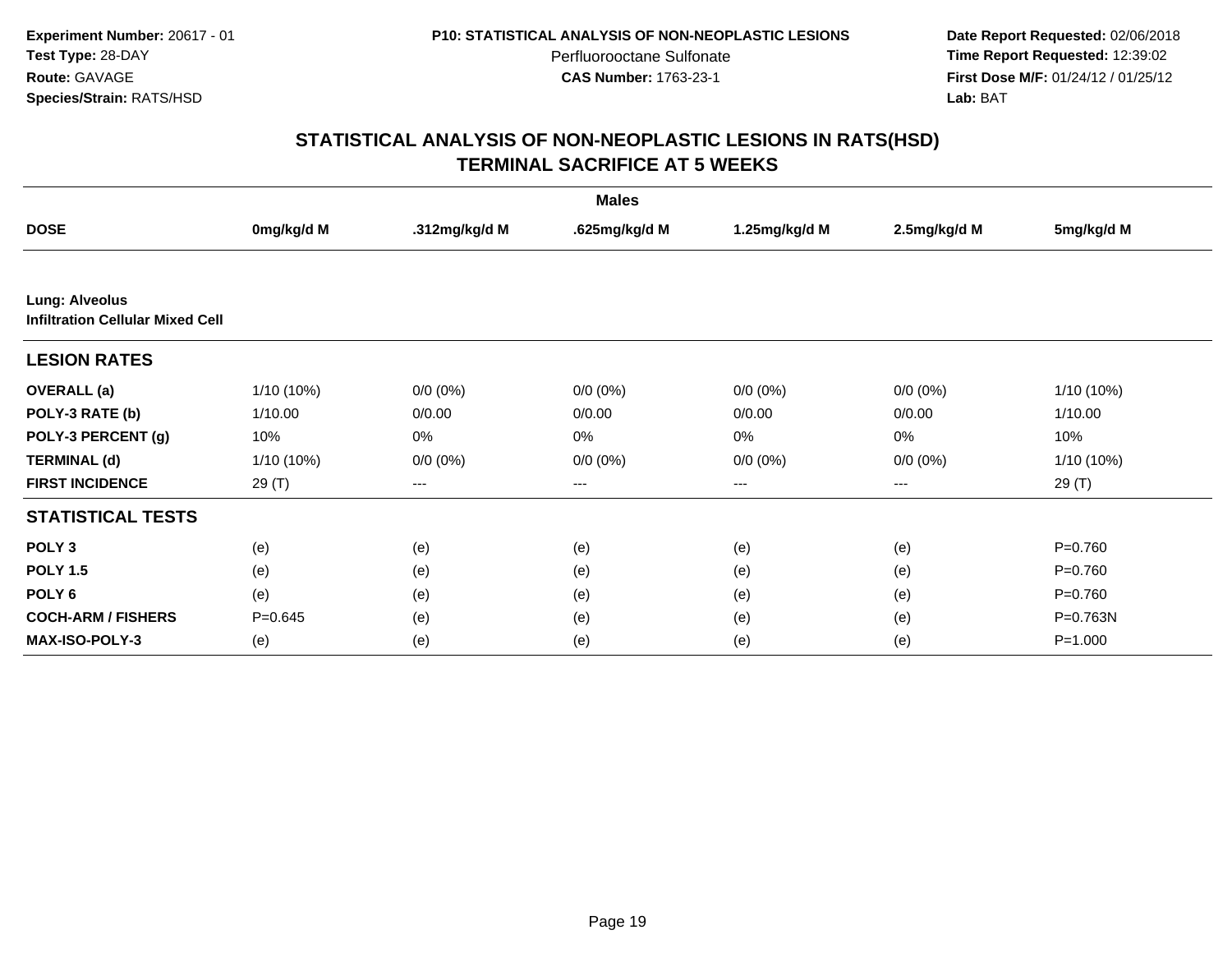**Date Report Requested:** 02/06/2018 **Time Report Requested:** 12:39:02 **First Dose M/F:** 01/24/12 / 01/25/12<br>**Lab:** BAT **Lab:** BAT

| <b>Males</b>                                                 |             |               |                   |               |              |             |  |  |
|--------------------------------------------------------------|-------------|---------------|-------------------|---------------|--------------|-------------|--|--|
| <b>DOSE</b>                                                  | 0mg/kg/d M  | .312mg/kg/d M | .625mg/kg/d M     | 1.25mg/kg/d M | 2.5mg/kg/d M | 5mg/kg/d M  |  |  |
|                                                              |             |               |                   |               |              |             |  |  |
| <b>Nose: Respiratory Epithelium</b><br><b>Fibrosis Focal</b> |             |               |                   |               |              |             |  |  |
| <b>LESION RATES</b>                                          |             |               |                   |               |              |             |  |  |
| <b>OVERALL</b> (a)                                           | $0/10(0\%)$ | $0/10(0\%)$   | $0/10(0\%)$       | $0/10(0\%)$   | 1/10 (10%)   | $0/10(0\%)$ |  |  |
| POLY-3 RATE (b)                                              | 0/10.00     | 0/10.00       | 0/10.00           | 0/10.00       | 1/10.00      | 0/10.00     |  |  |
| POLY-3 PERCENT (g)                                           | 0%          | 0%            | 0%                | 0%            | 10%          | 0%          |  |  |
| <b>TERMINAL (d)</b>                                          | $0/10(0\%)$ | $0/10(0\%)$   | $0/10(0\%)$       | $0/10(0\%)$   | 1/10 (10%)   | $0/10(0\%)$ |  |  |
| <b>FIRST INCIDENCE</b>                                       | ---         | ---           | $\qquad \qquad -$ | ---           | 29 (T)       | $--$        |  |  |
| <b>STATISTICAL TESTS</b>                                     |             |               |                   |               |              |             |  |  |
| POLY <sub>3</sub>                                            | $P = 0.584$ | (e)           | (e)               | (e)           | $P = 0.500$  | (e)         |  |  |
| <b>POLY 1.5</b>                                              | $P = 0.584$ | (e)           | (e)               | (e)           | $P = 0.500$  | (e)         |  |  |
| POLY <sub>6</sub>                                            | $P = 0.584$ | (e)           | (e)               | (e)           | $P = 0.500$  | (e)         |  |  |
| <b>COCH-ARM / FISHERS</b>                                    | $P = 0.585$ | (e)           | (e)               | (e)           | $P = 0.500$  | (e)         |  |  |
| MAX-ISO-POLY-3                                               | $P = 0.193$ | (e)           | (e)               | (e)           | $P = 0.158$  | (e)         |  |  |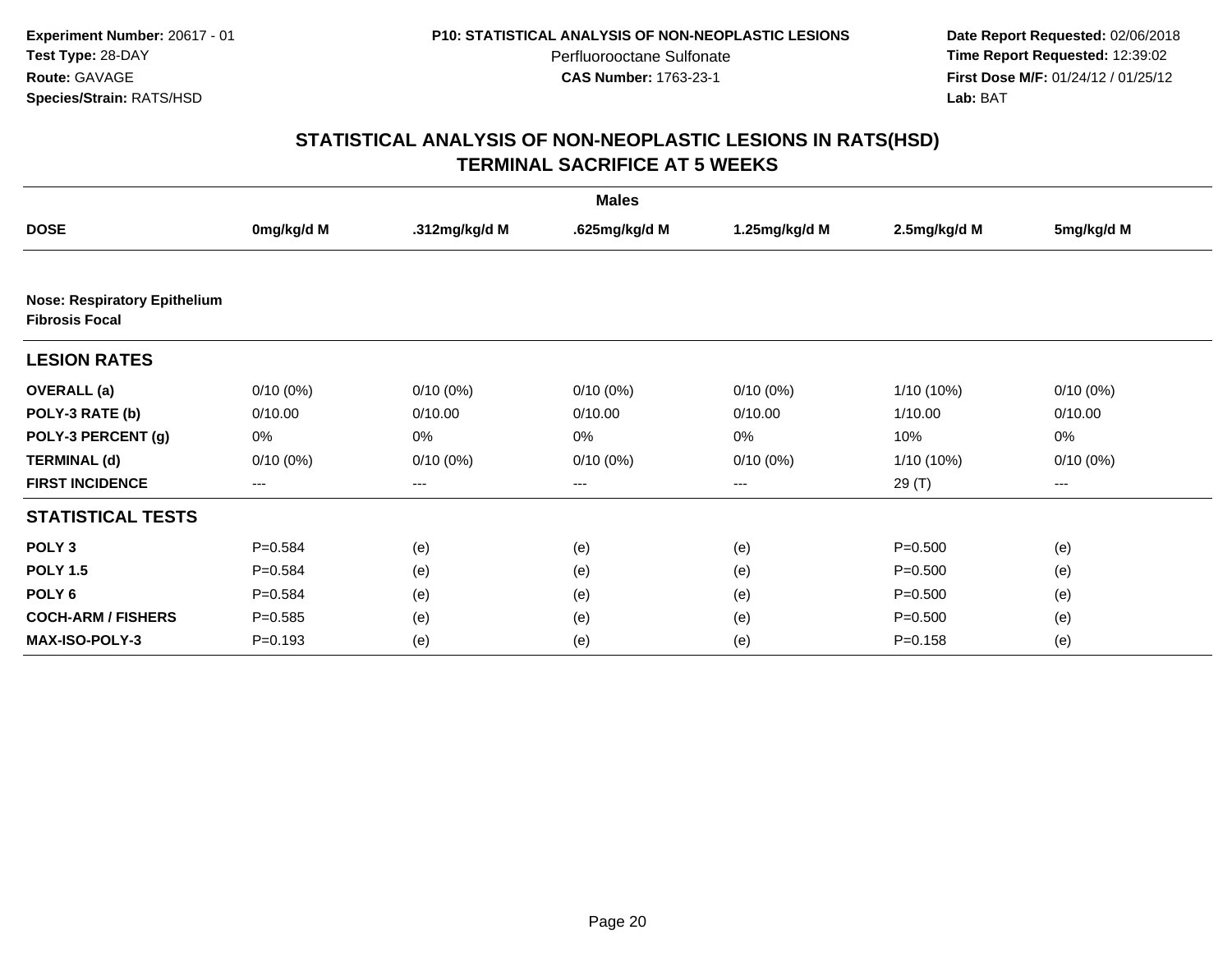**Date Report Requested:** 02/06/2018 **Time Report Requested:** 12:39:02 **First Dose M/F:** 01/24/12 / 01/25/12<br>**Lab:** BAT **Lab:** BAT

|                                                    |            |               | <b>Males</b>  |               |              |             |
|----------------------------------------------------|------------|---------------|---------------|---------------|--------------|-------------|
| <b>DOSE</b>                                        | 0mg/kg/d M | .312mg/kg/d M | .625mg/kg/d M | 1.25mg/kg/d M | 2.5mg/kg/d M | 5mg/kg/d M  |
|                                                    |            |               |               |               |              |             |
| <b>Nose: Respiratory Epithelium</b><br>Hyperplasia |            |               |               |               |              |             |
| <b>LESION RATES</b>                                |            |               |               |               |              |             |
| <b>OVERALL</b> (a)                                 | 3/10 (30%) | $0/10(0\%)$   | 6/10(60%)     | 4/10 (40%)    | $0/10(0\%)$  | $0/10(0\%)$ |
| POLY-3 RATE (b)                                    | 3/10.00    | 0/10.00       | 6/10.00       | 4/10.00       | 0/10.00      | 0/10.00     |
| POLY-3 PERCENT (g)                                 | 30%        | 0%            | 60%           | 40%           | $0\%$        | $0\%$       |
| <b>TERMINAL (d)</b>                                | 3/10 (30%) | $0/10(0\%)$   | 6/10 (60%)    | 4/10 (40%)    | $0/10(0\%)$  | $0/10(0\%)$ |
| <b>FIRST INCIDENCE</b>                             | 29 (T)     | ---           | 29(T)         | 29 (T)        | ---          | ---         |
| <b>STATISTICAL TESTS</b>                           |            |               |               |               |              |             |
| POLY <sub>3</sub>                                  | P=0.010N** | P=0.095N      | $P = 0.186$   | $P = 0.500$   | P=0.095N     | P=0.095N    |
| <b>POLY 1.5</b>                                    | P=0.010N** | P=0.095N      | $P = 0.186$   | $P = 0.500$   | P=0.095N     | P=0.095N    |
| POLY <sub>6</sub>                                  | P=0.010N** | P=0.095N      | $P = 0.186$   | $P = 0.500$   | P=0.095N     | P=0.095N    |
| <b>COCH-ARM / FISHERS</b>                          | P=0.022N*  | P=0.105N      | $P = 0.185$   | $P = 0.500$   | P=0.105N     | P=0.105N    |
| <b>MAX-ISO-POLY-3</b>                              | P=0.010N** | P=0.025N*     | $P = 0.089$   | $P=0.325$     | P=0.025N*    | P=0.025N*   |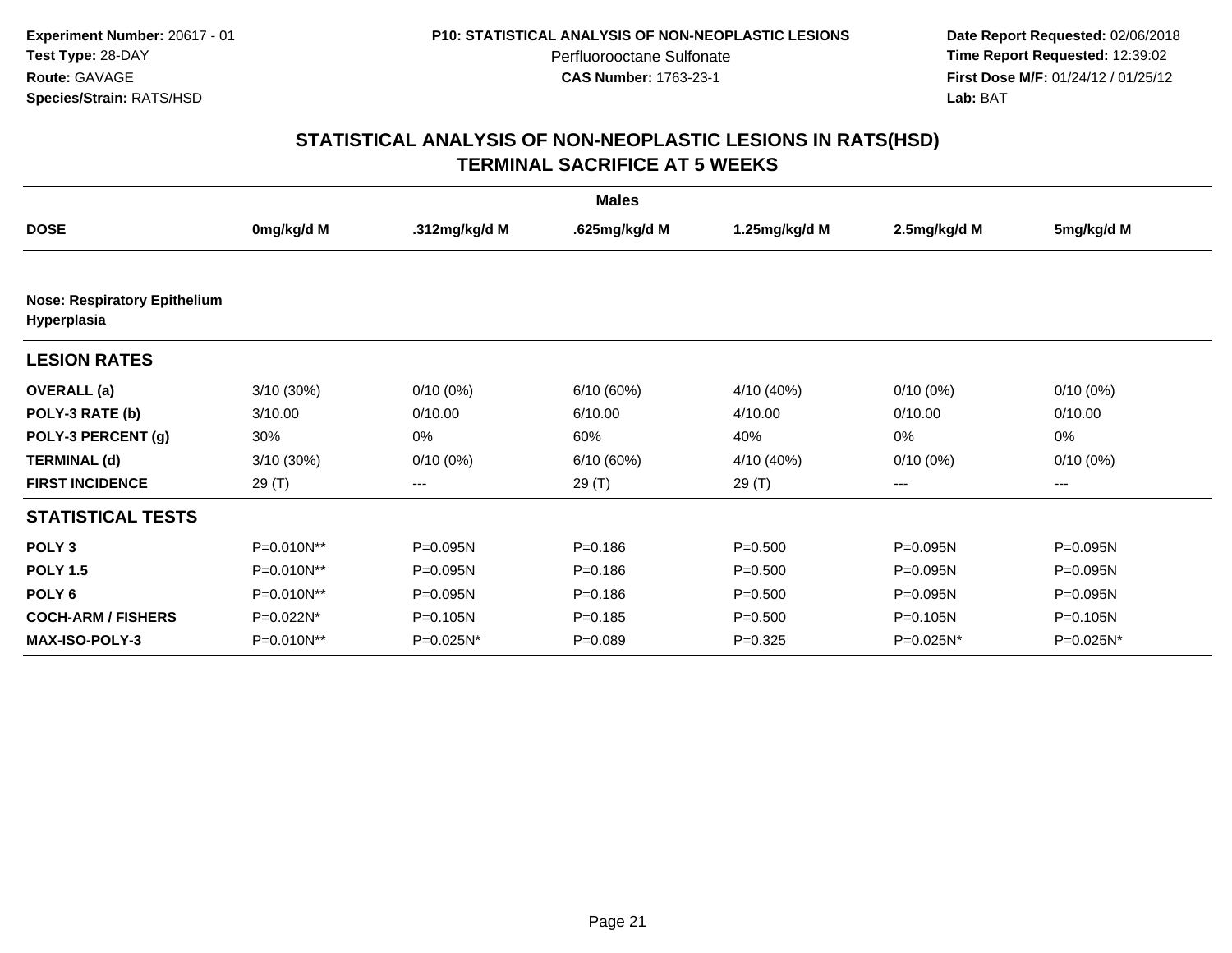**Date Report Requested:** 02/06/2018 **Time Report Requested:** 12:39:02 **First Dose M/F:** 01/24/12 / 01/25/12<br>**Lab:** BAT **Lab:** BAT

|                                                                    |            |                | <b>Males</b>  |               |              |             |
|--------------------------------------------------------------------|------------|----------------|---------------|---------------|--------------|-------------|
| <b>DOSE</b>                                                        | 0mg/kg/d M | .312mg/kg/d M  | .625mg/kg/d M | 1.25mg/kg/d M | 2.5mg/kg/d M | 5mg/kg/d M  |
|                                                                    |            |                |               |               |              |             |
| <b>Nose: Respiratory Epithelium</b><br><b>Inflammation Chronic</b> |            |                |               |               |              |             |
| <b>LESION RATES</b>                                                |            |                |               |               |              |             |
| <b>OVERALL</b> (a)                                                 | 4/10 (40%) | $0/10(0\%)$    | 5/10 (50%)    | 5/10 (50%)    | $0/10(0\%)$  | $0/10(0\%)$ |
| POLY-3 RATE (b)                                                    | 4/10.00    | 0/10.00        | 5/10.00       | 5/10.00       | 0/10.00      | 0/10.00     |
| POLY-3 PERCENT (g)                                                 | 40%        | 0%             | 50%           | 50%           | 0%           | 0%          |
| <b>TERMINAL (d)</b>                                                | 4/10 (40%) | $0/10(0\%)$    | 5/10 (50%)    | 5/10 (50%)    | $0/10(0\%)$  | $0/10(0\%)$ |
| <b>FIRST INCIDENCE</b>                                             | 29(T)      | ---            | 29(T)         | 29(T)         | ---          | ---         |
| <b>STATISTICAL TESTS</b>                                           |            |                |               |               |              |             |
| POLY <sub>3</sub>                                                  | P=0.007N** | P=0.033N*      | $P = 0.500$   | $P = 0.500$   | P=0.033N*    | P=0.033N*   |
| <b>POLY 1.5</b>                                                    | P=0.007N** | P=0.033N*      | $P = 0.500$   | $P = 0.500$   | P=0.033N*    | $P=0.033N*$ |
| POLY <sub>6</sub>                                                  | P=0.007N** | $P = 0.033N^*$ | $P = 0.500$   | $P = 0.500$   | $P=0.033N^*$ | P=0.033N*   |
| <b>COCH-ARM / FISHERS</b>                                          | P=0.017N*  | P=0.043N*      | $P = 0.500$   | $P = 0.500$   | $P=0.043N^*$ | P=0.043N*   |
| <b>MAX-ISO-POLY-3</b>                                              | P=0.008N** | P=0.007N**     | $P=0.332$     | $P=0.332$     | P=0.007N**   | P=0.007N**  |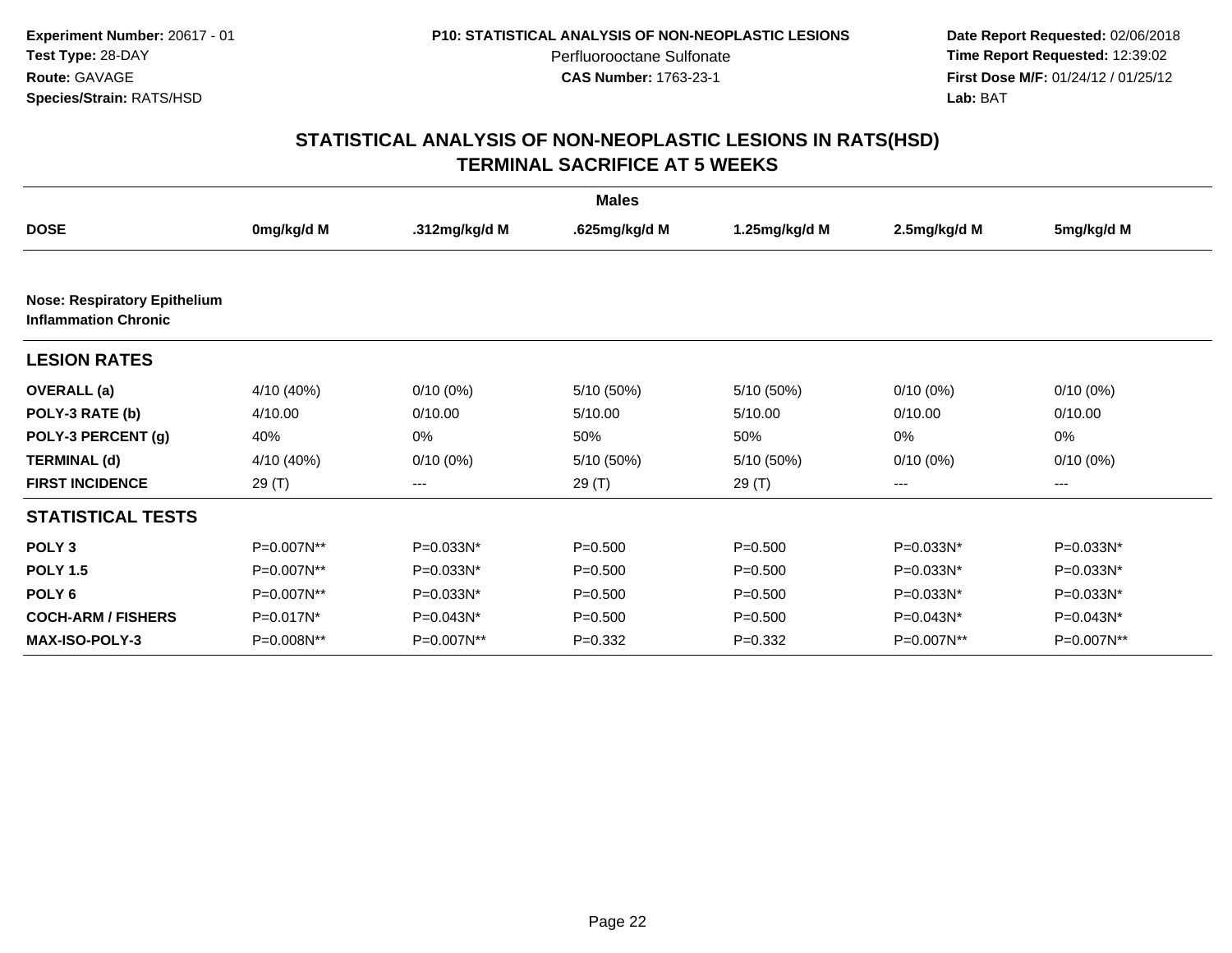**Date Report Requested:** 02/06/2018 **Time Report Requested:** 12:39:02 **First Dose M/F:** 01/24/12 / 01/25/12<br>**Lab:** BAT **Lab:** BAT

|                                                                                |             |               | <b>Males</b>  |               |              |             |  |  |
|--------------------------------------------------------------------------------|-------------|---------------|---------------|---------------|--------------|-------------|--|--|
| <b>DOSE</b>                                                                    | 0mg/kg/d M  | .312mg/kg/d M | .625mg/kg/d M | 1.25mg/kg/d M | 2.5mg/kg/d M | 5mg/kg/d M  |  |  |
|                                                                                |             |               |               |               |              |             |  |  |
| <b>Nose: Respiratory Epithelium</b><br><b>Inflammation Focal Granulomatous</b> |             |               |               |               |              |             |  |  |
| <b>LESION RATES</b>                                                            |             |               |               |               |              |             |  |  |
| <b>OVERALL</b> (a)                                                             | $0/10(0\%)$ | $0/10(0\%)$   | $0/10(0\%)$   | $0/10(0\%)$   | 1/10 (10%)   | $0/10(0\%)$ |  |  |
| POLY-3 RATE (b)                                                                | 0/10.00     | 0/10.00       | 0/10.00       | 0/10.00       | 1/10.00      | 0/10.00     |  |  |
| POLY-3 PERCENT (g)                                                             | 0%          | 0%            | 0%            | 0%            | 10%          | 0%          |  |  |
| <b>TERMINAL (d)</b>                                                            | $0/10(0\%)$ | $0/10(0\%)$   | $0/10(0\%)$   | $0/10(0\%)$   | 1/10 (10%)   | $0/10(0\%)$ |  |  |
| <b>FIRST INCIDENCE</b>                                                         | ---         | $---$         | $---$         | $---$         | 29(T)        | ---         |  |  |
| <b>STATISTICAL TESTS</b>                                                       |             |               |               |               |              |             |  |  |
| POLY <sub>3</sub>                                                              | $P = 0.584$ | (e)           | (e)           | (e)           | $P = 0.500$  | (e)         |  |  |
| <b>POLY 1.5</b>                                                                | $P=0.584$   | (e)           | (e)           | (e)           | $P = 0.500$  | (e)         |  |  |
| POLY <sub>6</sub>                                                              | $P=0.584$   | (e)           | (e)           | (e)           | $P = 0.500$  | (e)         |  |  |
| <b>COCH-ARM / FISHERS</b>                                                      | $P = 0.585$ | (e)           | (e)           | (e)           | $P = 0.500$  | (e)         |  |  |
| <b>MAX-ISO-POLY-3</b>                                                          | $P = 0.193$ | (e)           | (e)           | (e)           | $P = 0.158$  | (e)         |  |  |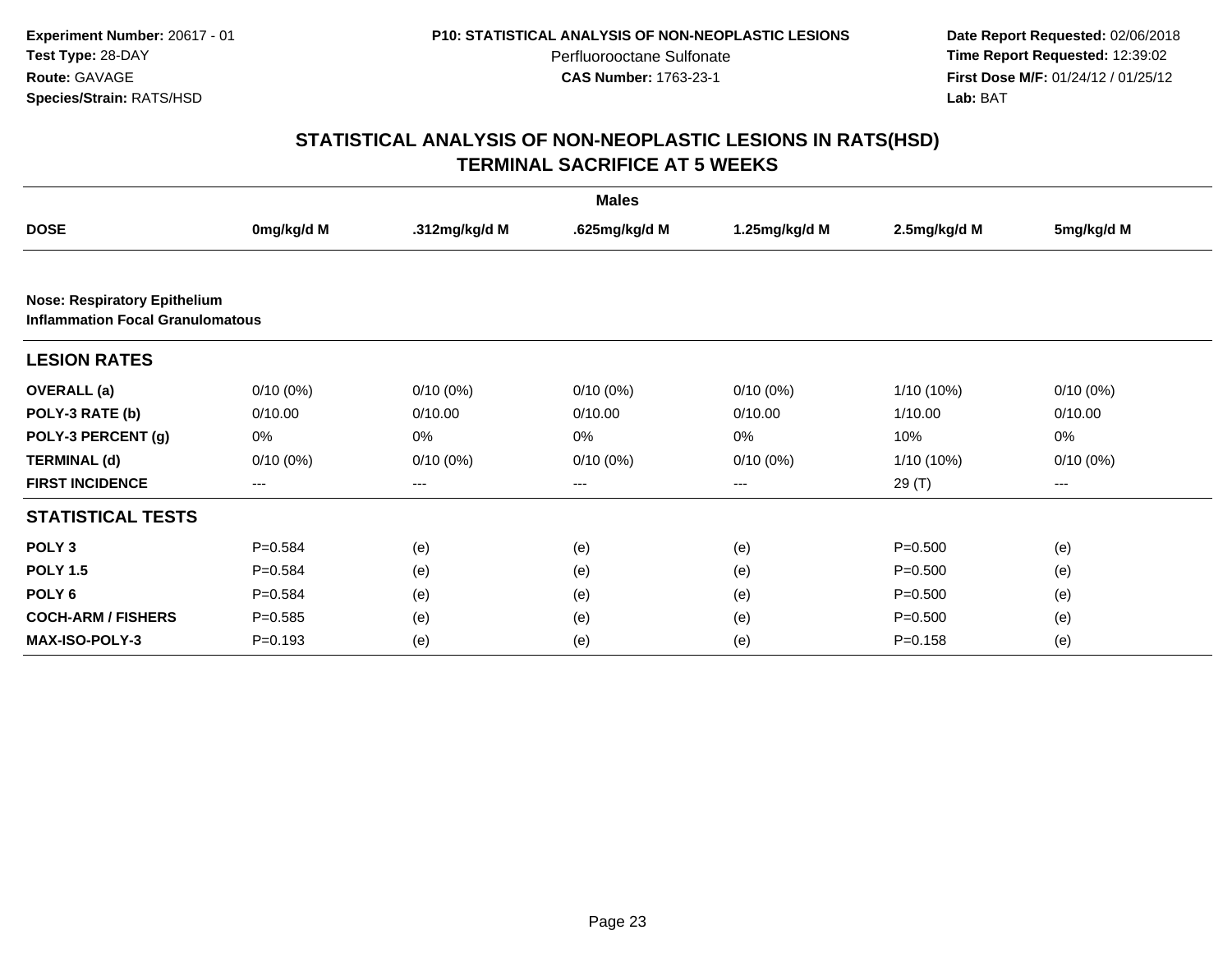**Date Report Requested:** 02/06/2018 **Time Report Requested:** 12:39:02 **First Dose M/F:** 01/24/12 / 01/25/12<br>**Lab:** BAT **Lab:** BAT

|                                                     |                   |               | <b>Males</b>  |                   |              |             |
|-----------------------------------------------------|-------------------|---------------|---------------|-------------------|--------------|-------------|
| <b>DOSE</b>                                         | 0mg/kg/d M        | .312mg/kg/d M | .625mg/kg/d M | 1.25mg/kg/d M     | 2.5mg/kg/d M | 5mg/kg/d M  |
|                                                     |                   |               |               |                   |              |             |
| <b>Nose: Respiratory Epithelium</b><br><b>Ulcer</b> |                   |               |               |                   |              |             |
| <b>LESION RATES</b>                                 |                   |               |               |                   |              |             |
| <b>OVERALL</b> (a)                                  | $0/10(0\%)$       | $0/10(0\%)$   | $0/10(0\%)$   | $0/10(0\%)$       | $1/10(10\%)$ | $0/10(0\%)$ |
| POLY-3 RATE (b)                                     | 0/10.00           | 0/10.00       | 0/10.00       | 0/10.00           | 1/10.00      | 0/10.00     |
| POLY-3 PERCENT (g)                                  | 0%                | 0%            | 0%            | 0%                | 10%          | 0%          |
| <b>TERMINAL (d)</b>                                 | $0/10(0\%)$       | $0/10(0\%)$   | $0/10(0\%)$   | $0/10(0\%)$       | $1/10(10\%)$ | $0/10(0\%)$ |
| <b>FIRST INCIDENCE</b>                              | $\qquad \qquad -$ | ---           | ---           | $\qquad \qquad -$ | 29 (T)       | ---         |
| <b>STATISTICAL TESTS</b>                            |                   |               |               |                   |              |             |
| POLY <sub>3</sub>                                   | $P = 0.584$       | (e)           | (e)           | (e)               | $P = 0.500$  | (e)         |
| <b>POLY 1.5</b>                                     | $P = 0.584$       | (e)           | (e)           | (e)               | $P = 0.500$  | (e)         |
| POLY <sub>6</sub>                                   | $P = 0.584$       | (e)           | (e)           | (e)               | $P = 0.500$  | (e)         |
| <b>COCH-ARM / FISHERS</b>                           | $P = 0.585$       | (e)           | (e)           | (e)               | $P = 0.500$  | (e)         |
| <b>MAX-ISO-POLY-3</b>                               | $P = 0.193$       | (e)           | (e)           | (e)               | $P = 0.158$  | (e)         |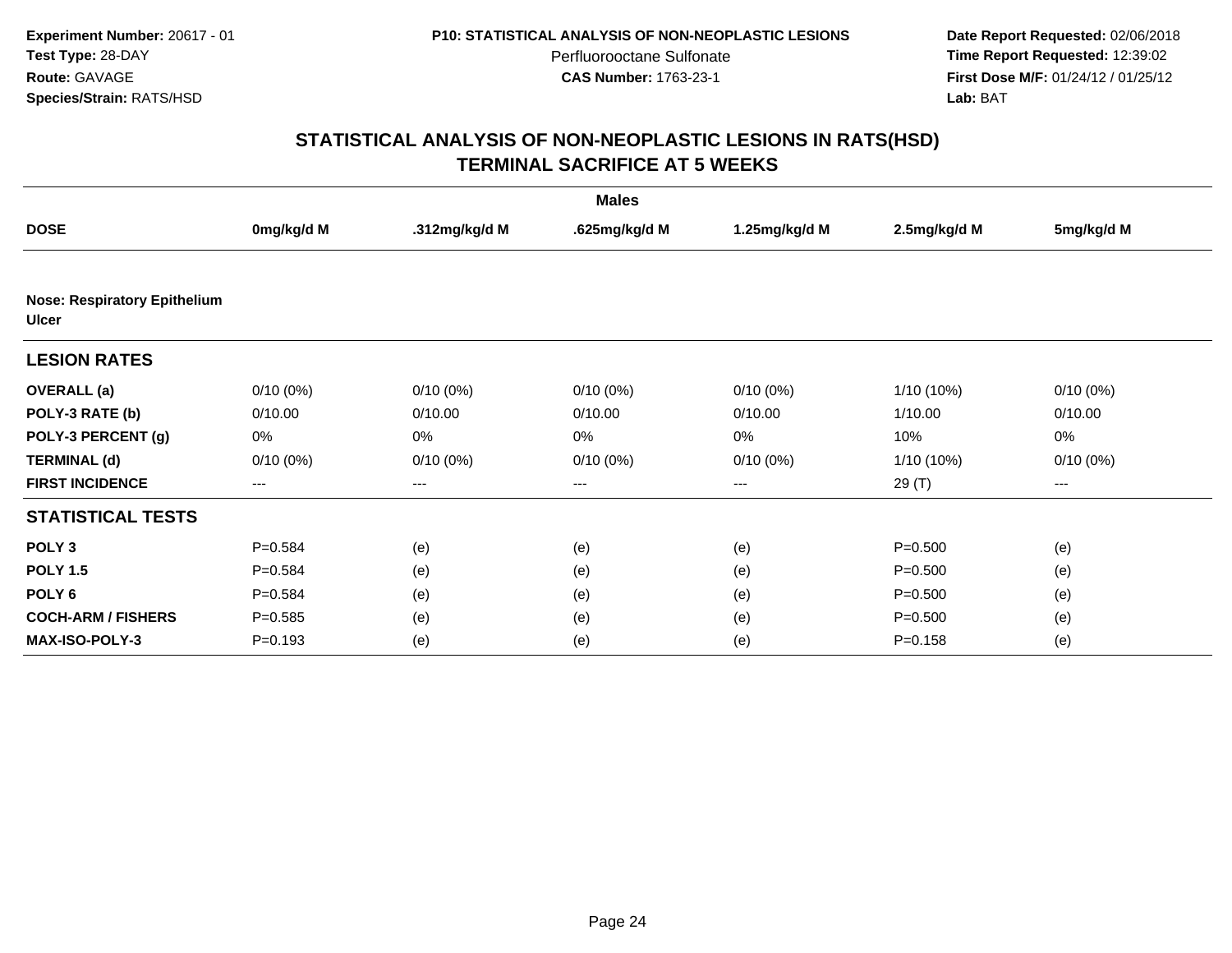**Date Report Requested:** 02/06/2018 **Time Report Requested:** 12:39:02 **First Dose M/F:** 01/24/12 / 01/25/12<br>**Lab:** BAT **Lab:** BAT

| <b>Males</b>                                   |            |               |               |               |              |             |  |  |
|------------------------------------------------|------------|---------------|---------------|---------------|--------------|-------------|--|--|
| <b>DOSE</b>                                    | 0mg/kg/d M | .312mg/kg/d M | .625mg/kg/d M | 1.25mg/kg/d M | 2.5mg/kg/d M | 5mg/kg/d M  |  |  |
|                                                |            |               |               |               |              |             |  |  |
| <b>Prostate</b><br><b>Inflammation Chronic</b> |            |               |               |               |              |             |  |  |
| <b>LESION RATES</b>                            |            |               |               |               |              |             |  |  |
| <b>OVERALL</b> (a)                             | 1/10 (10%) | $0/0 (0\%)$   | $0/0 (0\%)$   | $0/0 (0\%)$   | $0/0 (0\%)$  | $0/10(0\%)$ |  |  |
| POLY-3 RATE (b)                                | 1/10.00    | 0/0.00        | 0/0.00        | 0/0.00        | 0/0.00       | 0/10.00     |  |  |
| POLY-3 PERCENT (g)                             | 10%        | 0%            | 0%            | 0%            | 0%           | 0%          |  |  |
| <b>TERMINAL (d)</b>                            | 1/10 (10%) | $0/0 (0\%)$   | $0/0 (0\%)$   | $0/0 (0\%)$   | $0/0 (0\%)$  | $0/10(0\%)$ |  |  |
| <b>FIRST INCIDENCE</b>                         | 29 (T)     | $---$         | $---$         | $---$         | ---          | $\cdots$    |  |  |
| <b>STATISTICAL TESTS</b>                       |            |               |               |               |              |             |  |  |
| POLY <sub>3</sub>                              | (e)        | (e)           | (e)           | (e)           | (e)          | P=0.500N    |  |  |
| <b>POLY 1.5</b>                                | (e)        | (e)           | (e)           | (e)           | (e)          | P=0.500N    |  |  |
| POLY <sub>6</sub>                              | (e)        | (e)           | (e)           | (e)           | (e)          | P=0.500N    |  |  |
| <b>COCH-ARM / FISHERS</b>                      | P=0.304N   | (e)           | (e)           | (e)           | (e)          | P=0.500N    |  |  |
| <b>MAX-ISO-POLY-3</b>                          | (e)        | (e)           | (e)           | (e)           | (e)          | P=0.158N    |  |  |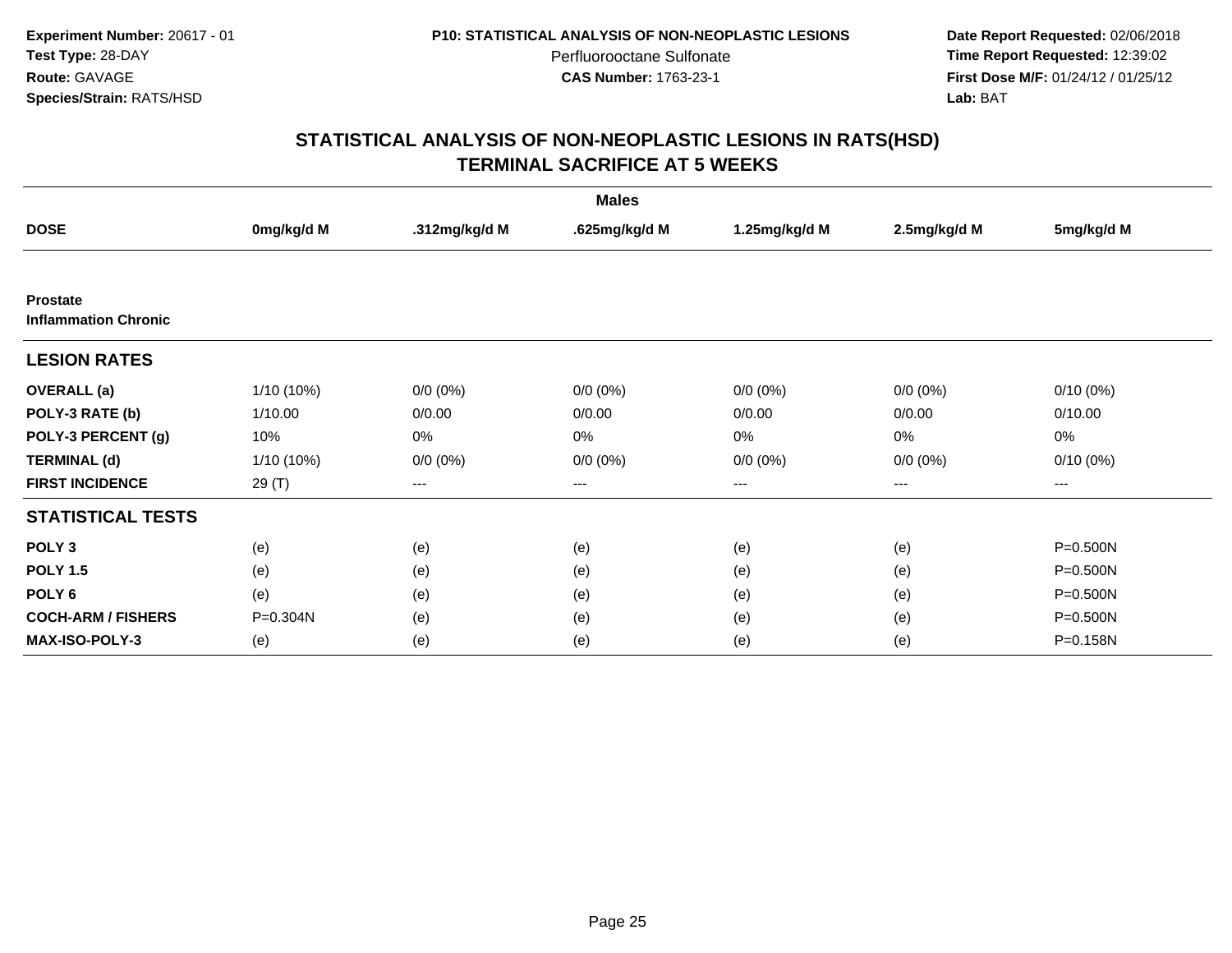**Date Report Requested:** 02/06/2018 **Time Report Requested:** 12:39:02 **First Dose M/F:** 01/24/12 / 01/25/12<br>**Lab:** BAT **Lab:** BAT

| <b>Males</b>                                  |            |               |               |               |              |              |  |  |
|-----------------------------------------------|------------|---------------|---------------|---------------|--------------|--------------|--|--|
| <b>DOSE</b>                                   | 0mg/kg/d M | .312mg/kg/d M | .625mg/kg/d M | 1.25mg/kg/d M | 2.5mg/kg/d M | 5mg/kg/d M   |  |  |
|                                               |            |               |               |               |              |              |  |  |
| <b>Spleen</b>                                 |            |               |               |               |              |              |  |  |
| <b>Extramedullary Hematopoiesis Decreased</b> |            |               |               |               |              |              |  |  |
| <b>LESION RATES</b>                           |            |               |               |               |              |              |  |  |
| <b>OVERALL</b> (a)                            | 1/10 (10%) | 1/10 (10%)    | 2/10(20%)     | 7/10 (70%)    | 8/10 (80%)   | 10/10 (100%) |  |  |
| POLY-3 RATE (b)                               | 1/10.00    | 1/10.00       | 2/10.00       | 7/10.00       | 8/10.00      | 10/10.00     |  |  |
| POLY-3 PERCENT (g)                            | 10%        | 10%           | 20%           | 70%           | 80%          | 100%         |  |  |
| <b>TERMINAL (d)</b>                           | 1/10 (10%) | 1/10 (10%)    | 2/10 (20%)    | 7/10 (70%)    | 8/10 (80%)   | 10/10 (100%) |  |  |
| <b>FIRST INCIDENCE</b>                        | 29 (T)     | 29 (T)        | 29 (T)        | 29(T)         | 29 (T)       | 29(T)        |  |  |
| <b>STATISTICAL TESTS</b>                      |            |               |               |               |              |              |  |  |
| POLY <sub>3</sub>                             | P<0.001**  | $P = 0.760$   | $P = 0.500$   | $P=0.003**$   | P<0.001**    | P<0.001**    |  |  |
| <b>POLY 1.5</b>                               | P<0.001**  | $P = 0.760$   | $P = 0.500$   | $P=0.003**$   | P<0.001**    | P<0.001**    |  |  |
| POLY <sub>6</sub>                             | P<0.001**  | $P = 0.760$   | $P = 0.500$   | $P=0.003**$   | P<0.001**    | P<0.001**    |  |  |
| <b>COCH-ARM / FISHERS</b>                     | P<0.001**  | P=0.763N      | $P = 0.500$   | P=0.010**     | $P=0.003**$  | P<0.001**    |  |  |
| <b>MAX-ISO-POLY-3</b>                         | P<0.001**  | $P = 1.000$   | $P = 0.274$   | P<0.001**     | P<0.001**    | P<0.001**    |  |  |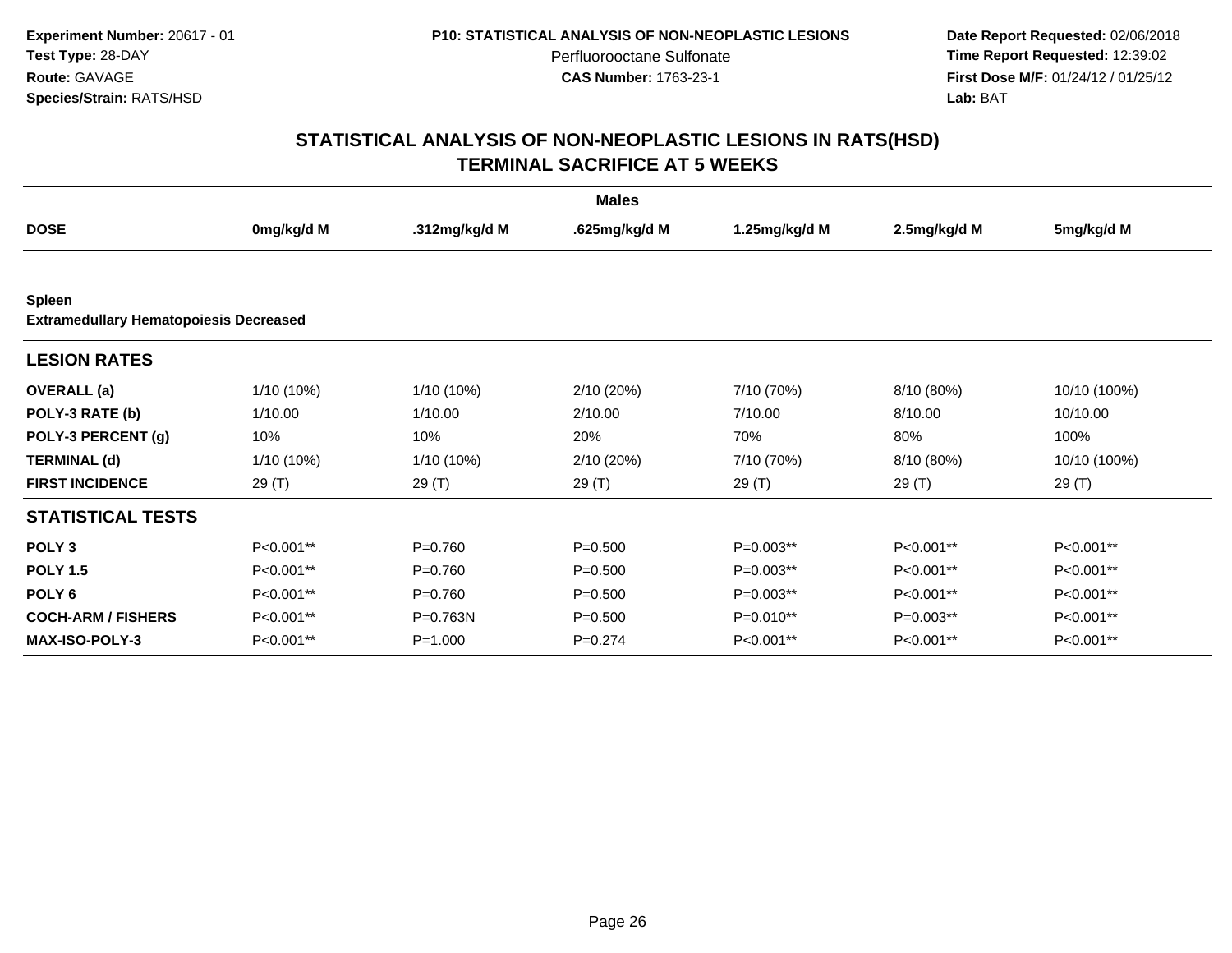**Date Report Requested:** 02/06/2018 **Time Report Requested:** 12:39:02 **First Dose M/F:** 01/24/12 / 01/25/12<br>**Lab:** BAT **Lab:** BAT

| <b>Males</b>                           |                   |               |               |                   |              |             |  |  |
|----------------------------------------|-------------------|---------------|---------------|-------------------|--------------|-------------|--|--|
| <b>DOSE</b>                            | 0mg/kg/d M        | .312mg/kg/d M | .625mg/kg/d M | 1.25mg/kg/d M     | 2.5mg/kg/d M | 5mg/kg/d M  |  |  |
|                                        |                   |               |               |                   |              |             |  |  |
| Stomach, Forestomach<br>Hyperkeratosis |                   |               |               |                   |              |             |  |  |
| <b>LESION RATES</b>                    |                   |               |               |                   |              |             |  |  |
| <b>OVERALL</b> (a)                     | $0/10(0\%)$       | $0/0 (0\%)$   | $0/0 (0\%)$   | $0/0 (0\%)$       | $0/0 (0\%)$  | $0/10(0\%)$ |  |  |
| POLY-3 RATE (b)                        | 0/10.00           | 0/0.00        | 0/0.00        | 0/0.00            | 0/0.00       | 0/10.00     |  |  |
| POLY-3 PERCENT (g)                     | 0%                | 0%            | 0%            | 0%                | 0%           | 0%          |  |  |
| <b>TERMINAL (d)</b>                    | $0/10(0\%)$       | $0/0 (0\%)$   | $0/0 (0\%)$   | $0/0 (0\%)$       | $0/0 (0\%)$  | $0/10(0\%)$ |  |  |
| <b>FIRST INCIDENCE</b>                 | $\qquad \qquad -$ | ---           | ---           | $\qquad \qquad -$ | $---$        | ---         |  |  |
| <b>STATISTICAL TESTS</b>               |                   |               |               |                   |              |             |  |  |
| POLY <sub>3</sub>                      | (n)               | (n)           | (n)           | (n)               | (n)          | (n)         |  |  |
| <b>POLY 1.5</b>                        | (n)               | (n)           | (n)           | (n)               | (n)          | (n)         |  |  |
| POLY <sub>6</sub>                      | (n)               | (n)           | (n)           | (n)               | (n)          | (n)         |  |  |
| <b>COCH-ARM / FISHERS</b>              | (n)               | (n)           | (n)           | (n)               | (n)          | (n)         |  |  |
| <b>MAX-ISO-POLY-3</b>                  | (n)               | (n)           | (n)           | (n)               | (n)          | (n)         |  |  |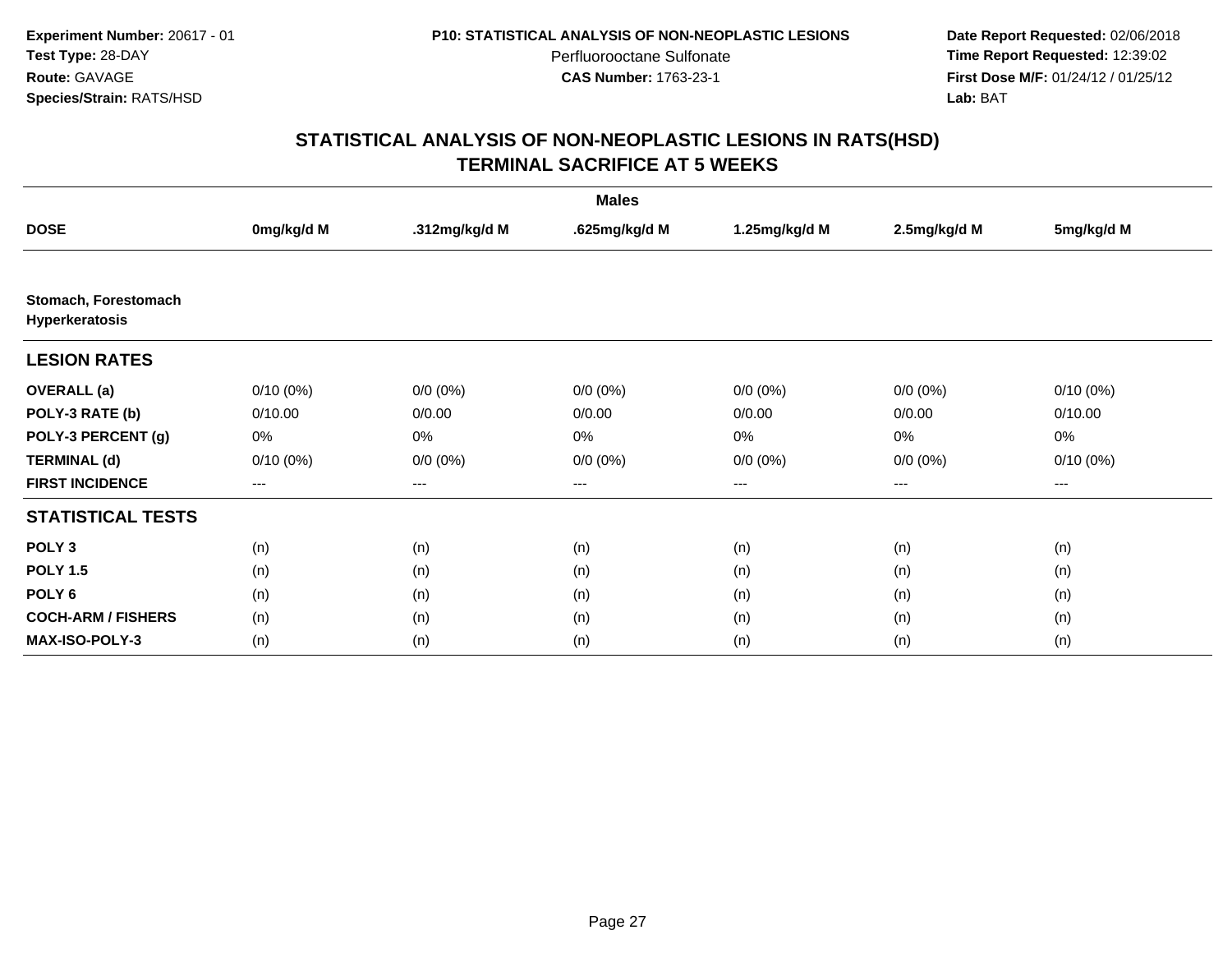**Date Report Requested:** 02/06/2018 **Time Report Requested:** 12:39:02 **First Dose M/F:** 01/24/12 / 01/25/12<br>**Lab:** BAT **Lab:** BAT

| <b>Males</b>                    |            |                   |               |                   |              |             |  |  |
|---------------------------------|------------|-------------------|---------------|-------------------|--------------|-------------|--|--|
| <b>DOSE</b>                     | 0mg/kg/d M | .312mg/kg/d M     | .625mg/kg/d M | 1.25mg/kg/d M     | 2.5mg/kg/d M | 5mg/kg/d M  |  |  |
|                                 |            |                   |               |                   |              |             |  |  |
| <b>Thymus</b><br><b>Atrophy</b> |            |                   |               |                   |              |             |  |  |
| <b>LESION RATES</b>             |            |                   |               |                   |              |             |  |  |
| <b>OVERALL</b> (a)              | $0/9(0\%)$ | $0/0 (0\%)$       | $0/0 (0\%)$   | $0/0 (0\%)$       | $0/0 (0\%)$  | $0/10(0\%)$ |  |  |
| POLY-3 RATE (b)                 | 0/9.00     | 0/0.00            | 0/0.00        | 0/0.00            | 0/0.00       | 0/10.00     |  |  |
| POLY-3 PERCENT (g)              | 0%         | 0%                | 0%            | 0%                | $0\%$        | 0%          |  |  |
| <b>TERMINAL (d)</b>             | $0/9(0\%)$ | $0/0 (0\%)$       | $0/0 (0\%)$   | $0/0 (0\%)$       | $0/0 (0\%)$  | $0/10(0\%)$ |  |  |
| <b>FIRST INCIDENCE</b>          | $---$      | $\qquad \qquad -$ | $---$         | $\qquad \qquad -$ | $\cdots$     | $\cdots$    |  |  |
| <b>STATISTICAL TESTS</b>        |            |                   |               |                   |              |             |  |  |
| POLY <sub>3</sub>               | (n)        | (n)               | (n)           | (n)               | (n)          | (n)         |  |  |
| <b>POLY 1.5</b>                 | (n)        | (n)               | (n)           | (n)               | (n)          | (n)         |  |  |
| POLY <sub>6</sub>               | (n)        | (n)               | (n)           | (n)               | (n)          | (n)         |  |  |
| <b>COCH-ARM / FISHERS</b>       | (n)        | (n)               | (n)           | (n)               | (n)          | (n)         |  |  |
| <b>MAX-ISO-POLY-3</b>           | (n)        | (n)               | (n)           | (n)               | (n)          | (n)         |  |  |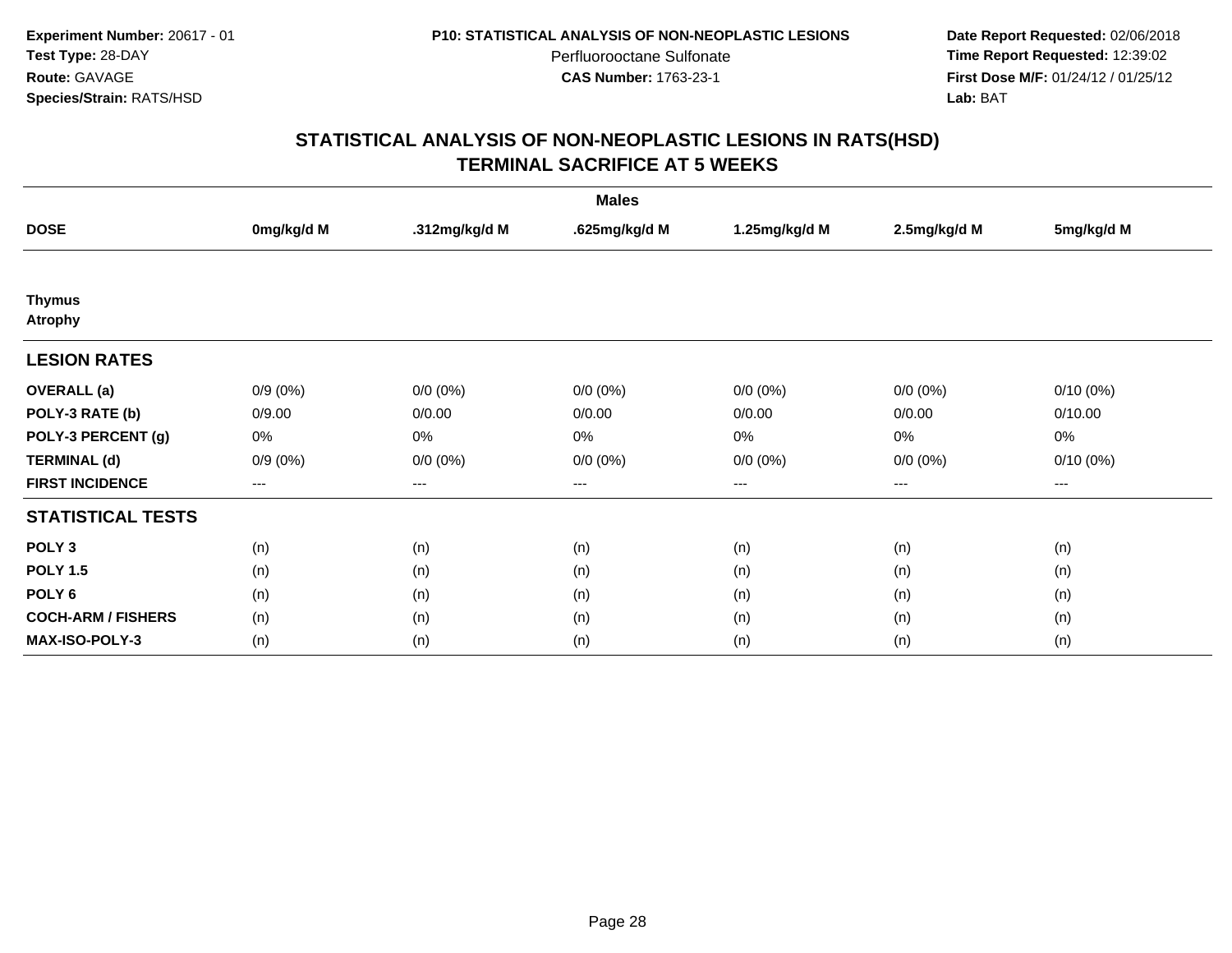**Date Report Requested:** 02/06/2018 **Time Report Requested:** 12:39:02 **First Dose M/F:** 01/24/12 / 01/25/12<br>**Lab:** BAT **Lab:** BAT

| <b>Females</b>                               |             |               |               |               |              |            |  |  |
|----------------------------------------------|-------------|---------------|---------------|---------------|--------------|------------|--|--|
| <b>DOSE</b>                                  | 0mg/kg/d F  | .312mg/kg/d F | .625mg/kg/d F | 1.25mg/kg/d F | 2.5mg/kg/d F | 5mg/kg/d F |  |  |
|                                              |             |               |               |               |              |            |  |  |
| <b>Bone Marrow</b><br><b>Hypocellularity</b> |             |               |               |               |              |            |  |  |
| <b>LESION RATES</b>                          |             |               |               |               |              |            |  |  |
| <b>OVERALL</b> (a)                           | $0/10(0\%)$ | 2/10 (20%)    | 1/10 (10%)    | 1/10 (10%)    | 5/10 (50%)   | 9/10(90%)  |  |  |
| POLY-3 RATE (b)                              | 0/10.00     | 2/10.00       | 1/10.00       | 1/10.00       | 5/10.00      | 9/10.00    |  |  |
| POLY-3 PERCENT (g)                           | 0%          | 20%           | 10%           | 10%           | 50%          | 90%        |  |  |
| <b>TERMINAL (d)</b>                          | $0/10(0\%)$ | 2/10 (20%)    | 1/10 (10%)    | 1/10 (10%)    | 5/10 (50%)   | 8/9 (89%)  |  |  |
| <b>FIRST INCIDENCE</b>                       | ---         | 29 (T)        | 29 (T)        | 29(T)         | 29 (T)       | 25         |  |  |
| <b>STATISTICAL TESTS</b>                     |             |               |               |               |              |            |  |  |
| POLY <sub>3</sub>                            | P<0.001**   | $P=0.227$     | $P = 0.500$   | $P = 0.500$   | P=0.008**    | P<0.001**  |  |  |
| <b>POLY 1.5</b>                              | P<0.001**   | $P=0.227$     | $P = 0.500$   | $P = 0.500$   | P=0.008**    | P<0.001**  |  |  |
| POLY <sub>6</sub>                            | P<0.001**   | $P=0.227$     | $P = 0.500$   | $P = 0.500$   | P=0.008**    | P<0.001**  |  |  |
| <b>COCH-ARM / FISHERS</b>                    | P<0.001**   | $P = 0.237$   | $P = 0.500$   | $P = 0.500$   | $P=0.016*$   | P<0.001**  |  |  |
| <b>MAX-ISO-POLY-3</b>                        | P<0.001**   | $P = 0.066$   | $P = 0.158$   | $P = 0.158$   | P<0.001**    | P<0.001**  |  |  |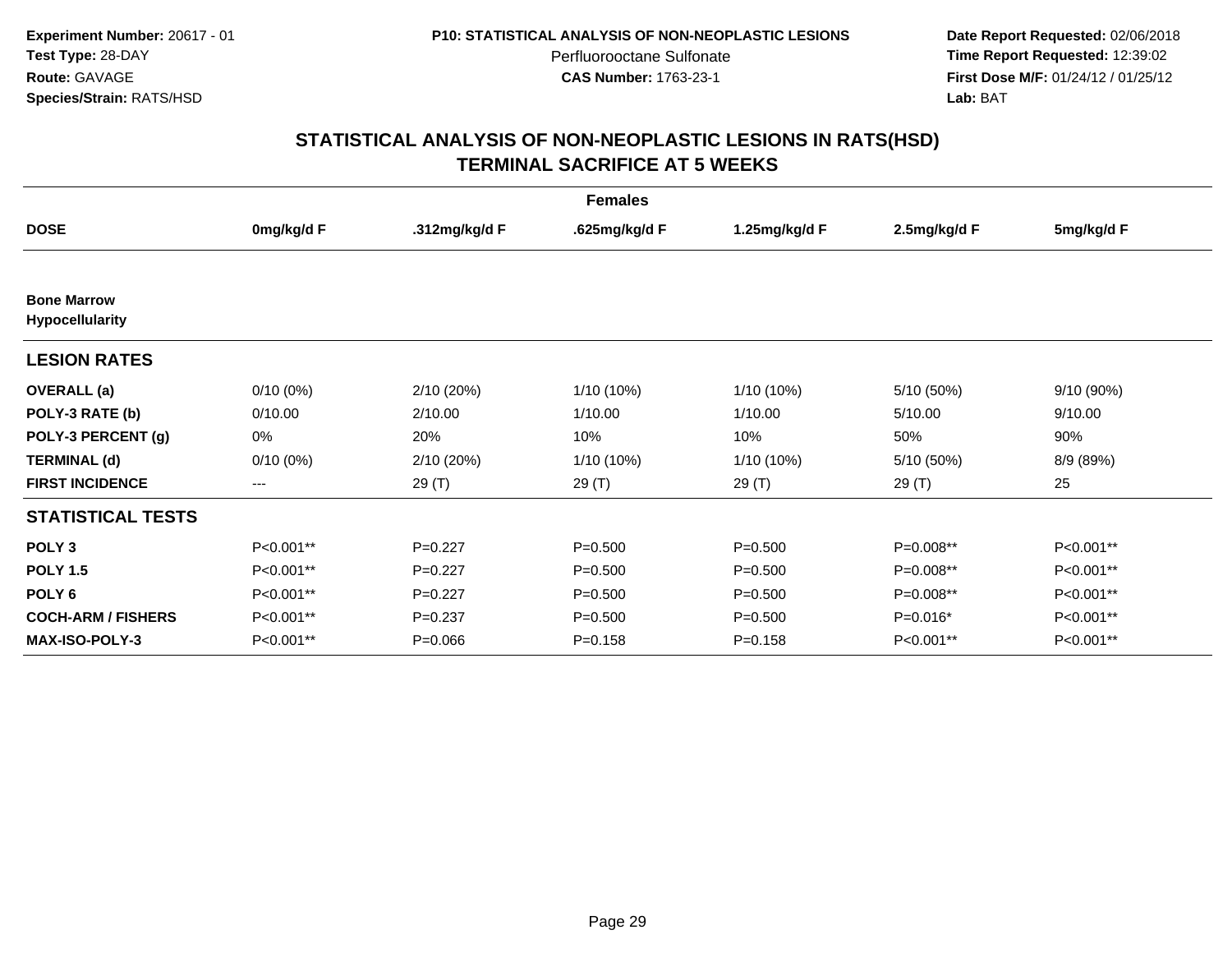**Date Report Requested:** 02/06/2018 **Time Report Requested:** 12:39:02 **First Dose M/F:** 01/24/12 / 01/25/12<br>**Lab:** BAT **Lab:** BAT

| <b>Females</b>                   |            |               |               |               |              |             |  |  |
|----------------------------------|------------|---------------|---------------|---------------|--------------|-------------|--|--|
| <b>DOSE</b>                      | 0mg/kg/d F | .312mg/kg/d F | .625mg/kg/d F | 1.25mg/kg/d F | 2.5mg/kg/d F | 5mg/kg/d F  |  |  |
|                                  |            |               |               |               |              |             |  |  |
| <b>Esophagus</b><br>Degeneration |            |               |               |               |              |             |  |  |
| <b>LESION RATES</b>              |            |               |               |               |              |             |  |  |
| <b>OVERALL</b> (a)               | 1/10 (10%) | $0/0 (0\%)$   | $0/0 (0\%)$   | $0/0 (0\%)$   | $0/0 (0\%)$  | $0/10(0\%)$ |  |  |
| POLY-3 RATE (b)                  | 1/10.00    | 0/0.00        | 0/0.00        | 0/0.00        | 0/0.00       | 0/9.64      |  |  |
| POLY-3 PERCENT (g)               | 10%        | 0%            | 0%            | 0%            | 0%           | 0%          |  |  |
| <b>TERMINAL (d)</b>              | 1/10 (10%) | $0/0 (0\%)$   | $0/0 (0\%)$   | $0/0 (0\%)$   | $0/0 (0\%)$  | $0/9(0\%)$  |  |  |
| <b>FIRST INCIDENCE</b>           | 29 (T)     | $---$         | $---$         | ---           | ---          | $---$       |  |  |
| <b>STATISTICAL TESTS</b>         |            |               |               |               |              |             |  |  |
| POLY <sub>3</sub>                | (e)        | (e)           | (e)           | (e)           | (e)          | P=0.507N    |  |  |
| <b>POLY 1.5</b>                  | (e)        | (e)           | (e)           | (e)           | (e)          | P=0.504N    |  |  |
| POLY <sub>6</sub>                | (e)        | (e)           | (e)           | (e)           | (e)          | P=0.512N    |  |  |
| <b>COCH-ARM / FISHERS</b>        | P=0.304N   | (e)           | (e)           | (e)           | (e)          | P=0.500N    |  |  |
| <b>MAX-ISO-POLY-3</b>            | (e)        | (e)           | (e)           | (e)           | (e)          | P=0.168N    |  |  |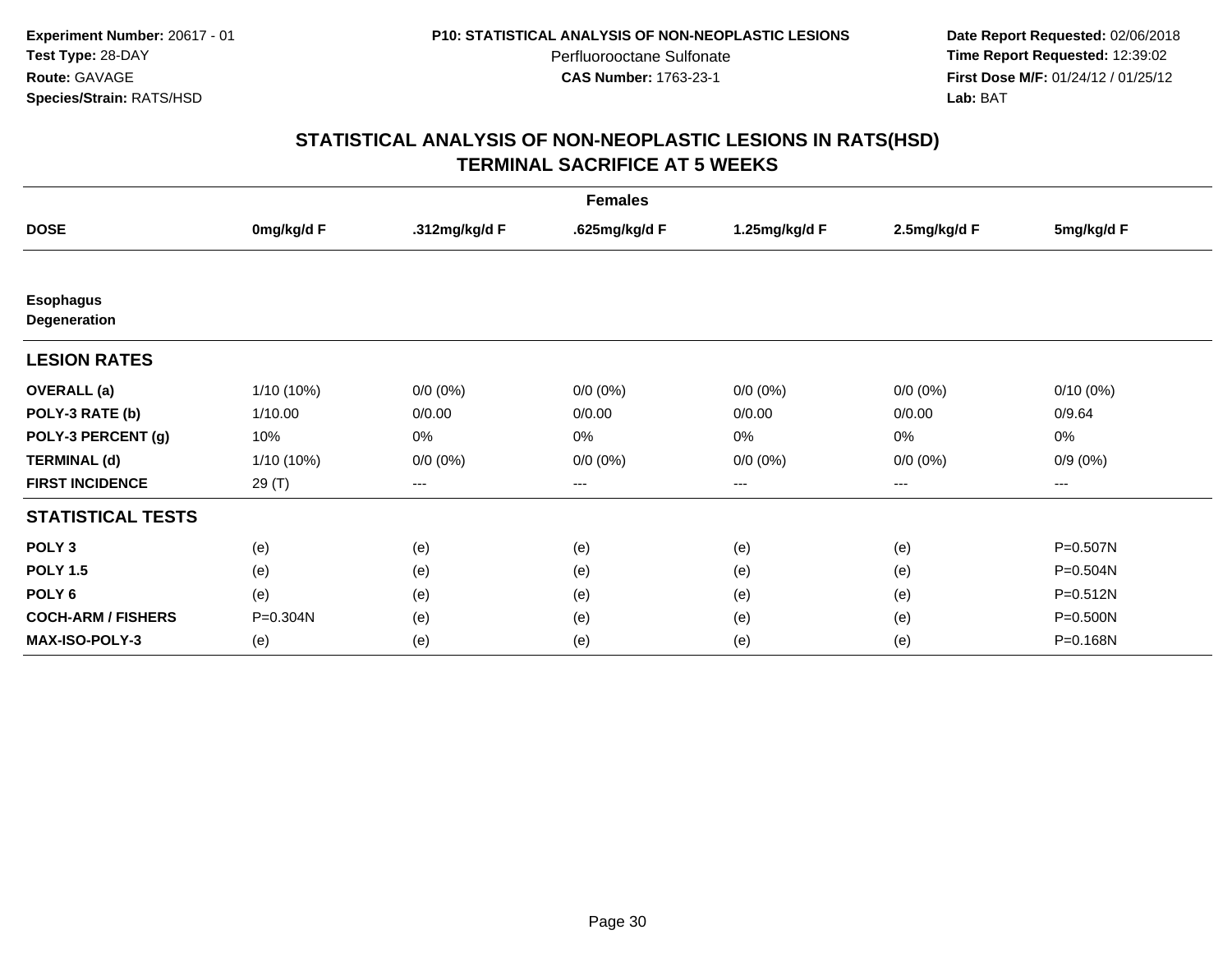**Date Report Requested:** 02/06/2018 **Time Report Requested:** 12:39:02 **First Dose M/F:** 01/24/12 / 01/25/12<br>**Lab:** BAT **Lab:** BAT

|                                                 | <b>Females</b> |               |               |                        |              |              |  |  |  |
|-------------------------------------------------|----------------|---------------|---------------|------------------------|--------------|--------------|--|--|--|
| <b>DOSE</b>                                     | 0mg/kg/d F     | .312mg/kg/d F | .625mg/kg/d F | 1.25mg/kg/d F          | 2.5mg/kg/d F | 5mg/kg/d F   |  |  |  |
|                                                 |                |               |               |                        |              |              |  |  |  |
| <b>Esophagus</b><br><b>Inflammation Chronic</b> |                |               |               |                        |              |              |  |  |  |
| <b>LESION RATES</b>                             |                |               |               |                        |              |              |  |  |  |
| <b>OVERALL</b> (a)                              | 1/10 (10%)     | $0/0 (0\%)$   | $0/0 (0\%)$   | $0/0 (0\%)$            | $0/0 (0\%)$  | $0/10(0\%)$  |  |  |  |
| POLY-3 RATE (b)                                 | 1/10.00        | 0/0.00        | 0/0.00        | 0/0.00                 | 0/0.00       | 0/9.64       |  |  |  |
| POLY-3 PERCENT (g)                              | 10%            | 0%            | $0\%$         | 0%                     | 0%           | 0%           |  |  |  |
| <b>TERMINAL (d)</b>                             | $1/10(10\%)$   | $0/0 (0\%)$   | $0/0 (0\%)$   | $0/0 (0\%)$            | $0/0 (0\%)$  | $0/9(0\%)$   |  |  |  |
| <b>FIRST INCIDENCE</b>                          | 29 (T)         | $---$         | ---           | $\qquad \qquad \cdots$ | ---          | ---          |  |  |  |
| <b>STATISTICAL TESTS</b>                        |                |               |               |                        |              |              |  |  |  |
| POLY <sub>3</sub>                               | (e)            | (e)           | (e)           | (e)                    | (e)          | P=0.507N     |  |  |  |
| <b>POLY 1.5</b>                                 | (e)            | (e)           | (e)           | (e)                    | (e)          | $P = 0.504N$ |  |  |  |
| POLY <sub>6</sub>                               | (e)            | (e)           | (e)           | (e)                    | (e)          | P=0.512N     |  |  |  |
| <b>COCH-ARM / FISHERS</b>                       | P=0.304N       | (e)           | (e)           | (e)                    | (e)          | P=0.500N     |  |  |  |
| <b>MAX-ISO-POLY-3</b>                           | (e)            | (e)           | (e)           | (e)                    | (e)          | P=0.168N     |  |  |  |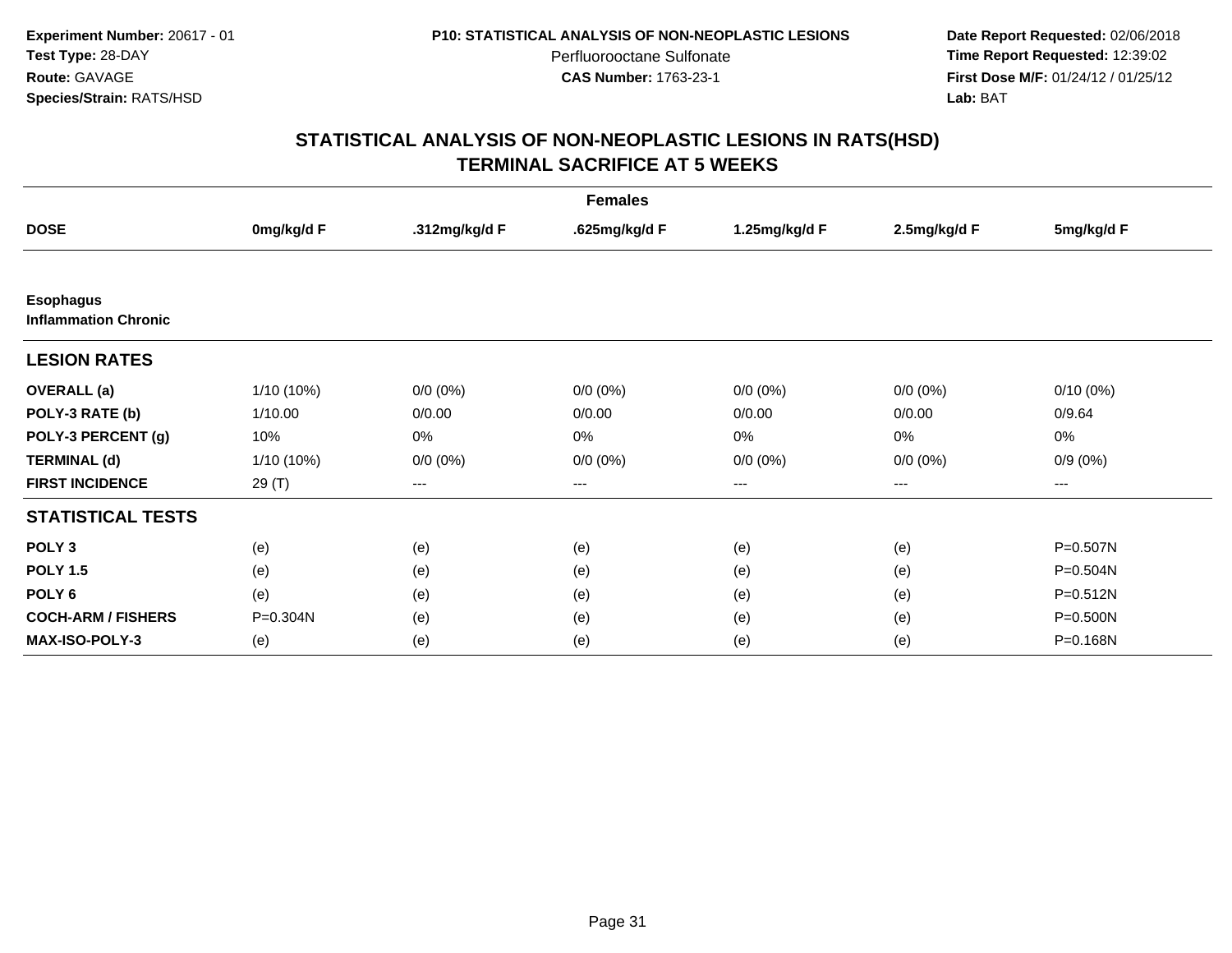**Date Report Requested:** 02/06/2018 **Time Report Requested:** 12:39:02 **First Dose M/F:** 01/24/12 / 01/25/12<br>**Lab:** BAT **Lab:** BAT

| <b>Females</b>                                   |            |               |               |               |              |              |  |  |
|--------------------------------------------------|------------|---------------|---------------|---------------|--------------|--------------|--|--|
| <b>DOSE</b>                                      | 0mg/kg/d F | .312mg/kg/d F | .625mg/kg/d F | 1.25mg/kg/d F | 2.5mg/kg/d F | 5mg/kg/d F   |  |  |
|                                                  |            |               |               |               |              |              |  |  |
| Heart<br><b>Infiltration Cellular Mixed Cell</b> |            |               |               |               |              |              |  |  |
| <b>LESION RATES</b>                              |            |               |               |               |              |              |  |  |
| <b>OVERALL</b> (a)                               | 1/10 (10%) | $0/0 (0\%)$   | $0/0 (0\%)$   | $0/0 (0\%)$   | $0/0 (0\%)$  | $0/10(0\%)$  |  |  |
| POLY-3 RATE (b)                                  | 1/10.00    | 0/0.00        | 0/0.00        | 0/0.00        | 0/0.00       | 0/9.64       |  |  |
| POLY-3 PERCENT (g)                               | 10%        | 0%            | 0%            | 0%            | 0%           | 0%           |  |  |
| <b>TERMINAL (d)</b>                              | 1/10 (10%) | $0/0 (0\%)$   | $0/0 (0\%)$   | $0/0 (0\%)$   | $0/0 (0\%)$  | $0/9(0\%)$   |  |  |
| <b>FIRST INCIDENCE</b>                           | 29 (T)     | $---$         | ---           | $---$         | $---$        | ---          |  |  |
| <b>STATISTICAL TESTS</b>                         |            |               |               |               |              |              |  |  |
| POLY <sub>3</sub>                                | (e)        | (e)           | (e)           | (e)           | (e)          | P=0.507N     |  |  |
| <b>POLY 1.5</b>                                  | (e)        | (e)           | (e)           | (e)           | (e)          | $P = 0.504N$ |  |  |
| POLY <sub>6</sub>                                | (e)        | (e)           | (e)           | (e)           | (e)          | P=0.512N     |  |  |
| <b>COCH-ARM / FISHERS</b>                        | P=0.304N   | (e)           | (e)           | (e)           | (e)          | $P = 0.500N$ |  |  |
| <b>MAX-ISO-POLY-3</b>                            | (e)        | (e)           | (e)           | (e)           | (e)          | P=0.168N     |  |  |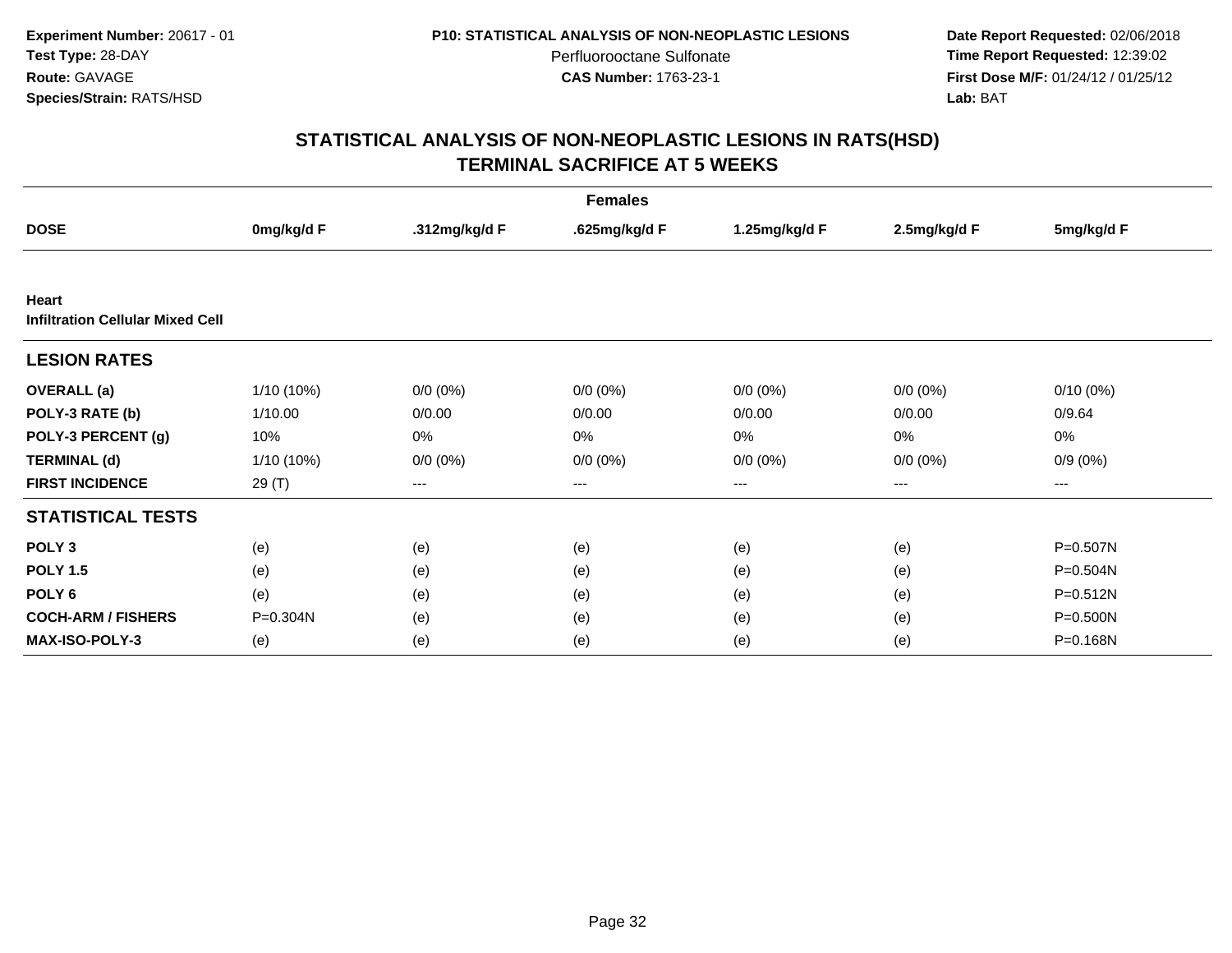**Date Report Requested:** 02/06/2018 **Time Report Requested:** 12:39:02 **First Dose M/F:** 01/24/12 / 01/25/12<br>**Lab:** BAT **Lab:** BAT

| <b>Females</b>                                                            |             |               |               |                   |              |             |  |  |
|---------------------------------------------------------------------------|-------------|---------------|---------------|-------------------|--------------|-------------|--|--|
| <b>DOSE</b>                                                               | 0mg/kg/d F  | .312mg/kg/d F | .625mg/kg/d F | 1.25mg/kg/d F     | 2.5mg/kg/d F | 5mg/kg/d F  |  |  |
|                                                                           |             |               |               |                   |              |             |  |  |
| <b>Heart: Epicardium</b><br><b>Infiltration Cellular Mononuclear Cell</b> |             |               |               |                   |              |             |  |  |
| <b>LESION RATES</b>                                                       |             |               |               |                   |              |             |  |  |
| <b>OVERALL</b> (a)                                                        | $0/10(0\%)$ | $0/0 (0\%)$   | $0/0 (0\%)$   | $0/0 (0\%)$       | $0/0 (0\%)$  | $0/10(0\%)$ |  |  |
| POLY-3 RATE (b)                                                           | 0/10.00     | 0/0.00        | 0/0.00        | 0/0.00            | 0/0.00       | 0/9.64      |  |  |
| POLY-3 PERCENT (g)                                                        | 0%          | 0%            | 0%            | 0%                | 0%           | 0%          |  |  |
| <b>TERMINAL (d)</b>                                                       | $0/10(0\%)$ | $0/0 (0\%)$   | $0/0 (0\%)$   | $0/0 (0\%)$       | $0/0 (0\%)$  | $0/9(0\%)$  |  |  |
| <b>FIRST INCIDENCE</b>                                                    | ---         | ---           | $--$          | $\qquad \qquad -$ | ---          | $--$        |  |  |
| <b>STATISTICAL TESTS</b>                                                  |             |               |               |                   |              |             |  |  |
| POLY <sub>3</sub>                                                         | (n)         | (n)           | (n)           | (n)               | (n)          | (n)         |  |  |
| <b>POLY 1.5</b>                                                           | (n)         | (n)           | (n)           | (n)               | (n)          | (n)         |  |  |
| POLY <sub>6</sub>                                                         | (n)         | (n)           | (n)           | (n)               | (n)          | (n)         |  |  |
| <b>COCH-ARM / FISHERS</b>                                                 | (n)         | (n)           | (n)           | (n)               | (n)          | (n)         |  |  |
| <b>MAX-ISO-POLY-3</b>                                                     | (n)         | (n)           | (n)           | (n)               | (n)          | (n)         |  |  |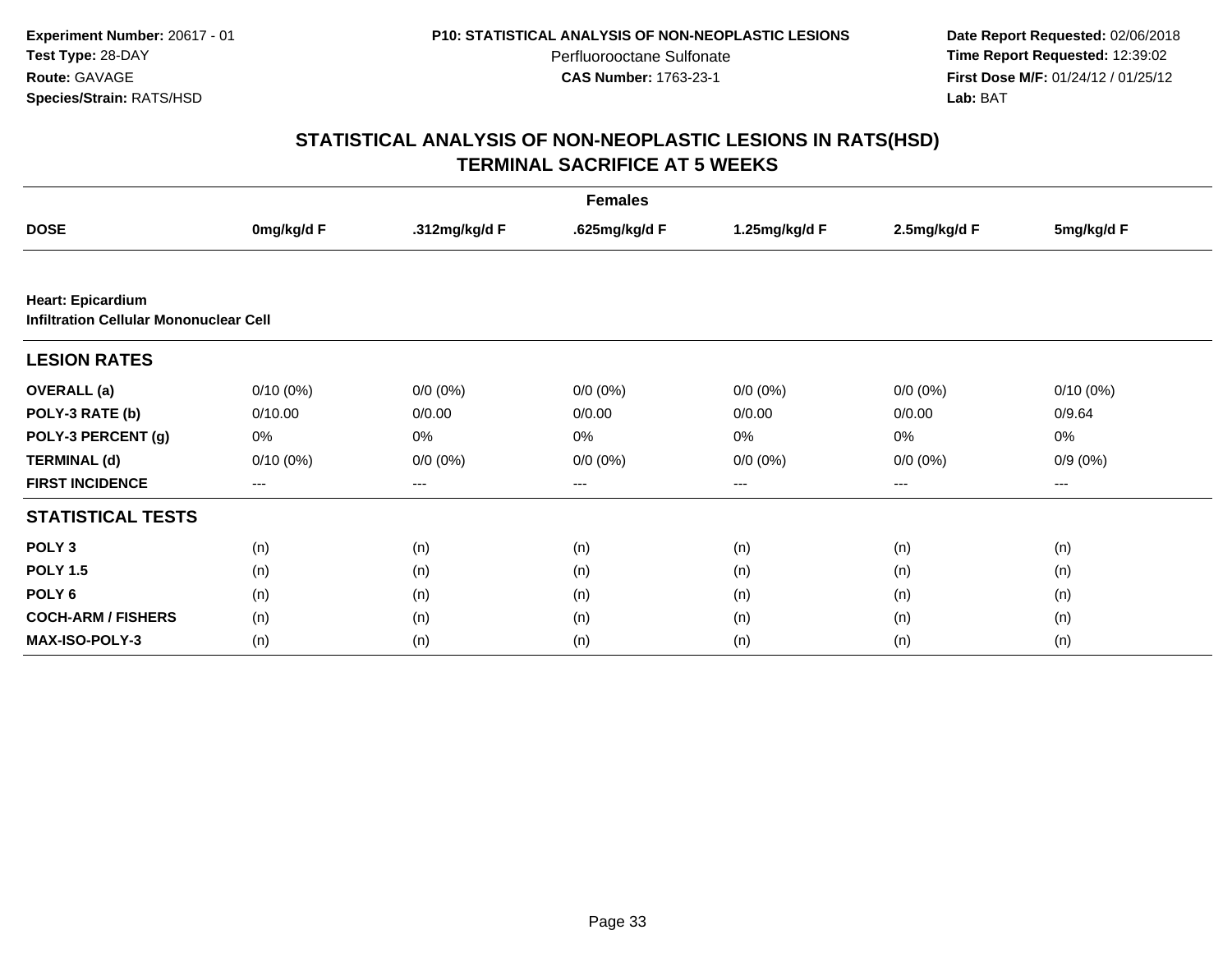**Date Report Requested:** 02/06/2018 **Time Report Requested:** 12:39:02 **First Dose M/F:** 01/24/12 / 01/25/12<br>**Lab:** BAT **Lab:** BAT

| <b>Females</b>                                   |             |               |               |               |              |             |  |  |
|--------------------------------------------------|-------------|---------------|---------------|---------------|--------------|-------------|--|--|
| <b>DOSE</b>                                      | 0mg/kg/d F  | .312mg/kg/d F | .625mg/kg/d F | 1.25mg/kg/d F | 2.5mg/kg/d F | 5mg/kg/d F  |  |  |
|                                                  |             |               |               |               |              |             |  |  |
| Kidney<br><b>Nephropathy Chronic Progressive</b> |             |               |               |               |              |             |  |  |
| <b>LESION RATES</b>                              |             |               |               |               |              |             |  |  |
| <b>OVERALL</b> (a)                               | 2/10 (20%)  | $1/10(10\%)$  | 2/10 (20%)    | $3/10(30\%)$  | 1/10 (10%)   | 2/10 (20%)  |  |  |
| POLY-3 RATE (b)                                  | 2/10.00     | 1/10.00       | 2/10.00       | 3/10.00       | 1/10.00      | 2/9.64      |  |  |
| POLY-3 PERCENT (g)                               | 20%         | 10%           | 20%           | 30%           | 10%          | 20.8%       |  |  |
| <b>TERMINAL (d)</b>                              | 2/10 (20%)  | $1/10(10\%)$  | 2/10 (20%)    | 3/10 (30%)    | 1/10 (10%)   | 2/9(22%)    |  |  |
| <b>FIRST INCIDENCE</b>                           | 29(T)       | 29 (T)        | 29 (T)        | 29 (T)        | 29(T)        | 29(T)       |  |  |
| <b>STATISTICAL TESTS</b>                         |             |               |               |               |              |             |  |  |
| POLY <sub>3</sub>                                | $P=0.571$   | $P = 0.500N$  | $P=0.702$     | $P = 0.500$   | $P = 0.500N$ | $P = 0.689$ |  |  |
| <b>POLY 1.5</b>                                  | $P=0.579$   | $P = 0.500N$  | $P=0.702$     | $P = 0.500$   | $P = 0.500N$ | $P=0.695$   |  |  |
| POLY <sub>6</sub>                                | $P = 0.560$ | P=0.500N      | $P=0.702$     | $P = 0.500$   | $P = 0.500N$ | $P = 0.680$ |  |  |
| <b>COCH-ARM / FISHERS</b>                        | $P=0.592$   | $P = 0.500N$  | P=0.709N      | $P = 0.500$   | $P = 0.500N$ | P=0.709N    |  |  |
| <b>MAX-ISO-POLY-3</b>                            | $P = 0.376$ | $P = 0.274N$  | $P = 1.000$   | $P = 0.310$   | P=0.274N     | $P=0.483$   |  |  |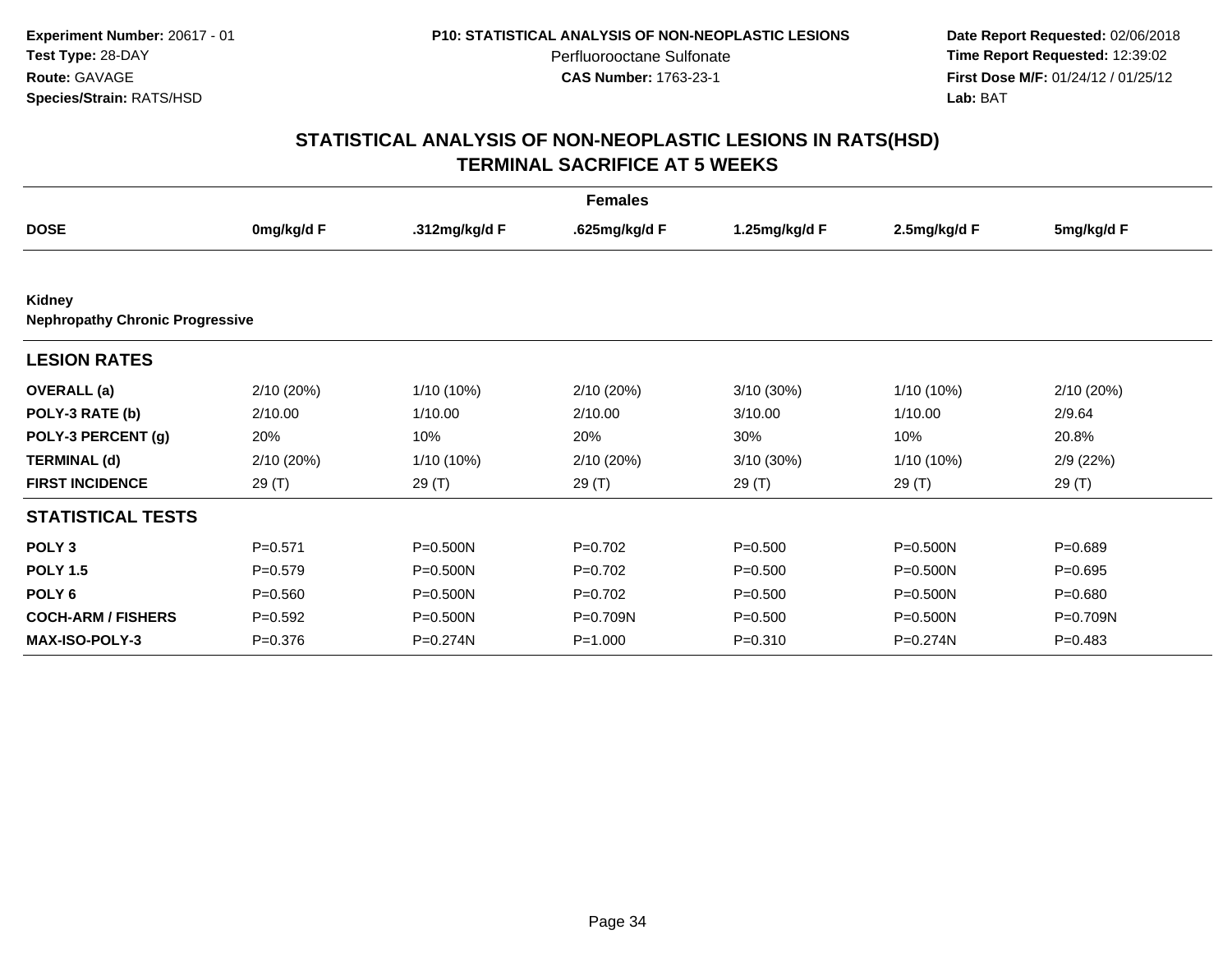**Date Report Requested:** 02/06/2018 **Time Report Requested:** 12:39:02 **First Dose M/F:** 01/24/12 / 01/25/12<br>**Lab:** BAT **Lab:** BAT

| <b>Females</b>                         |             |               |               |               |              |             |  |  |
|----------------------------------------|-------------|---------------|---------------|---------------|--------------|-------------|--|--|
| <b>DOSE</b>                            | 0mg/kg/d F  | .312mg/kg/d F | .625mg/kg/d F | 1.25mg/kg/d F | 2.5mg/kg/d F | 5mg/kg/d F  |  |  |
|                                        |             |               |               |               |              |             |  |  |
| Kidney: Renal Tubule<br><b>Mineral</b> |             |               |               |               |              |             |  |  |
| <b>LESION RATES</b>                    |             |               |               |               |              |             |  |  |
| <b>OVERALL</b> (a)                     | $0/10(0\%)$ | $1/10(10\%)$  | $1/10(10\%)$  | 1/10 (10%)    | $0/10(0\%)$  | 1/10 (10%)  |  |  |
| POLY-3 RATE (b)                        | 0/10.00     | 1/10.00       | 1/10.00       | 1/10.00       | 0/10.00      | 1/9.64      |  |  |
| POLY-3 PERCENT (g)                     | 0%          | 10%           | 10%           | 10%           | 0%           | 10.4%       |  |  |
| <b>TERMINAL (d)</b>                    | $0/10(0\%)$ | $1/10(10\%)$  | 1/10 (10%)    | 1/10 (10%)    | $0/10(0\%)$  | 1/9(11%)    |  |  |
| <b>FIRST INCIDENCE</b>                 | $--$        | 29(T)         | 29 (T)        | 29(T)         | ---          | 29(T)       |  |  |
| <b>STATISTICAL TESTS</b>               |             |               |               |               |              |             |  |  |
| POLY <sub>3</sub>                      | $P = 0.550$ | $P = 0.500$   | $P = 0.500$   | $P = 0.500$   | (e)          | $P=0.493$   |  |  |
| <b>POLY 1.5</b>                        | $P = 0.555$ | $P = 0.500$   | $P = 0.500$   | $P = 0.500$   | (e)          | $P=0.496$   |  |  |
| POLY <sub>6</sub>                      | $P = 0.543$ | $P = 0.500$   | $P = 0.500$   | $P = 0.500$   | (e)          | $P=0.488$   |  |  |
| <b>COCH-ARM / FISHERS</b>              | $P = 0.563$ | $P = 0.500$   | $P = 0.500$   | $P = 0.500$   | (e)          | $P = 0.500$ |  |  |
| <b>MAX-ISO-POLY-3</b>                  | $P = 0.192$ | $P = 0.158$   | $P = 0.158$   | $P = 0.158$   | (e)          | $P = 0.158$ |  |  |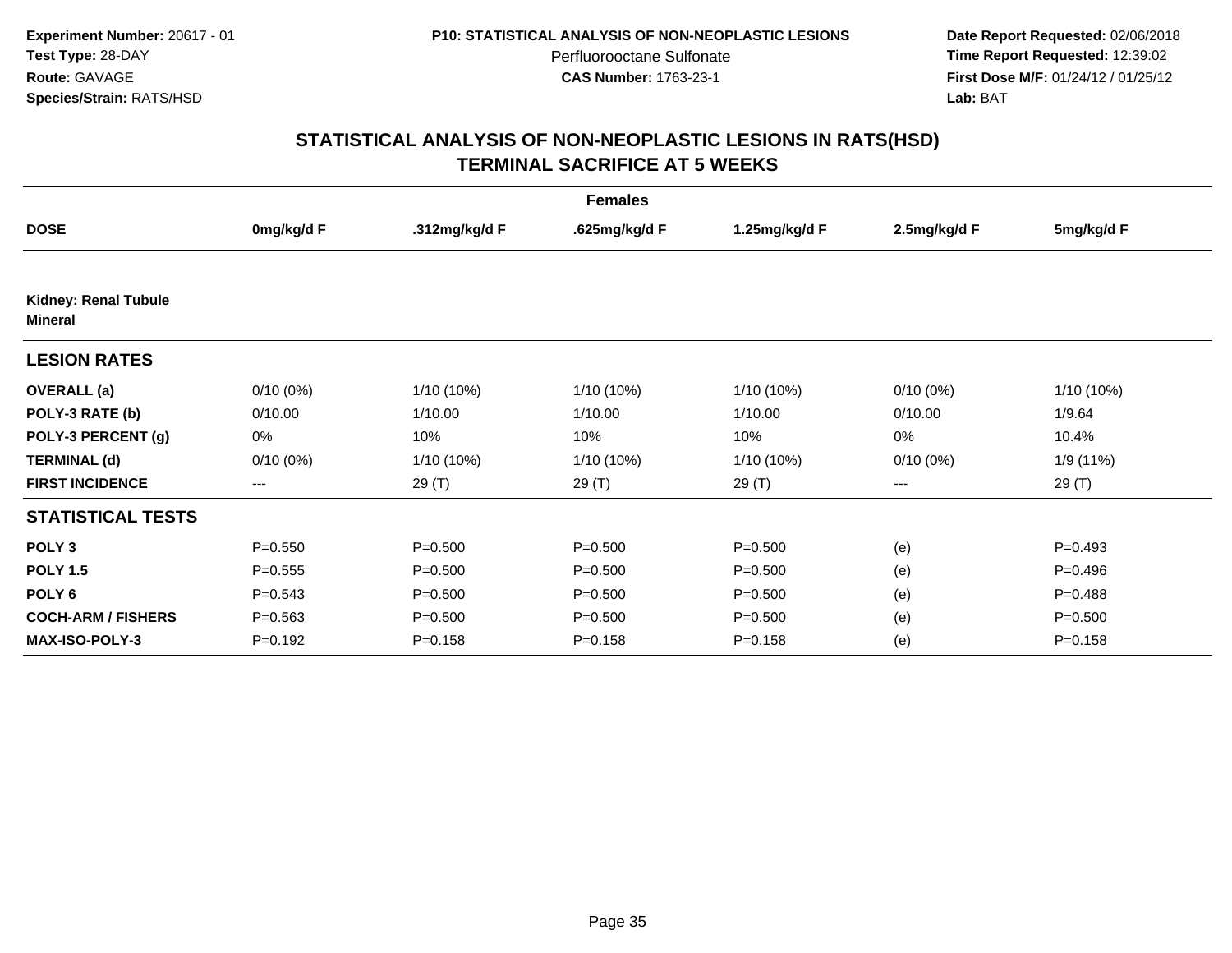**Date Report Requested:** 02/06/2018 **Time Report Requested:** 12:39:02 **First Dose M/F:** 01/24/12 / 01/25/12<br>**Lab:** BAT **Lab:** BAT

| <b>Females</b>                   |              |               |               |               |              |             |  |  |
|----------------------------------|--------------|---------------|---------------|---------------|--------------|-------------|--|--|
| <b>DOSE</b>                      | 0mg/kg/d F   | .312mg/kg/d F | .625mg/kg/d F | 1.25mg/kg/d F | 2.5mg/kg/d F | 5mg/kg/d F  |  |  |
|                                  |              |               |               |               |              |             |  |  |
| Liver<br><b>Clear Cell Focus</b> |              |               |               |               |              |             |  |  |
| <b>LESION RATES</b>              |              |               |               |               |              |             |  |  |
| <b>OVERALL</b> (a)               | $0/10(0\%)$  | $1/10(10\%)$  | $0/10(0\%)$   | $0/10(0\%)$   | $0/10(0\%)$  | $0/10(0\%)$ |  |  |
| POLY-3 RATE (b)                  | 0/10.00      | 1/10.00       | 0/10.00       | 0/10.00       | 0/10.00      | 0/9.64      |  |  |
| POLY-3 PERCENT (g)               | 0%           | 10%           | 0%            | 0%            | 0%           | 0%          |  |  |
| <b>TERMINAL (d)</b>              | $0/10(0\%)$  | $1/10(10\%)$  | $0/10(0\%)$   | $0/10(0\%)$   | $0/10(0\%)$  | $0/9(0\%)$  |  |  |
| <b>FIRST INCIDENCE</b>           | ---          | 29 (T)        | ---           | ---           | ---          | ---         |  |  |
| <b>STATISTICAL TESTS</b>         |              |               |               |               |              |             |  |  |
| POLY <sub>3</sub>                | P=0.482N     | $P = 0.500$   | (e)           | (e)           | (e)          | (e)         |  |  |
| <b>POLY 1.5</b>                  | P=0.485N     | $P = 0.500$   | (e)           | (e)           | (e)          | (e)         |  |  |
| POLY <sub>6</sub>                | P=0.478N     | $P = 0.500$   | (e)           | (e)           | (e)          | (e)         |  |  |
| <b>COCH-ARM / FISHERS</b>        | P=0.487N     | $P = 0.500$   | (e)           | (e)           | (e)          | (e)         |  |  |
| <b>MAX-ISO-POLY-3</b>            | $P = 0.201N$ | $P = 0.158$   | (e)           | (e)           | (e)          | (e)         |  |  |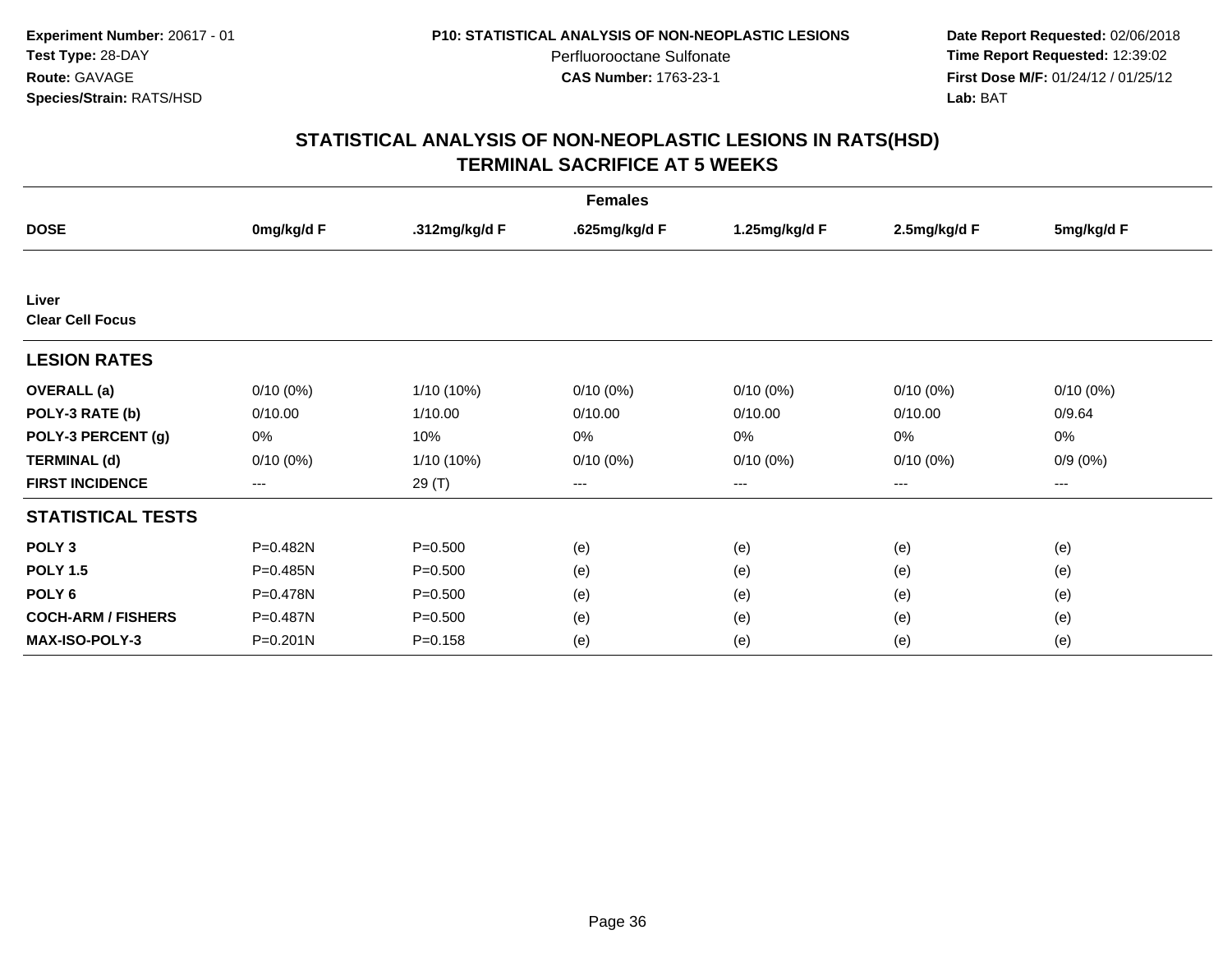**Date Report Requested:** 02/06/2018 **Time Report Requested:** 12:39:02 **First Dose M/F:** 01/24/12 / 01/25/12<br>**Lab:** BAT **Lab:** BAT

| <b>Females</b>                     |            |               |               |               |              |              |  |  |
|------------------------------------|------------|---------------|---------------|---------------|--------------|--------------|--|--|
| <b>DOSE</b>                        | 0mg/kg/d F | .312mg/kg/d F | .625mg/kg/d F | 1.25mg/kg/d F | 2.5mg/kg/d F | 5mg/kg/d F   |  |  |
|                                    |            |               |               |               |              |              |  |  |
| Liver<br><b>Congestion Diffuse</b> |            |               |               |               |              |              |  |  |
| <b>LESION RATES</b>                |            |               |               |               |              |              |  |  |
| <b>OVERALL</b> (a)                 | 1/10 (10%) | $0/10(0\%)$   | $0/10(0\%)$   | $0/10(0\%)$   | $0/10(0\%)$  | $0/10(0\%)$  |  |  |
| POLY-3 RATE (b)                    | 1/10.00    | 0/10.00       | 0/10.00       | 0/10.00       | 0/10.00      | 0/9.64       |  |  |
| POLY-3 PERCENT (g)                 | 10%        | 0%            | 0%            | $0\%$         | 0%           | 0%           |  |  |
| <b>TERMINAL (d)</b>                | 1/10 (10%) | $0/10(0\%)$   | $0/10(0\%)$   | $0/10(0\%)$   | $0/10(0\%)$  | $0/9(0\%)$   |  |  |
| <b>FIRST INCIDENCE</b>             | 29 (T)     | $---$         | ---           | ---           | ---          | ---          |  |  |
| <b>STATISTICAL TESTS</b>           |            |               |               |               |              |              |  |  |
| POLY <sub>3</sub>                  | P=0.409N   | P=0.500N      | $P = 0.500N$  | $P = 0.500N$  | $P = 0.500N$ | P=0.507N     |  |  |
| <b>POLY 1.5</b>                    | P=0.412N   | $P = 0.500N$  | P=0.500N      | P=0.500N      | $P = 0.500N$ | P=0.504N     |  |  |
| POLY <sub>6</sub>                  | P=0.404N   | $P = 0.500N$  | $P = 0.500N$  | $P = 0.500N$  | $P = 0.500N$ | $P = 0.512N$ |  |  |
| <b>COCH-ARM / FISHERS</b>          | P=0.415N   | $P = 0.500N$  | $P = 0.500N$  | P=0.500N      | $P = 0.500N$ | $P = 0.500N$ |  |  |
| MAX-ISO-POLY-3                     | P=0.047N*  | P=0.158N      | P=0.158N      | P=0.158N      | P=0.158N     | P=0.168N     |  |  |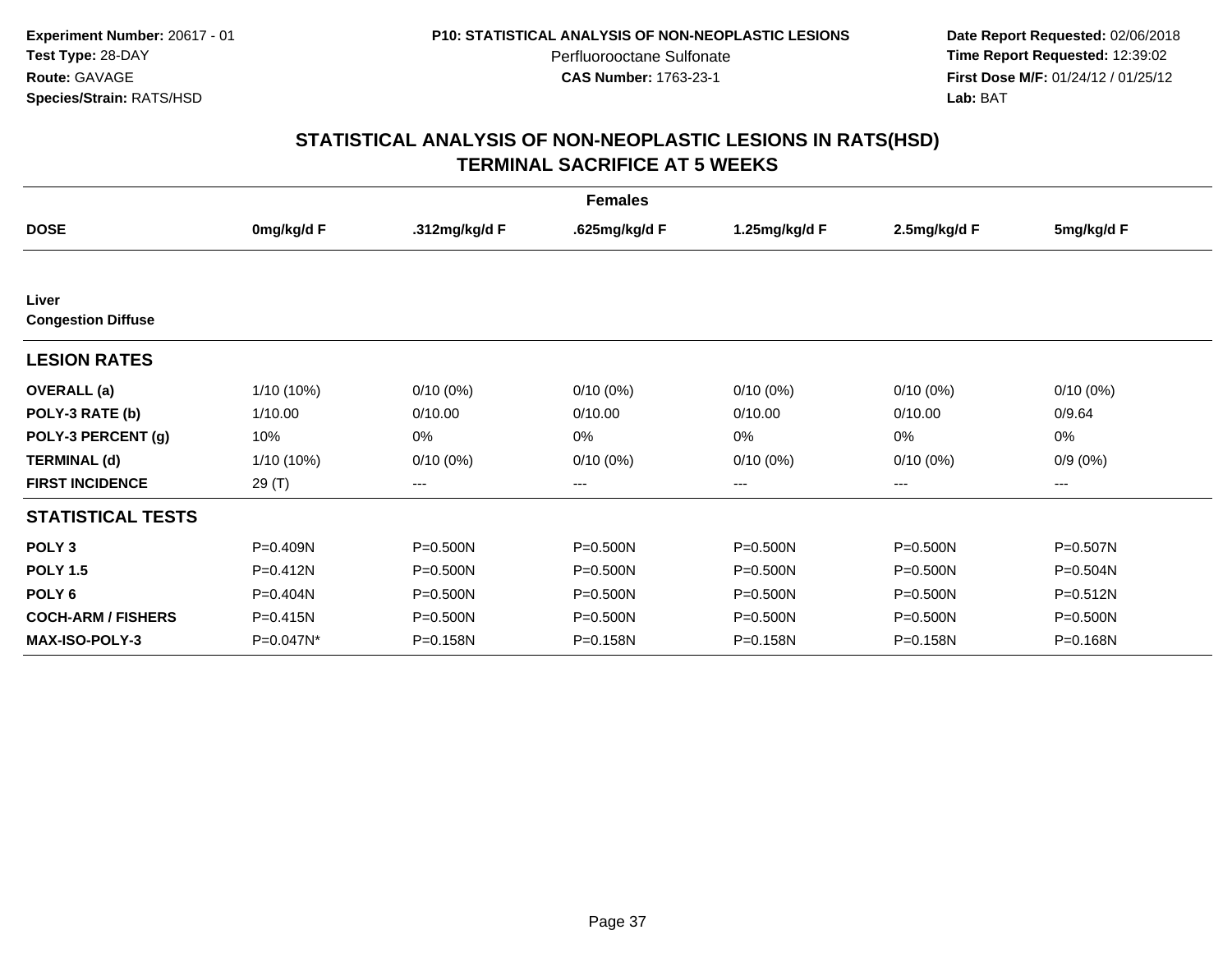**Date Report Requested:** 02/06/2018 **Time Report Requested:** 12:39:02 **First Dose M/F:** 01/24/12 / 01/25/12<br>**Lab:** BAT **Lab:** BAT

| <b>Females</b>                                   |              |               |               |               |              |             |  |  |
|--------------------------------------------------|--------------|---------------|---------------|---------------|--------------|-------------|--|--|
| <b>DOSE</b>                                      | 0mg/kg/d F   | .312mg/kg/d F | .625mg/kg/d F | 1.25mg/kg/d F | 2.5mg/kg/d F | 5mg/kg/d F  |  |  |
|                                                  |              |               |               |               |              |             |  |  |
| Liver<br><b>Infiltration Cellular Mixed Cell</b> |              |               |               |               |              |             |  |  |
| <b>LESION RATES</b>                              |              |               |               |               |              |             |  |  |
| <b>OVERALL</b> (a)                               | $0/10(0\%)$  | $3/10(30\%)$  | 3/10 (30%)    | $3/10(30\%)$  | 2/10 (20%)   | 1/10 (10%)  |  |  |
| POLY-3 RATE (b)                                  | 0/10.00      | 3/10.00       | 3/10.00       | 3/10.00       | 2/10.00      | 1/9.64      |  |  |
| POLY-3 PERCENT (g)                               | 0%           | 30%           | 30%           | 30%           | 20%          | 10.4%       |  |  |
| <b>TERMINAL (d)</b>                              | $0/10(0\%)$  | $3/10(30\%)$  | 3/10 (30%)    | 3/10 (30%)    | 2/10 (20%)   | 1/9(11%)    |  |  |
| <b>FIRST INCIDENCE</b>                           | ---          | 29 (T)        | 29 (T)        | 29 (T)        | 29 (T)       | 29 (T)      |  |  |
| <b>STATISTICAL TESTS</b>                         |              |               |               |               |              |             |  |  |
| POLY <sub>3</sub>                                | P=0.404N     | $P = 0.095$   | $P = 0.095$   | $P=0.095$     | $P=0.227$    | $P=0.493$   |  |  |
| <b>POLY 1.5</b>                                  | P=0.396N     | $P = 0.095$   | $P=0.095$     | $P=0.095$     | $P=0.227$    | $P=0.496$   |  |  |
| POLY <sub>6</sub>                                | $P = 0.417N$ | $P = 0.095$   | $P=0.095$     | $P=0.095$     | $P=0.227$    | $P=0.488$   |  |  |
| <b>COCH-ARM / FISHERS</b>                        | P=0.384N     | $P = 0.105$   | $P = 0.105$   | $P = 0.105$   | $P=0.237$    | $P = 0.500$ |  |  |
| <b>MAX-ISO-POLY-3</b>                            | $P = 0.097$  | $P=0.025*$    | P=0.025*      | $P=0.025*$    | $P = 0.066$  | $P = 0.158$ |  |  |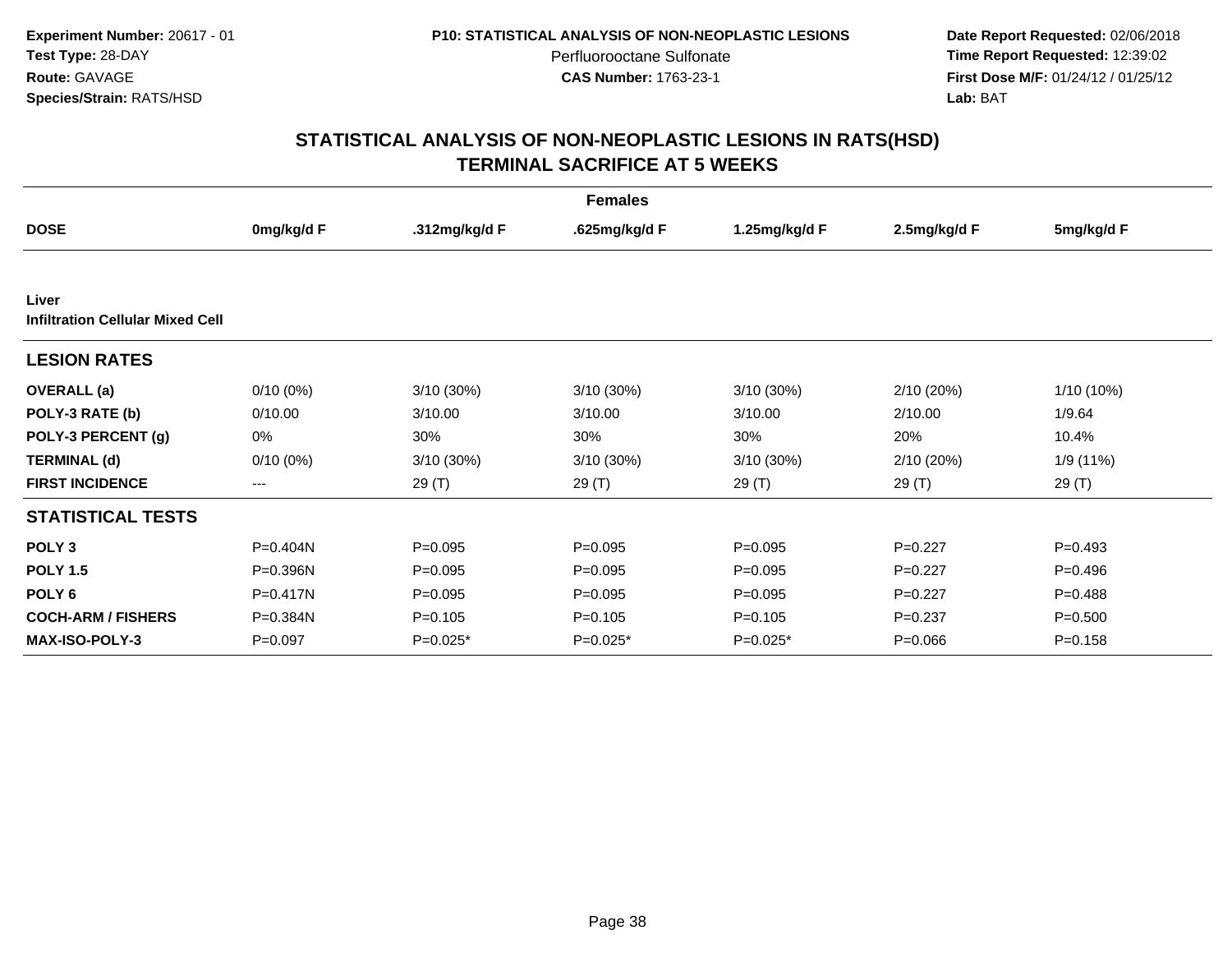**Date Report Requested:** 02/06/2018 **Time Report Requested:** 12:39:02 **First Dose M/F:** 01/24/12 / 01/25/12<br>**Lab:** BAT **Lab:** BAT

| <b>Females</b>                          |             |               |               |               |              |             |  |  |
|-----------------------------------------|-------------|---------------|---------------|---------------|--------------|-------------|--|--|
| <b>DOSE</b>                             | 0mg/kg/d F  | .312mg/kg/d F | .625mg/kg/d F | 1.25mg/kg/d F | 2.5mg/kg/d F | 5mg/kg/d F  |  |  |
|                                         |             |               |               |               |              |             |  |  |
| Liver                                   |             |               |               |               |              |             |  |  |
| <b>Inflammation Focal Granulomatous</b> |             |               |               |               |              |             |  |  |
| <b>LESION RATES</b>                     |             |               |               |               |              |             |  |  |
| <b>OVERALL</b> (a)                      | $0/10(0\%)$ | $0/10(0\%)$   | $0/10(0\%)$   | $0/10(0\%)$   | $0/10(0\%)$  | $0/10(0\%)$ |  |  |
| POLY-3 RATE (b)                         | 0/10.00     | 0/10.00       | 0/10.00       | 0/10.00       | 0/10.00      | 0/9.64      |  |  |
| POLY-3 PERCENT (g)                      | 0%          | 0%            | 0%            | 0%            | 0%           | 0%          |  |  |
| <b>TERMINAL (d)</b>                     | $0/10(0\%)$ | $0/10(0\%)$   | $0/10(0\%)$   | $0/10(0\%)$   | $0/10(0\%)$  | $0/9(0\%)$  |  |  |
| <b>FIRST INCIDENCE</b>                  | $---$       | $---$         | $---$         | ---           | ---          | $---$       |  |  |
| <b>STATISTICAL TESTS</b>                |             |               |               |               |              |             |  |  |
| POLY <sub>3</sub>                       | (n)         | (n)           | (n)           | (n)           | (n)          | (n)         |  |  |
| <b>POLY 1.5</b>                         | (n)         | (n)           | (n)           | (n)           | (n)          | (n)         |  |  |
| POLY <sub>6</sub>                       | (n)         | (n)           | (n)           | (n)           | (n)          | (n)         |  |  |
| <b>COCH-ARM / FISHERS</b>               | (n)         | (n)           | (n)           | (n)           | (n)          | (n)         |  |  |
| <b>MAX-ISO-POLY-3</b>                   | (n)         | (n)           | (n)           | (n)           | (n)          | (n)         |  |  |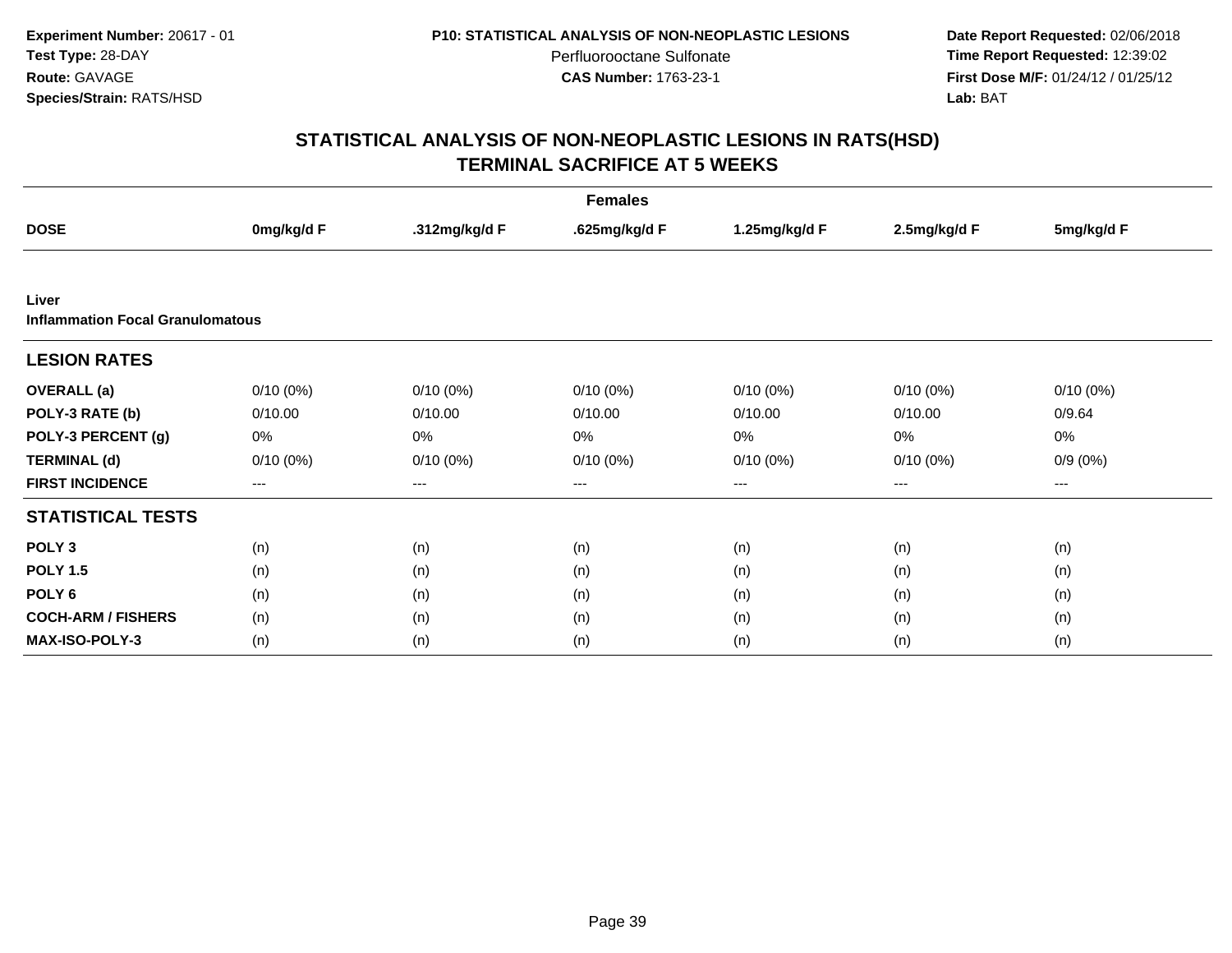**Date Report Requested:** 02/06/2018 **Time Report Requested:** 12:39:02 **First Dose M/F:** 01/24/12 / 01/25/12<br>**Lab:** BAT **Lab:** BAT

|                                                    | <b>Females</b>         |               |               |               |              |              |  |  |  |
|----------------------------------------------------|------------------------|---------------|---------------|---------------|--------------|--------------|--|--|--|
| <b>DOSE</b>                                        | 0mg/kg/d F             | .312mg/kg/d F | .625mg/kg/d F | 1.25mg/kg/d F | 2.5mg/kg/d F | 5mg/kg/d F   |  |  |  |
|                                                    |                        |               |               |               |              |              |  |  |  |
| Liver: Hepatocyte<br><b>Cytoplasmic Alteration</b> |                        |               |               |               |              |              |  |  |  |
| <b>LESION RATES</b>                                |                        |               |               |               |              |              |  |  |  |
| <b>OVERALL</b> (a)                                 | $0/10(0\%)$            | $0/10(0\%)$   | $0/10(0\%)$   | $3/10(30\%)$  | 5/10 (50%)   | 10/10 (100%) |  |  |  |
| POLY-3 RATE (b)                                    | 0/10.00                | 0/10.00       | 0/10.00       | 3/10.00       | 5/10.00      | 10/10.00     |  |  |  |
| POLY-3 PERCENT (g)                                 | 0%                     | 0%            | 0%            | 30%           | 50%          | 100%         |  |  |  |
| <b>TERMINAL (d)</b>                                | $0/10(0\%)$            | $0/10(0\%)$   | $0/10(0\%)$   | 3/10 (30%)    | 5/10(50%)    | 9/9 (100%)   |  |  |  |
| <b>FIRST INCIDENCE</b>                             | $\qquad \qquad \cdots$ | $---$         | $---$         | 29 (T)        | 29 (T)       | 25           |  |  |  |
| <b>STATISTICAL TESTS</b>                           |                        |               |               |               |              |              |  |  |  |
| POLY <sub>3</sub>                                  | P<0.001**              | (e)           | (e)           | $P=0.095$     | P=0.008**    | P<0.001**    |  |  |  |
| <b>POLY 1.5</b>                                    | P<0.001**              | (e)           | (e)           | $P = 0.095$   | P=0.008**    | P<0.001**    |  |  |  |
| POLY <sub>6</sub>                                  | P<0.001**              | (e)           | (e)           | $P=0.095$     | P=0.008**    | P<0.001**    |  |  |  |
| <b>COCH-ARM / FISHERS</b>                          | P<0.001**              | (e)           | (e)           | $P = 0.105$   | P=0.016*     | P<0.001**    |  |  |  |
| <b>MAX-ISO-POLY-3</b>                              | P<0.001**              | (e)           | (e)           | $P=0.025*$    | P<0.001**    | (e)          |  |  |  |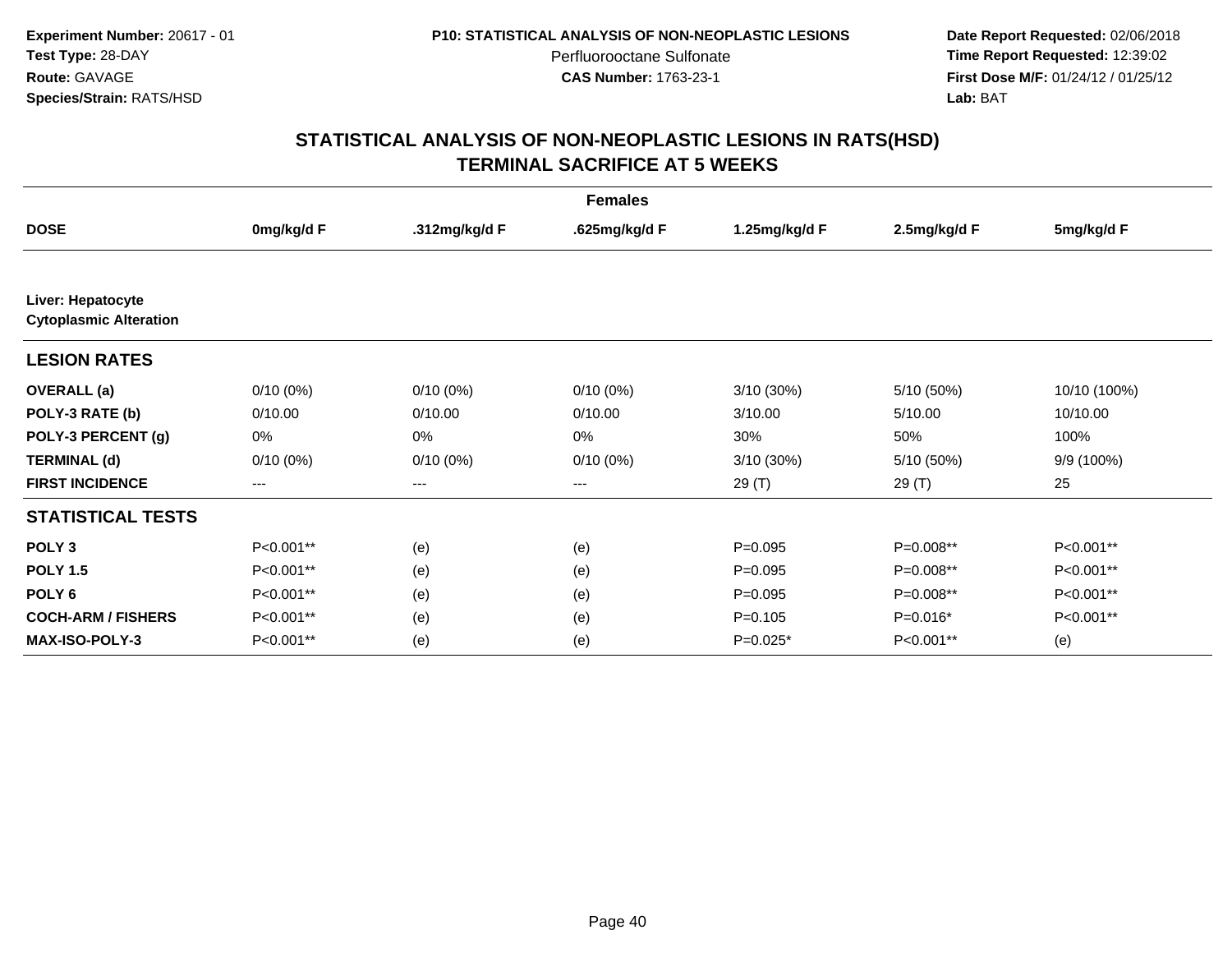**Date Report Requested:** 02/06/2018 **Time Report Requested:** 12:39:02 **First Dose M/F:** 01/24/12 / 01/25/12<br>**Lab:** BAT **Lab:** BAT

| <b>Females</b>                   |             |               |               |               |              |              |  |  |
|----------------------------------|-------------|---------------|---------------|---------------|--------------|--------------|--|--|
| <b>DOSE</b>                      | 0mg/kg/d F  | .312mg/kg/d F | .625mg/kg/d F | 1.25mg/kg/d F | 2.5mg/kg/d F | 5mg/kg/d F   |  |  |
| Liver: Hepatocyte<br>Hypertrophy |             |               |               |               |              |              |  |  |
| <b>LESION RATES</b>              |             |               |               |               |              |              |  |  |
| <b>OVERALL</b> (a)               | $0/10(0\%)$ | $0/10(0\%)$   | $0/10(0\%)$   | 2/10 (20%)    | 3/10 (30%)   | 10/10 (100%) |  |  |
| POLY-3 RATE (b)                  | 0/10.00     | 0/10.00       | 0/10.00       | 2/10.00       | 3/10.00      | 10/10.00     |  |  |
| POLY-3 PERCENT (g)               | 0%          | 0%            | 0%            | 20%           | 30%          | 100%         |  |  |
| <b>TERMINAL (d)</b>              | $0/10(0\%)$ | $0/10(0\%)$   | $0/10(0\%)$   | 2/10 (20%)    | 3/10 (30%)   | 9/9 (100%)   |  |  |
| <b>FIRST INCIDENCE</b>           | ---         | $--$          | $--$          | 29 (T)        | 29 (T)       | 25           |  |  |
| <b>STATISTICAL TESTS</b>         |             |               |               |               |              |              |  |  |
| POLY <sub>3</sub>                | P<0.001**   | (e)           | (e)           | $P=0.227$     | $P=0.095$    | P<0.001**    |  |  |
| <b>POLY 1.5</b>                  | P<0.001**   | (e)           | (e)           | $P=0.227$     | $P=0.095$    | P<0.001**    |  |  |
| POLY <sub>6</sub>                | P<0.001**   | (e)           | (e)           | $P=0.227$     | $P = 0.095$  | P<0.001**    |  |  |
| <b>COCH-ARM / FISHERS</b>        | P<0.001**   | (e)           | (e)           | $P=0.237$     | $P=0.105$    | P<0.001**    |  |  |
| <b>MAX-ISO-POLY-3</b>            | P<0.001**   | (e)           | (e)           | $P = 0.066$   | $P=0.025*$   | (e)          |  |  |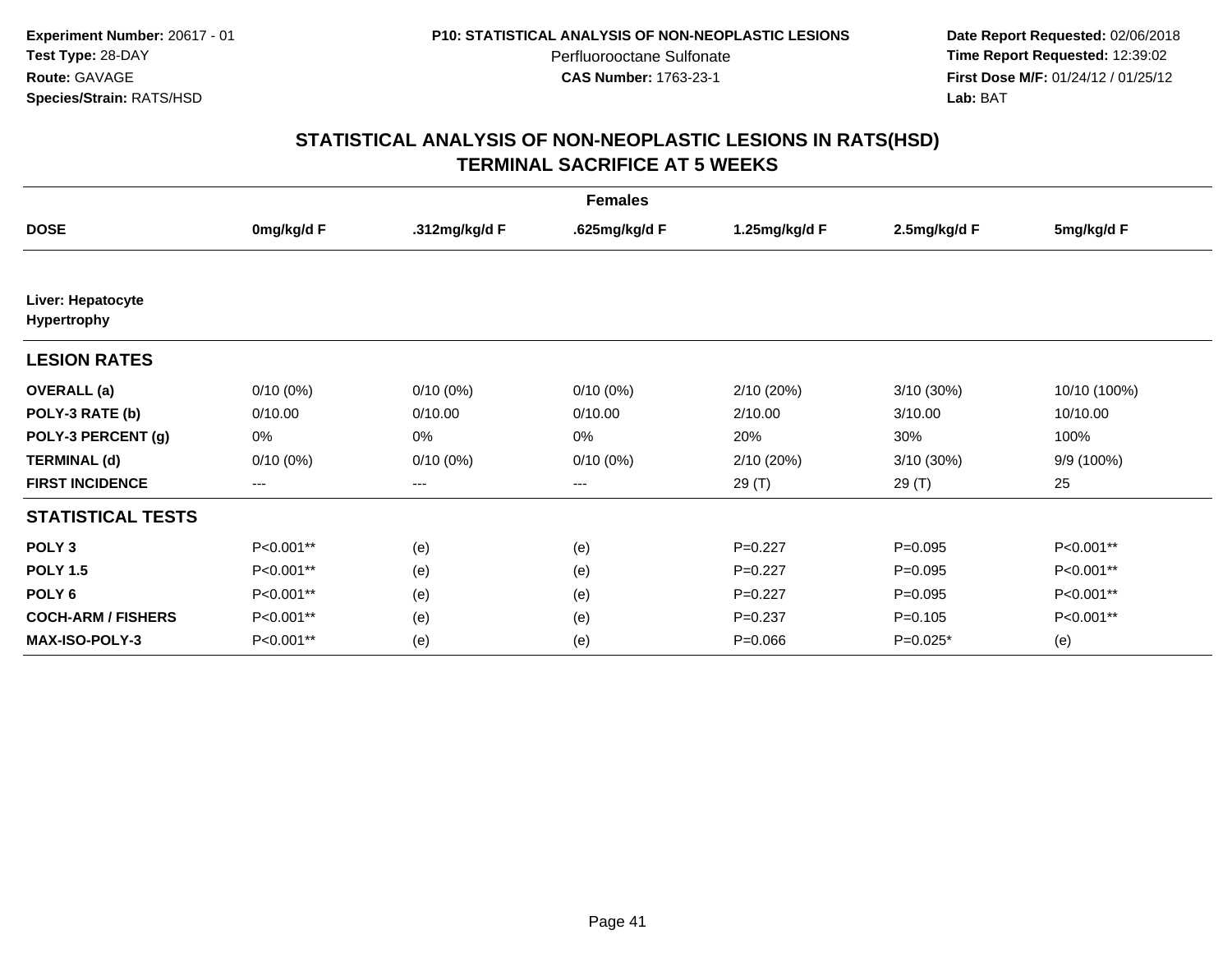**Date Report Requested:** 02/06/2018 **Time Report Requested:** 12:39:02 **First Dose M/F:** 01/24/12 / 01/25/12<br>**Lab:** BAT **Lab:** BAT

| <b>Females</b>                               |              |               |               |               |              |              |  |  |
|----------------------------------------------|--------------|---------------|---------------|---------------|--------------|--------------|--|--|
| <b>DOSE</b>                                  | 0mg/kg/d F   | .312mg/kg/d F | .625mg/kg/d F | 1.25mg/kg/d F | 2.5mg/kg/d F | 5mg/kg/d F   |  |  |
|                                              |              |               |               |               |              |              |  |  |
| Liver: Hepatocyte<br><b>Necrosis Diffuse</b> |              |               |               |               |              |              |  |  |
| <b>LESION RATES</b>                          |              |               |               |               |              |              |  |  |
| <b>OVERALL</b> (a)                           | $1/10(10\%)$ | $0/10(0\%)$   | $0/10(0\%)$   | $0/10(0\%)$   | $0/10(0\%)$  | $0/10(0\%)$  |  |  |
| POLY-3 RATE (b)                              | 1/10.00      | 0/10.00       | 0/10.00       | 0/10.00       | 0/10.00      | 0/9.64       |  |  |
| POLY-3 PERCENT (g)                           | 10%          | 0%            | $0\%$         | 0%            | 0%           | 0%           |  |  |
| <b>TERMINAL (d)</b>                          | 1/10 (10%)   | $0/10(0\%)$   | $0/10(0\%)$   | $0/10(0\%)$   | 0/10(0%)     | $0/9(0\%)$   |  |  |
| <b>FIRST INCIDENCE</b>                       | 29 (T)       | $--$          | ---           | ---           | ---          | ---          |  |  |
| <b>STATISTICAL TESTS</b>                     |              |               |               |               |              |              |  |  |
| POLY <sub>3</sub>                            | P=0.409N     | P=0.500N      | $P = 0.500N$  | $P = 0.500N$  | P=0.500N     | P=0.507N     |  |  |
| <b>POLY 1.5</b>                              | $P = 0.412N$ | P=0.500N      | $P = 0.500N$  | $P = 0.500N$  | $P = 0.500N$ | P=0.504N     |  |  |
| POLY <sub>6</sub>                            | P=0.404N     | P=0.500N      | $P = 0.500N$  | $P = 0.500N$  | $P = 0.500N$ | $P = 0.512N$ |  |  |
| <b>COCH-ARM / FISHERS</b>                    | P=0.415N     | P=0.500N      | $P = 0.500N$  | $P = 0.500N$  | $P = 0.500N$ | $P = 0.500N$ |  |  |
| <b>MAX-ISO-POLY-3</b>                        | P=0.047N*    | P=0.158N      | P=0.158N      | P=0.158N      | P=0.158N     | P=0.168N     |  |  |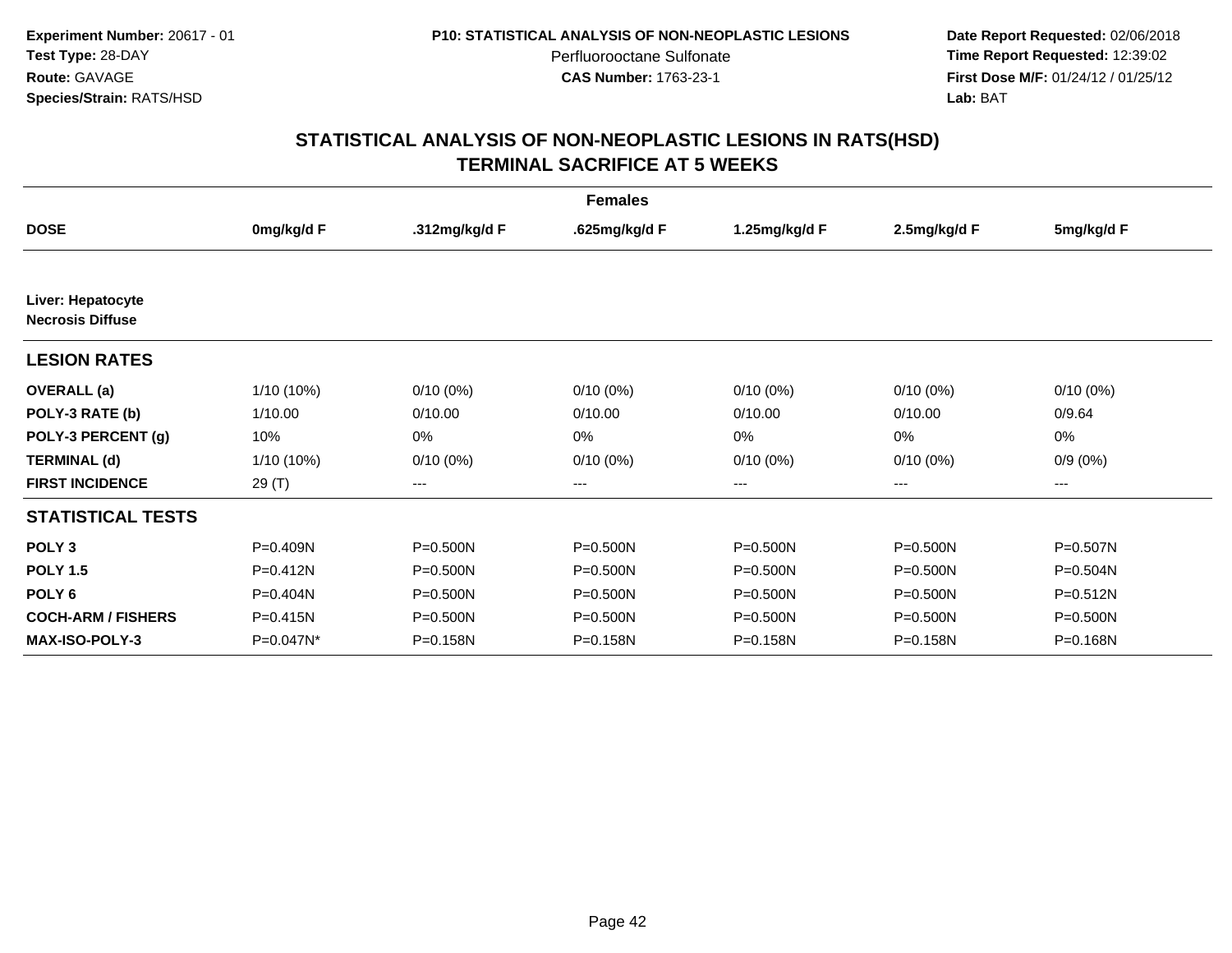**Date Report Requested:** 02/06/2018 **Time Report Requested:** 12:39:02 **First Dose M/F:** 01/24/12 / 01/25/12<br>**Lab:** BAT **Lab:** BAT

|                                                       | <b>Females</b>    |               |               |                   |              |             |  |  |  |
|-------------------------------------------------------|-------------------|---------------|---------------|-------------------|--------------|-------------|--|--|--|
| <b>DOSE</b>                                           | 0mg/kg/d F        | .312mg/kg/d F | .625mg/kg/d F | 1.25mg/kg/d F     | 2.5mg/kg/d F | 5mg/kg/d F  |  |  |  |
|                                                       |                   |               |               |                   |              |             |  |  |  |
| Liver: Hepatocyte<br><b>Vacuolization Cytoplasmic</b> |                   |               |               |                   |              |             |  |  |  |
| <b>LESION RATES</b>                                   |                   |               |               |                   |              |             |  |  |  |
| <b>OVERALL</b> (a)                                    | $0/10(0\%)$       | $0/10(0\%)$   | $0/10(0\%)$   | $0/10(0\%)$       | $0/10(0\%)$  | $0/10(0\%)$ |  |  |  |
| POLY-3 RATE (b)                                       | 0/10.00           | 0/10.00       | 0/10.00       | 0/10.00           | 0/10.00      | 0/9.64      |  |  |  |
| POLY-3 PERCENT (g)                                    | 0%                | 0%            | 0%            | 0%                | 0%           | 0%          |  |  |  |
| <b>TERMINAL (d)</b>                                   | $0/10(0\%)$       | $0/10(0\%)$   | $0/10(0\%)$   | $0/10(0\%)$       | $0/10(0\%)$  | $0/9(0\%)$  |  |  |  |
| <b>FIRST INCIDENCE</b>                                | $\qquad \qquad -$ | ---           | ---           | $\qquad \qquad -$ | $---$        | ---         |  |  |  |
| <b>STATISTICAL TESTS</b>                              |                   |               |               |                   |              |             |  |  |  |
| POLY <sub>3</sub>                                     | (n)               | (n)           | (n)           | (n)               | (n)          | (n)         |  |  |  |
| <b>POLY 1.5</b>                                       | (n)               | (n)           | (n)           | (n)               | (n)          | (n)         |  |  |  |
| POLY <sub>6</sub>                                     | (n)               | (n)           | (n)           | (n)               | (n)          | (n)         |  |  |  |
| <b>COCH-ARM / FISHERS</b>                             | (n)               | (n)           | (n)           | (n)               | (n)          | (n)         |  |  |  |
| <b>MAX-ISO-POLY-3</b>                                 | (n)               | (n)           | (n)           | (n)               | (n)          | (n)         |  |  |  |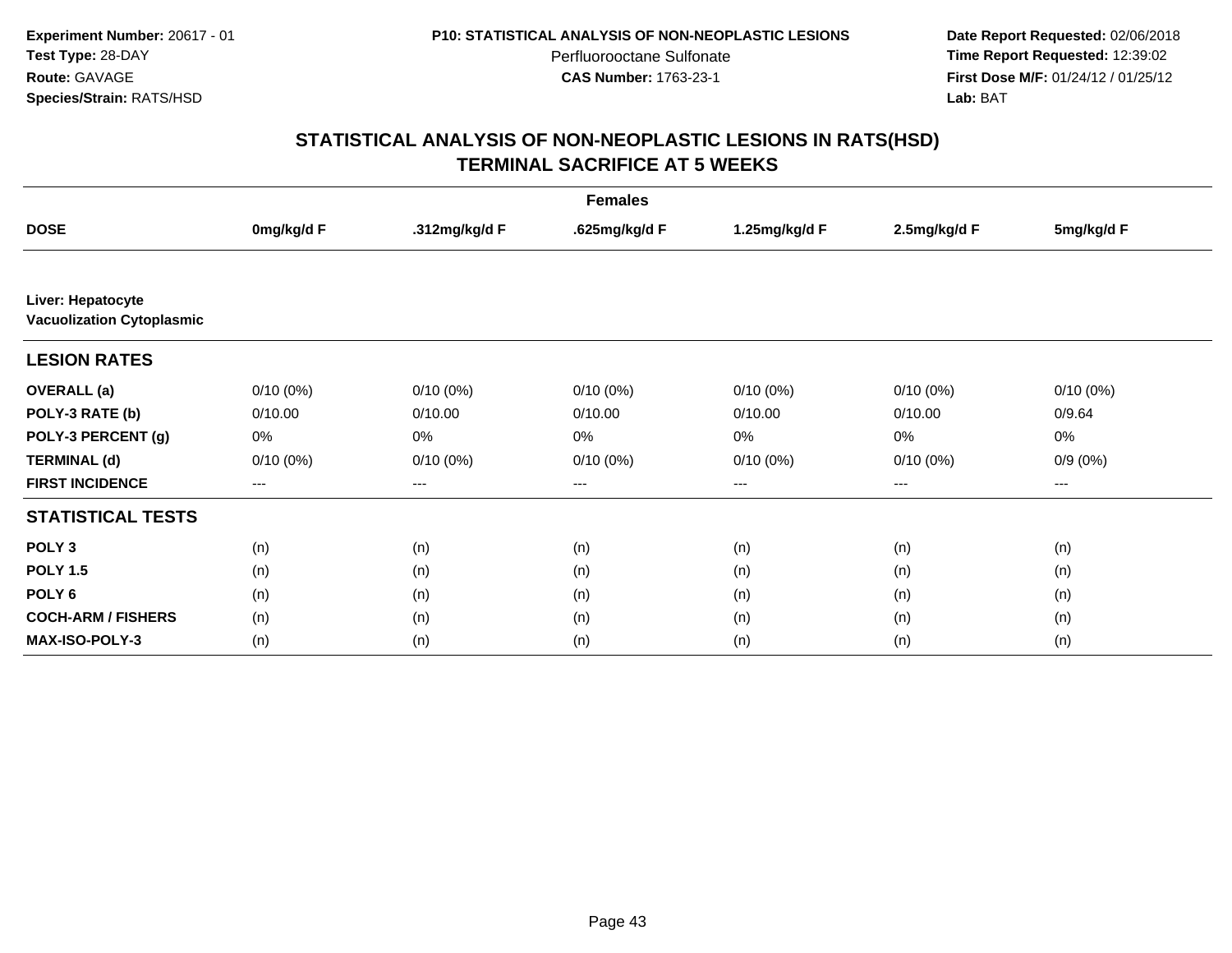**Date Report Requested:** 02/06/2018 **Time Report Requested:** 12:39:02 **First Dose M/F:** 01/24/12 / 01/25/12<br>**Lab:** BAT **Lab:** BAT

| <b>Females</b>                                  |             |               |               |                   |              |             |  |  |
|-------------------------------------------------|-------------|---------------|---------------|-------------------|--------------|-------------|--|--|
| <b>DOSE</b>                                     | 0mg/kg/d F  | .312mg/kg/d F | .625mg/kg/d F | 1.25mg/kg/d F     | 2.5mg/kg/d F | 5mg/kg/d F  |  |  |
|                                                 |             |               |               |                   |              |             |  |  |
| Lung<br><b>Inflammation Focal Granulomatous</b> |             |               |               |                   |              |             |  |  |
| <b>LESION RATES</b>                             |             |               |               |                   |              |             |  |  |
| <b>OVERALL</b> (a)                              | $0/10(0\%)$ | $0/0 (0\%)$   | $0/0 (0\%)$   | $0/0 (0\%)$       | $0/0 (0\%)$  | 1/10 (10%)  |  |  |
| POLY-3 RATE (b)                                 | 0/10.00     | 0/0.00        | 0/0.00        | 0/0.00            | 0/0.00       | 1/9.64      |  |  |
| POLY-3 PERCENT (g)                              | 0%          | 0%            | 0%            | 0%                | 0%           | 10.4%       |  |  |
| <b>TERMINAL (d)</b>                             | $0/10(0\%)$ | $0/0 (0\%)$   | $0/0 (0\%)$   | $0/0 (0\%)$       | $0/0 (0\%)$  | 1/9 (11%)   |  |  |
| <b>FIRST INCIDENCE</b>                          | $---$       | $\cdots$      | $---$         | $\qquad \qquad -$ | $\cdots$     | 29 (T)      |  |  |
| <b>STATISTICAL TESTS</b>                        |             |               |               |                   |              |             |  |  |
| POLY <sub>3</sub>                               | (e)         | (e)           | (e)           | (e)               | (e)          | $P=0.493$   |  |  |
| <b>POLY 1.5</b>                                 | (e)         | (e)           | (e)           | (e)               | (e)          | $P=0.496$   |  |  |
| POLY <sub>6</sub>                               | (e)         | (e)           | (e)           | (e)               | (e)          | $P=0.488$   |  |  |
| <b>COCH-ARM / FISHERS</b>                       | $P = 0.304$ | (e)           | (e)           | (e)               | (e)          | $P = 0.500$ |  |  |
| <b>MAX-ISO-POLY-3</b>                           | (e)         | (e)           | (e)           | (e)               | (e)          | $P = 0.158$ |  |  |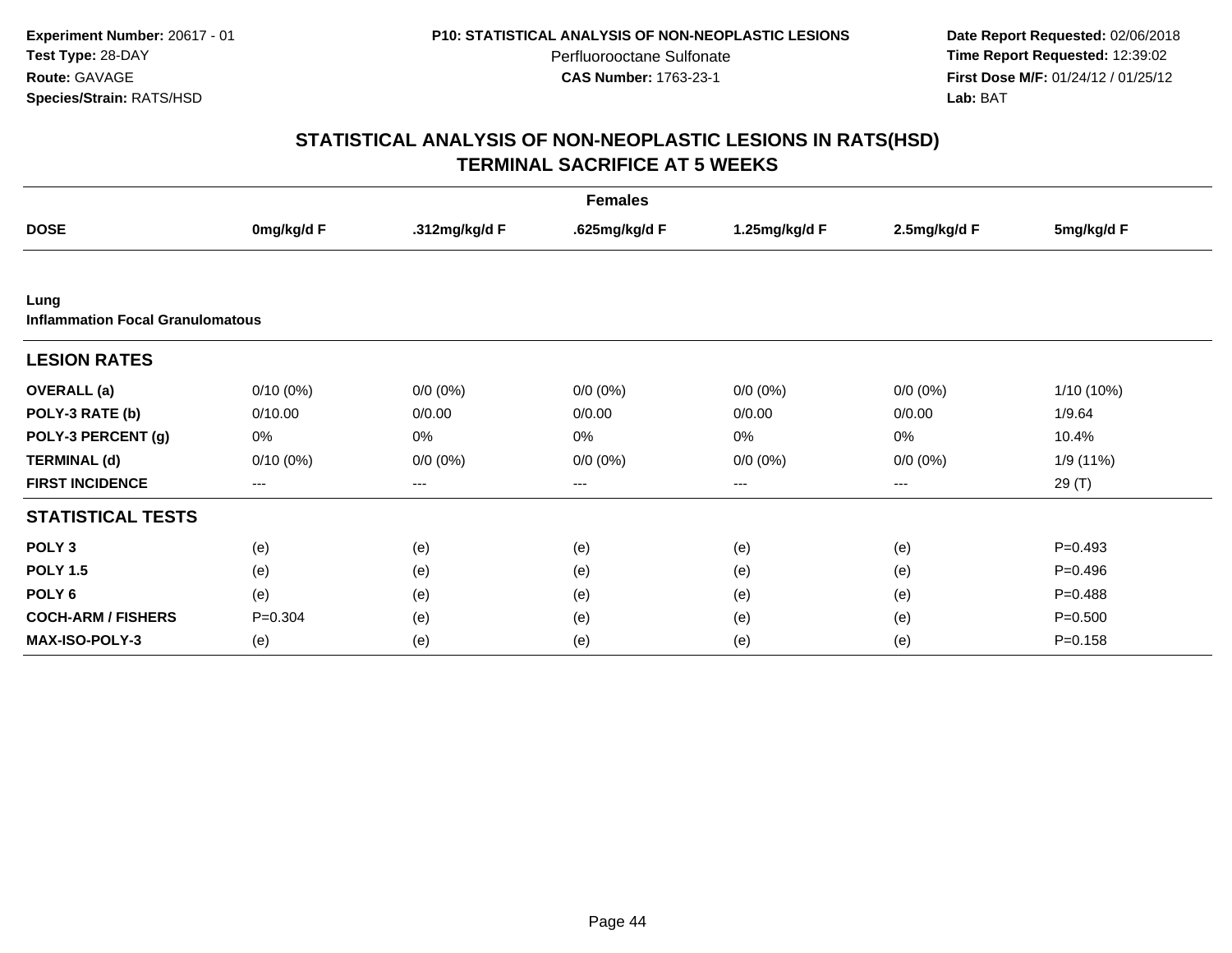**Date Report Requested:** 02/06/2018 **Time Report Requested:** 12:39:02 **First Dose M/F:** 01/24/12 / 01/25/12<br>**Lab:** BAT **Lab:** BAT

|                                                                  | <b>Females</b>         |               |               |                        |              |             |  |  |  |
|------------------------------------------------------------------|------------------------|---------------|---------------|------------------------|--------------|-------------|--|--|--|
| <b>DOSE</b>                                                      | 0mg/kg/d F             | .312mg/kg/d F | .625mg/kg/d F | 1.25mg/kg/d F          | 2.5mg/kg/d F | 5mg/kg/d F  |  |  |  |
|                                                                  |                        |               |               |                        |              |             |  |  |  |
| <b>Lung: Alveolus</b><br><b>Infiltration Cellular Mixed Cell</b> |                        |               |               |                        |              |             |  |  |  |
| <b>LESION RATES</b>                                              |                        |               |               |                        |              |             |  |  |  |
| <b>OVERALL</b> (a)                                               | $0/10(0\%)$            | $0/0 (0\%)$   | $0/0 (0\%)$   | $0/0 (0\%)$            | $0/0 (0\%)$  | $0/10(0\%)$ |  |  |  |
| POLY-3 RATE (b)                                                  | 0/10.00                | 0/0.00        | 0/0.00        | 0/0.00                 | 0/0.00       | 0/9.64      |  |  |  |
| POLY-3 PERCENT (g)                                               | 0%                     | 0%            | 0%            | 0%                     | 0%           | 0%          |  |  |  |
| <b>TERMINAL (d)</b>                                              | $0/10(0\%)$            | $0/0 (0\%)$   | $0/0 (0\%)$   | $0/0 (0\%)$            | $0/0 (0\%)$  | $0/9(0\%)$  |  |  |  |
| <b>FIRST INCIDENCE</b>                                           | $\qquad \qquad \cdots$ | $---$         | ---           | $\qquad \qquad \cdots$ | ---          | $--$        |  |  |  |
| <b>STATISTICAL TESTS</b>                                         |                        |               |               |                        |              |             |  |  |  |
| POLY <sub>3</sub>                                                | (n)                    | (n)           | (n)           | (n)                    | (n)          | (n)         |  |  |  |
| <b>POLY 1.5</b>                                                  | (n)                    | (n)           | (n)           | (n)                    | (n)          | (n)         |  |  |  |
| POLY <sub>6</sub>                                                | (n)                    | (n)           | (n)           | (n)                    | (n)          | (n)         |  |  |  |
| <b>COCH-ARM / FISHERS</b>                                        | (n)                    | (n)           | (n)           | (n)                    | (n)          | (n)         |  |  |  |
| <b>MAX-ISO-POLY-3</b>                                            | (n)                    | (n)           | (n)           | (n)                    | (n)          | (n)         |  |  |  |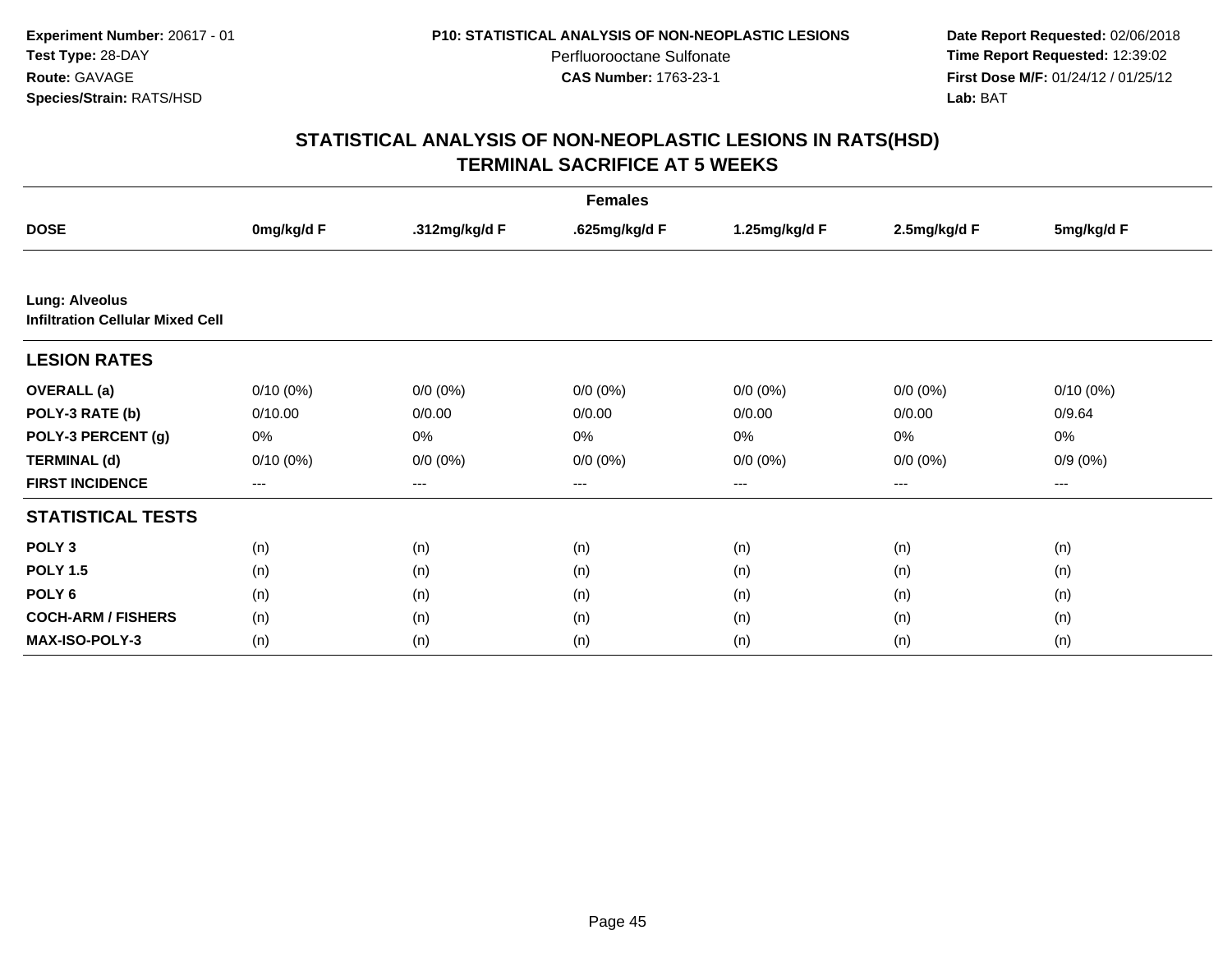**Date Report Requested:** 02/06/2018 **Time Report Requested:** 12:39:02 **First Dose M/F:** 01/24/12 / 01/25/12<br>**Lab:** BAT **Lab:** BAT

| <b>Females</b>                                               |             |               |                   |                   |              |             |  |  |
|--------------------------------------------------------------|-------------|---------------|-------------------|-------------------|--------------|-------------|--|--|
| <b>DOSE</b>                                                  | 0mg/kg/d F  | .312mg/kg/d F | .625mg/kg/d F     | 1.25mg/kg/d F     | 2.5mg/kg/d F | 5mg/kg/d F  |  |  |
|                                                              |             |               |                   |                   |              |             |  |  |
| <b>Nose: Respiratory Epithelium</b><br><b>Fibrosis Focal</b> |             |               |                   |                   |              |             |  |  |
| <b>LESION RATES</b>                                          |             |               |                   |                   |              |             |  |  |
| <b>OVERALL</b> (a)                                           | $0/10(0\%)$ | $0/10(0\%)$   | $0/10(0\%)$       | $0/10(0\%)$       | $0/10(0\%)$  | $0/10(0\%)$ |  |  |
| POLY-3 RATE (b)                                              | 0/10.00     | 0/10.00       | 0/10.00           | 0/10.00           | 0/10.00      | 0/9.64      |  |  |
| POLY-3 PERCENT (g)                                           | 0%          | 0%            | 0%                | 0%                | 0%           | 0%          |  |  |
| <b>TERMINAL (d)</b>                                          | $0/10(0\%)$ | $0/10(0\%)$   | $0/10(0\%)$       | 0/10(0%)          | $0/10(0\%)$  | $0/9(0\%)$  |  |  |
| <b>FIRST INCIDENCE</b>                                       | ---         | ---           | $\qquad \qquad -$ | $\qquad \qquad -$ | ---          | $--$        |  |  |
| <b>STATISTICAL TESTS</b>                                     |             |               |                   |                   |              |             |  |  |
| POLY <sub>3</sub>                                            | (n)         | (n)           | (n)               | (n)               | (n)          | (n)         |  |  |
| <b>POLY 1.5</b>                                              | (n)         | (n)           | (n)               | (n)               | (n)          | (n)         |  |  |
| POLY <sub>6</sub>                                            | (n)         | (n)           | (n)               | (n)               | (n)          | (n)         |  |  |
| <b>COCH-ARM / FISHERS</b>                                    | (n)         | (n)           | (n)               | (n)               | (n)          | (n)         |  |  |
| MAX-ISO-POLY-3                                               | (n)         | (n)           | (n)               | (n)               | (n)          | (n)         |  |  |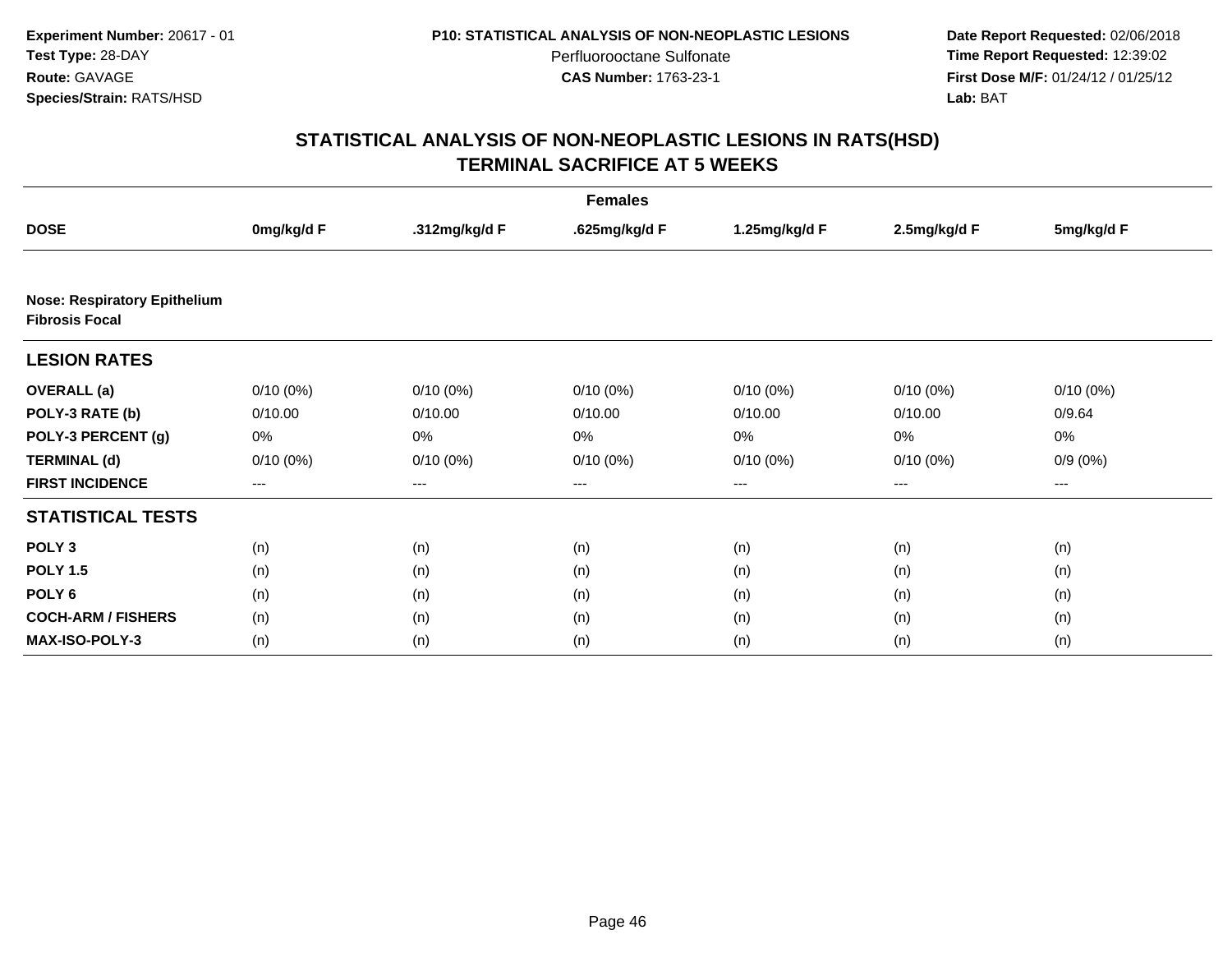**Date Report Requested:** 02/06/2018 **Time Report Requested:** 12:39:02 **First Dose M/F:** 01/24/12 / 01/25/12<br>**Lab:** BAT **Lab:** BAT

| <b>Females</b>                                     |             |               |               |               |              |             |  |  |
|----------------------------------------------------|-------------|---------------|---------------|---------------|--------------|-------------|--|--|
| <b>DOSE</b>                                        | 0mg/kg/d F  | .312mg/kg/d F | .625mg/kg/d F | 1.25mg/kg/d F | 2.5mg/kg/d F | 5mg/kg/d F  |  |  |
|                                                    |             |               |               |               |              |             |  |  |
| <b>Nose: Respiratory Epithelium</b><br>Hyperplasia |             |               |               |               |              |             |  |  |
| <b>LESION RATES</b>                                |             |               |               |               |              |             |  |  |
| <b>OVERALL</b> (a)                                 | $0/10(0\%)$ | $0/10(0\%)$   | $0/10(0\%)$   | $0/10(0\%)$   | $0/10(0\%)$  | $0/10(0\%)$ |  |  |
| POLY-3 RATE (b)                                    | 0/10.00     | 0/10.00       | 0/10.00       | 0/10.00       | 0/10.00      | 0/9.64      |  |  |
| POLY-3 PERCENT (g)                                 | 0%          | 0%            | 0%            | 0%            | 0%           | 0%          |  |  |
| <b>TERMINAL (d)</b>                                | $0/10(0\%)$ | $0/10(0\%)$   | $0/10(0\%)$   | $0/10(0\%)$   | $0/10(0\%)$  | $0/9(0\%)$  |  |  |
| <b>FIRST INCIDENCE</b>                             | $---$       | $\cdots$      | ---           | $---$         | $\cdots$     | ---         |  |  |
| <b>STATISTICAL TESTS</b>                           |             |               |               |               |              |             |  |  |
| POLY <sub>3</sub>                                  | (n)         | (n)           | (n)           | (n)           | (n)          | (n)         |  |  |
| <b>POLY 1.5</b>                                    | (n)         | (n)           | (n)           | (n)           | (n)          | (n)         |  |  |
| POLY <sub>6</sub>                                  | (n)         | (n)           | (n)           | (n)           | (n)          | (n)         |  |  |
| <b>COCH-ARM / FISHERS</b>                          | (n)         | (n)           | (n)           | (n)           | (n)          | (n)         |  |  |
| <b>MAX-ISO-POLY-3</b>                              | (n)         | (n)           | (n)           | (n)           | (n)          | (n)         |  |  |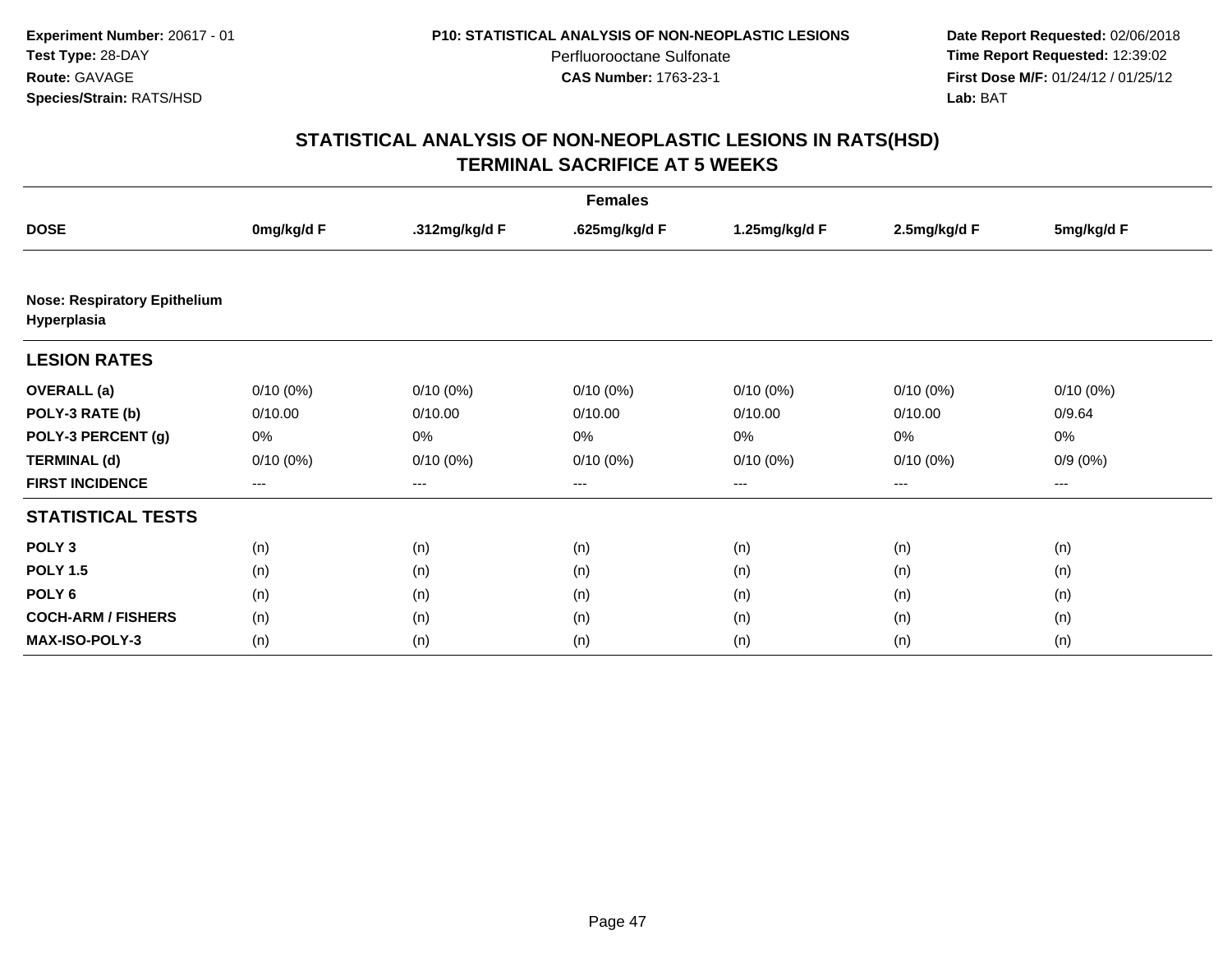**Date Report Requested:** 02/06/2018 **Time Report Requested:** 12:39:02 **First Dose M/F:** 01/24/12 / 01/25/12<br>**Lab:** BAT **Lab:** BAT

| <b>Females</b>                                                     |             |               |               |               |              |             |  |  |
|--------------------------------------------------------------------|-------------|---------------|---------------|---------------|--------------|-------------|--|--|
| <b>DOSE</b>                                                        | 0mg/kg/d F  | .312mg/kg/d F | .625mg/kg/d F | 1.25mg/kg/d F | 2.5mg/kg/d F | 5mg/kg/d F  |  |  |
|                                                                    |             |               |               |               |              |             |  |  |
| <b>Nose: Respiratory Epithelium</b><br><b>Inflammation Chronic</b> |             |               |               |               |              |             |  |  |
| <b>LESION RATES</b>                                                |             |               |               |               |              |             |  |  |
| <b>OVERALL</b> (a)                                                 | $0/10(0\%)$ | $0/10(0\%)$   | $0/10(0\%)$   | $0/10(0\%)$   | 1/10 (10%)   | $0/10(0\%)$ |  |  |
| POLY-3 RATE (b)                                                    | 0/10.00     | 0/10.00       | 0/10.00       | 0/10.00       | 1/10.00      | 0/9.64      |  |  |
| POLY-3 PERCENT (g)                                                 | 0%          | 0%            | 0%            | 0%            | 10%          | 0%          |  |  |
| <b>TERMINAL (d)</b>                                                | $0/10(0\%)$ | $0/10(0\%)$   | $0/10(0\%)$   | $0/10(0\%)$   | 1/10 (10%)   | $0/9(0\%)$  |  |  |
| <b>FIRST INCIDENCE</b>                                             | ---         | ---           | $---$         | $\cdots$      | 29 (T)       | $---$       |  |  |
| <b>STATISTICAL TESTS</b>                                           |             |               |               |               |              |             |  |  |
| POLY <sub>3</sub>                                                  | $P=0.562$   | (e)           | (e)           | (e)           | $P = 0.500$  | (e)         |  |  |
| <b>POLY 1.5</b>                                                    | $P=0.572$   | (e)           | (e)           | (e)           | $P = 0.500$  | (e)         |  |  |
| POLY <sub>6</sub>                                                  | $P=0.547$   | (e)           | (e)           | (e)           | $P = 0.500$  | (e)         |  |  |
| <b>COCH-ARM / FISHERS</b>                                          | $P = 0.585$ | (e)           | (e)           | (e)           | $P = 0.500$  | (e)         |  |  |
| <b>MAX-ISO-POLY-3</b>                                              | $P = 0.197$ | (e)           | (e)           | (e)           | $P = 0.158$  | (e)         |  |  |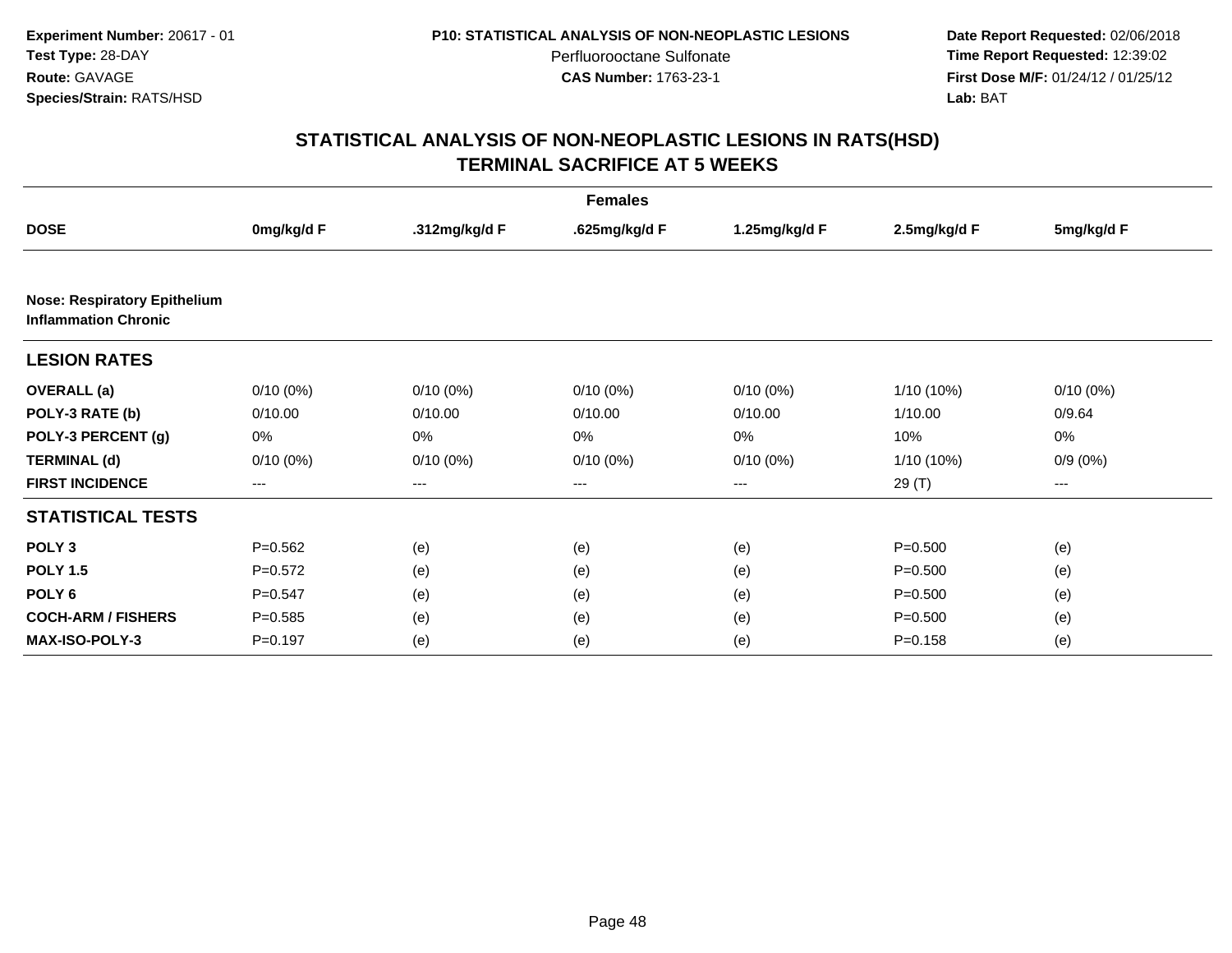**Date Report Requested:** 02/06/2018 **Time Report Requested:** 12:39:02 **First Dose M/F:** 01/24/12 / 01/25/12<br>**Lab:** BAT **Lab:** BAT

|                                                                                | <b>Females</b> |               |               |               |              |             |  |  |  |
|--------------------------------------------------------------------------------|----------------|---------------|---------------|---------------|--------------|-------------|--|--|--|
| <b>DOSE</b>                                                                    | 0mg/kg/d F     | .312mg/kg/d F | .625mg/kg/d F | 1.25mg/kg/d F | 2.5mg/kg/d F | 5mg/kg/d F  |  |  |  |
|                                                                                |                |               |               |               |              |             |  |  |  |
| <b>Nose: Respiratory Epithelium</b><br><b>Inflammation Focal Granulomatous</b> |                |               |               |               |              |             |  |  |  |
| <b>LESION RATES</b>                                                            |                |               |               |               |              |             |  |  |  |
| <b>OVERALL</b> (a)                                                             | $0/10(0\%)$    | $0/10(0\%)$   | $0/10(0\%)$   | $0/10(0\%)$   | $0/10(0\%)$  | $0/10(0\%)$ |  |  |  |
| POLY-3 RATE (b)                                                                | 0/10.00        | 0/10.00       | 0/10.00       | 0/10.00       | 0/10.00      | 0/9.64      |  |  |  |
| POLY-3 PERCENT (g)                                                             | 0%             | 0%            | 0%            | 0%            | 0%           | 0%          |  |  |  |
| <b>TERMINAL (d)</b>                                                            | $0/10(0\%)$    | $0/10(0\%)$   | $0/10(0\%)$   | $0/10(0\%)$   | $0/10(0\%)$  | $0/9(0\%)$  |  |  |  |
| <b>FIRST INCIDENCE</b>                                                         | $---$          | $---$         | $---$         | $---$         | ---          | ---         |  |  |  |
| <b>STATISTICAL TESTS</b>                                                       |                |               |               |               |              |             |  |  |  |
| POLY <sub>3</sub>                                                              | (n)            | (n)           | (n)           | (n)           | (n)          | (n)         |  |  |  |
| <b>POLY 1.5</b>                                                                | (n)            | (n)           | (n)           | (n)           | (n)          | (n)         |  |  |  |
| POLY <sub>6</sub>                                                              | (n)            | (n)           | (n)           | (n)           | (n)          | (n)         |  |  |  |
| <b>COCH-ARM / FISHERS</b>                                                      | (n)            | (n)           | (n)           | (n)           | (n)          | (n)         |  |  |  |
| <b>MAX-ISO-POLY-3</b>                                                          | (n)            | (n)           | (n)           | (n)           | (n)          | (n)         |  |  |  |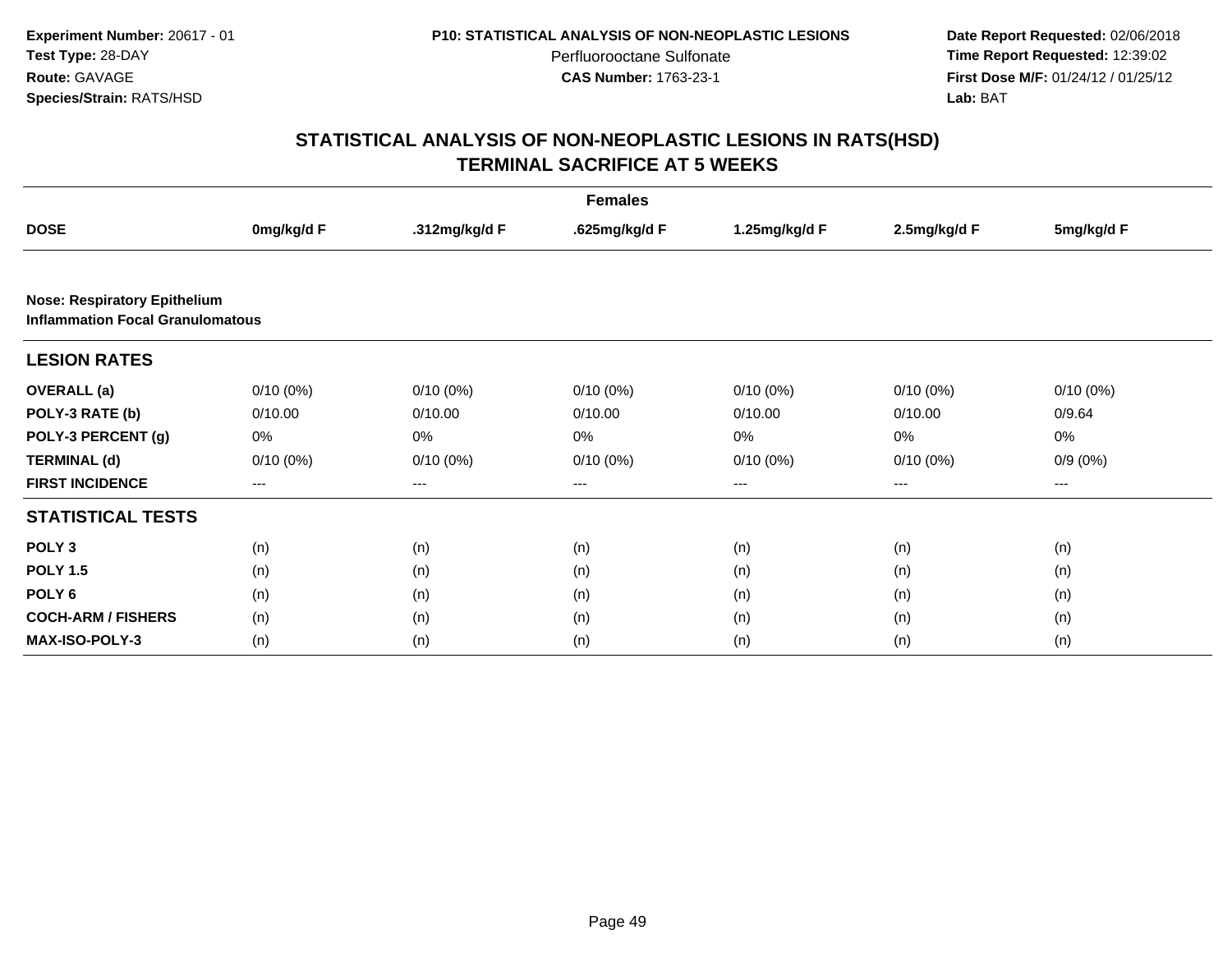**Date Report Requested:** 02/06/2018 **Time Report Requested:** 12:39:02 **First Dose M/F:** 01/24/12 / 01/25/12<br>**Lab:** BAT **Lab:** BAT

| <b>Females</b>                                      |             |               |               |               |              |             |
|-----------------------------------------------------|-------------|---------------|---------------|---------------|--------------|-------------|
| <b>DOSE</b>                                         | 0mg/kg/d F  | .312mg/kg/d F | .625mg/kg/d F | 1.25mg/kg/d F | 2.5mg/kg/d F | 5mg/kg/d F  |
|                                                     |             |               |               |               |              |             |
| <b>Nose: Respiratory Epithelium</b><br><b>Ulcer</b> |             |               |               |               |              |             |
| <b>LESION RATES</b>                                 |             |               |               |               |              |             |
| <b>OVERALL</b> (a)                                  | $0/10(0\%)$ | $0/10(0\%)$   | $0/10(0\%)$   | $0/10(0\%)$   | $0/10(0\%)$  | $0/10(0\%)$ |
| POLY-3 RATE (b)                                     | 0/10.00     | 0/10.00       | 0/10.00       | 0/10.00       | 0/10.00      | 0/9.64      |
| POLY-3 PERCENT (g)                                  | 0%          | 0%            | 0%            | 0%            | $0\%$        | 0%          |
| <b>TERMINAL (d)</b>                                 | $0/10(0\%)$ | $0/10(0\%)$   | $0/10(0\%)$   | $0/10(0\%)$   | $0/10(0\%)$  | $0/9(0\%)$  |
| <b>FIRST INCIDENCE</b>                              | $---$       | ---           | ---           | $\cdots$      | $\cdots$     | $---$       |
| <b>STATISTICAL TESTS</b>                            |             |               |               |               |              |             |
| POLY <sub>3</sub>                                   | (n)         | (n)           | (n)           | (n)           | (n)          | (n)         |
| <b>POLY 1.5</b>                                     | (n)         | (n)           | (n)           | (n)           | (n)          | (n)         |
| POLY <sub>6</sub>                                   | (n)         | (n)           | (n)           | (n)           | (n)          | (n)         |
| <b>COCH-ARM / FISHERS</b>                           | (n)         | (n)           | (n)           | (n)           | (n)          | (n)         |
| <b>MAX-ISO-POLY-3</b>                               | (n)         | (n)           | (n)           | (n)           | (n)          | (n)         |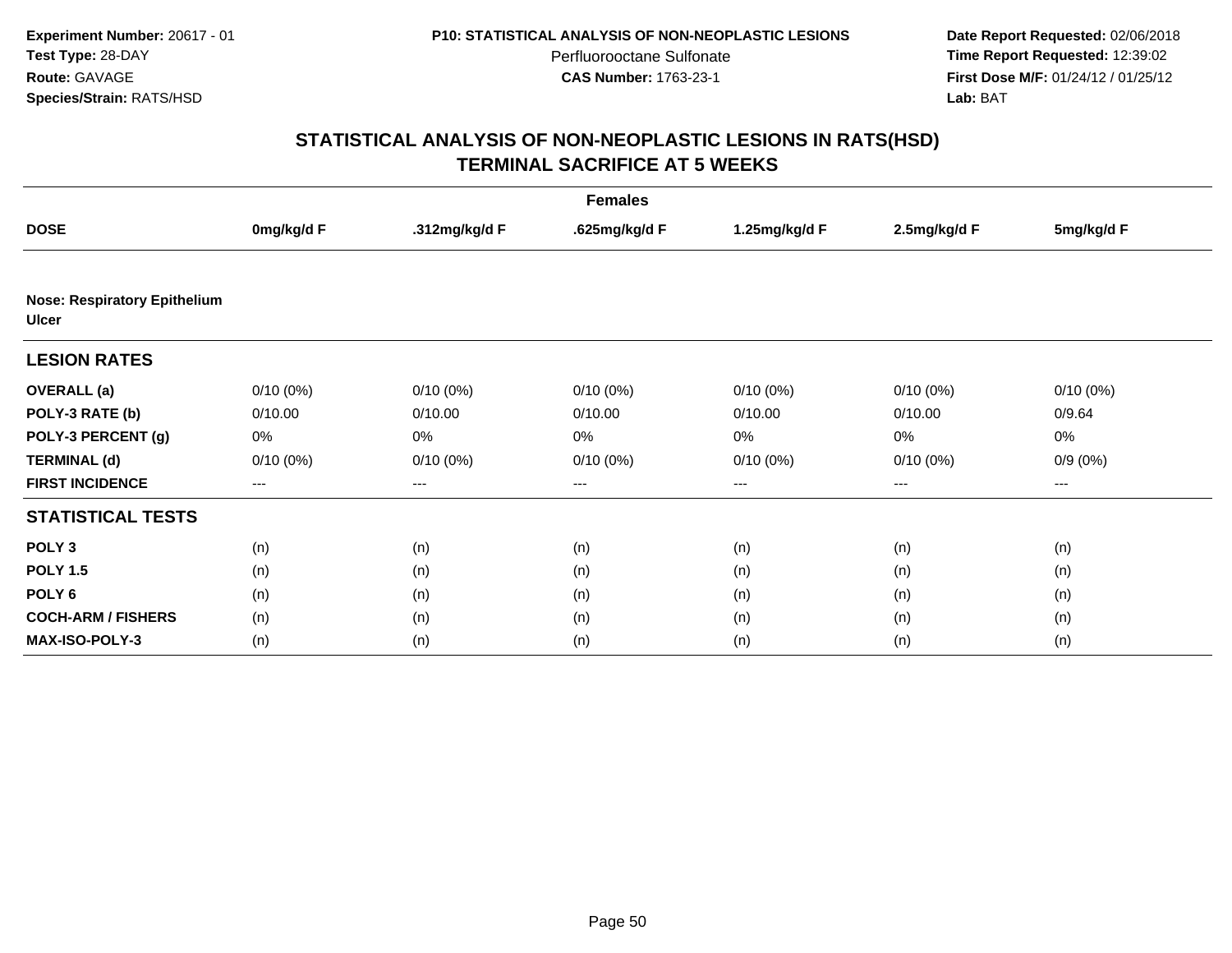**Date Report Requested:** 02/06/2018 **Time Report Requested:** 12:39:02 **First Dose M/F:** 01/24/12 / 01/25/12<br>**Lab:** BAT **Lab:** BAT

| <b>Females</b>                                                 |            |               |               |               |              |              |
|----------------------------------------------------------------|------------|---------------|---------------|---------------|--------------|--------------|
| <b>DOSE</b>                                                    | 0mg/kg/d F | .312mg/kg/d F | .625mg/kg/d F | 1.25mg/kg/d F | 2.5mg/kg/d F | 5mg/kg/d F   |
|                                                                |            |               |               |               |              |              |
| <b>Spleen</b><br><b>Extramedullary Hematopoiesis Decreased</b> |            |               |               |               |              |              |
| <b>LESION RATES</b>                                            |            |               |               |               |              |              |
| <b>OVERALL</b> (a)                                             | 2/10 (20%) | 3/10 (30%)    | $3/10(30\%)$  | 8/10 (80%)    | 10/10 (100%) | 10/10 (100%) |
| POLY-3 RATE (b)                                                | 2/10.00    | 3/10.00       | 3/10.00       | 8/10.00       | 10/10.00     | 10/10.00     |
| POLY-3 PERCENT (g)                                             | 20%        | 30%           | 30%           | 80%           | 100%         | 100%         |
| <b>TERMINAL (d)</b>                                            | 2/10 (20%) | 3/10 (30%)    | 3/10 (30%)    | 8/10 (80%)    | 10/10 (100%) | 9/9 (100%)   |
| <b>FIRST INCIDENCE</b>                                         | 29(T)      | 29 (T)        | 29 (T)        | 29 (T)        | 29 (T)       | 25           |
| <b>STATISTICAL TESTS</b>                                       |            |               |               |               |              |              |
| POLY <sub>3</sub>                                              | P<0.001**  | $P = 0.500$   | $P = 0.500$   | P=0.004**     | P<0.001**    | P<0.001**    |
| <b>POLY 1.5</b>                                                | P<0.001**  | $P = 0.500$   | $P = 0.500$   | P=0.004**     | P<0.001**    | P<0.001**    |
| POLY <sub>6</sub>                                              | P<0.001**  | $P = 0.500$   | $P = 0.500$   | P=0.004**     | P<0.001**    | P<0.001**    |
| <b>COCH-ARM / FISHERS</b>                                      | P<0.001**  | $P = 0.500$   | $P = 0.500$   | $P=0.012*$    | P<0.001**    | P<0.001**    |
| <b>MAX-ISO-POLY-3</b>                                          | P<0.001**  | $P = 0.310$   | $P = 0.310$   | P<0.001**     | P<0.001**    | P<0.001**    |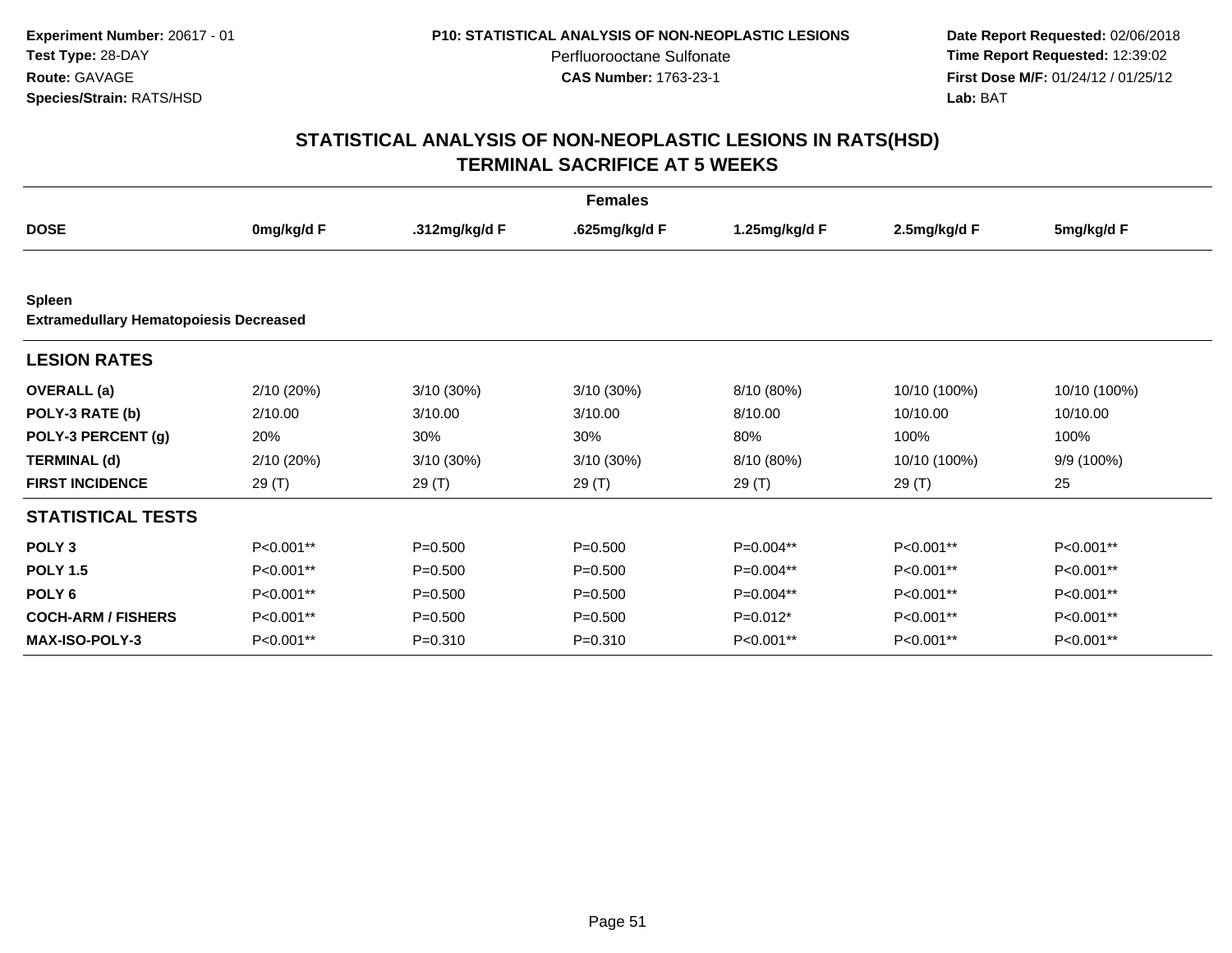**Date Report Requested:** 02/06/2018 **Time Report Requested:** 12:39:02 **First Dose M/F:** 01/24/12 / 01/25/12<br>**Lab:** BAT **Lab:** BAT

| <b>Females</b>                         |             |                   |               |                        |                        |              |
|----------------------------------------|-------------|-------------------|---------------|------------------------|------------------------|--------------|
| <b>DOSE</b>                            | 0mg/kg/d F  | .312mg/kg/d F     | .625mg/kg/d F | 1.25mg/kg/d F          | 2.5mg/kg/d F           | 5mg/kg/d F   |
|                                        |             |                   |               |                        |                        |              |
| Stomach, Forestomach<br>Hyperkeratosis |             |                   |               |                        |                        |              |
| <b>LESION RATES</b>                    |             |                   |               |                        |                        |              |
| <b>OVERALL</b> (a)                     | $0/10(0\%)$ | $0/0 (0\%)$       | $0/0 (0\%)$   | $0/0 (0\%)$            | $0/0 (0\%)$            | $1/10(10\%)$ |
| POLY-3 RATE (b)                        | 0/10.00     | 0/0.00            | 0/0.00        | 0/0.00                 | 0/0.00                 | 1/10.00      |
| POLY-3 PERCENT (g)                     | 0%          | 0%                | 0%            | 0%                     | 0%                     | 10%          |
| <b>TERMINAL (d)</b>                    | $0/10(0\%)$ | $0/0 (0\%)$       | $0/0 (0\%)$   | $0/0 (0\%)$            | $0/0 (0\%)$            | $0/9(0\%)$   |
| <b>FIRST INCIDENCE</b>                 | $---$       | $\qquad \qquad -$ | ---           | $\qquad \qquad \cdots$ | $\qquad \qquad \cdots$ | 25           |
| <b>STATISTICAL TESTS</b>               |             |                   |               |                        |                        |              |
| POLY <sub>3</sub>                      | (e)         | (e)               | (e)           | (e)                    | (e)                    | $P = 0.500$  |
| <b>POLY 1.5</b>                        | (e)         | (e)               | (e)           | (e)                    | (e)                    | $P = 0.500$  |
| POLY <sub>6</sub>                      | (e)         | (e)               | (e)           | (e)                    | (e)                    | $P = 0.500$  |
| <b>COCH-ARM / FISHERS</b>              | $P = 0.304$ | (e)               | (e)           | (e)                    | (e)                    | $P = 0.500$  |
| <b>MAX-ISO-POLY-3</b>                  | (e)         | (e)               | (e)           | (e)                    | (e)                    | $P = 0.158$  |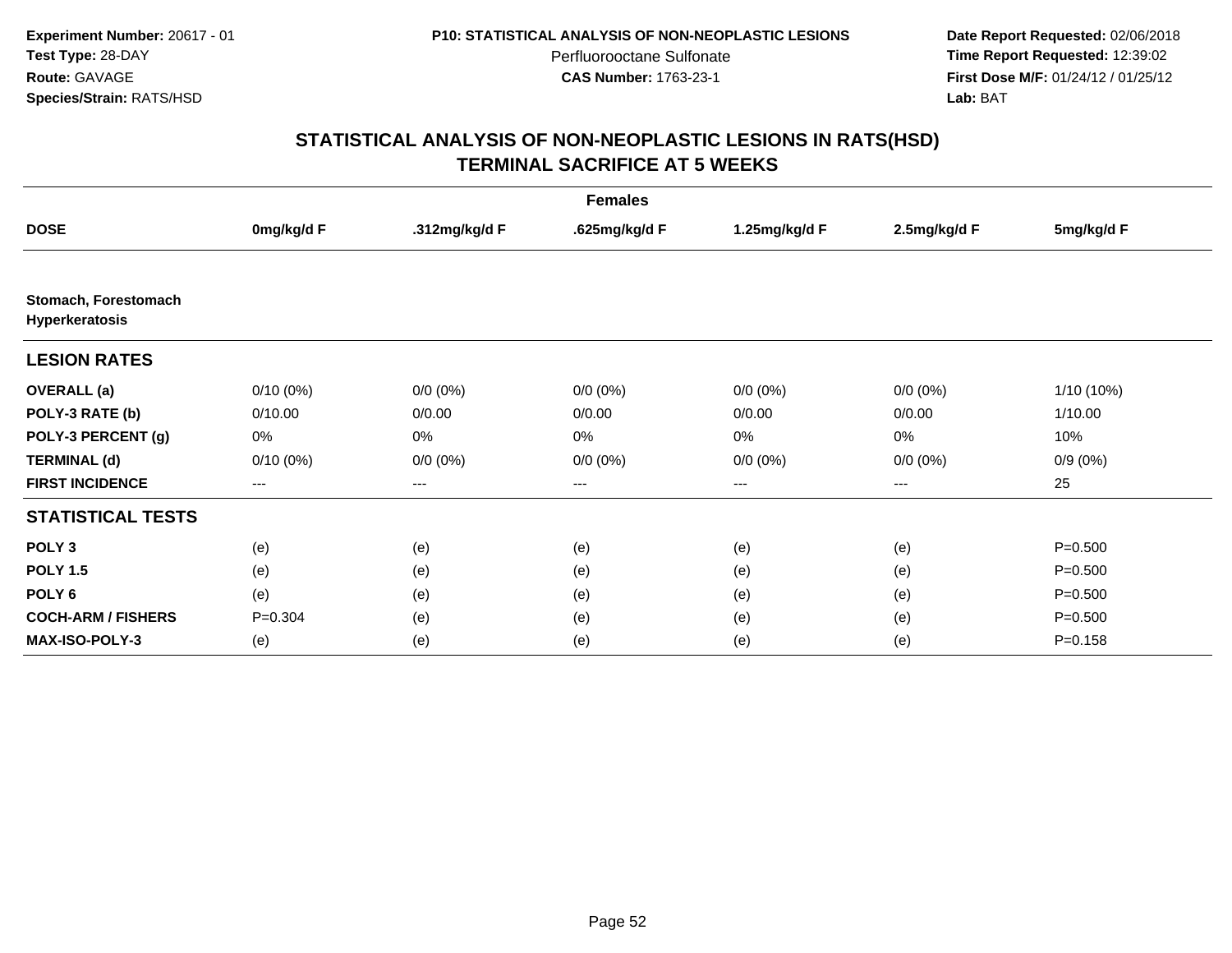**Date Report Requested:** 02/06/2018 **Time Report Requested:** 12:39:02 **First Dose M/F:** 01/24/12 / 01/25/12<br>**Lab:** BAT **Lab:** BAT

| <b>Females</b>                  |             |               |               |               |              |             |
|---------------------------------|-------------|---------------|---------------|---------------|--------------|-------------|
| <b>DOSE</b>                     | 0mg/kg/d F  | .312mg/kg/d F | .625mg/kg/d F | 1.25mg/kg/d F | 2.5mg/kg/d F | 5mg/kg/d F  |
|                                 |             |               |               |               |              |             |
| <b>Thymus</b><br><b>Atrophy</b> |             |               |               |               |              |             |
| <b>LESION RATES</b>             |             |               |               |               |              |             |
| <b>OVERALL</b> (a)              | $0/10(0\%)$ | $0/0 (0\%)$   | $0/0 (0\%)$   | $0/0 (0\%)$   | $0/10(0\%)$  | 1/10 (10%)  |
| POLY-3 RATE (b)                 | 0/10.00     | 0/0.00        | 0/0.00        | 0/0.00        | 0/10.00      | 1/10.00     |
| POLY-3 PERCENT (g)              | 0%          | 0%            | 0%            | 0%            | 0%           | 10%         |
| <b>TERMINAL (d)</b>             | $0/10(0\%)$ | $0/0 (0\%)$   | $0/0 (0\%)$   | $0/0 (0\%)$   | $0/10(0\%)$  | $0/9(0\%)$  |
| <b>FIRST INCIDENCE</b>          | ---         | $--$          | ---           | $--$          | ---          | 25          |
| <b>STATISTICAL TESTS</b>        |             |               |               |               |              |             |
| POLY <sub>3</sub>               | (e)         | (e)           | (e)           | (e)           | (e)          | $P = 0.500$ |
| <b>POLY 1.5</b>                 | (e)         | (e)           | (e)           | (e)           | (e)          | $P = 0.500$ |
| POLY 6                          | (e)         | (e)           | (e)           | (e)           | (e)          | $P = 0.500$ |
| <b>COCH-ARM / FISHERS</b>       | $P = 0.267$ | (e)           | (e)           | (e)           | (e)          | $P = 0.500$ |
| <b>MAX-ISO-POLY-3</b>           | (e)         | (e)           | (e)           | (e)           | (e)          | $P = 0.158$ |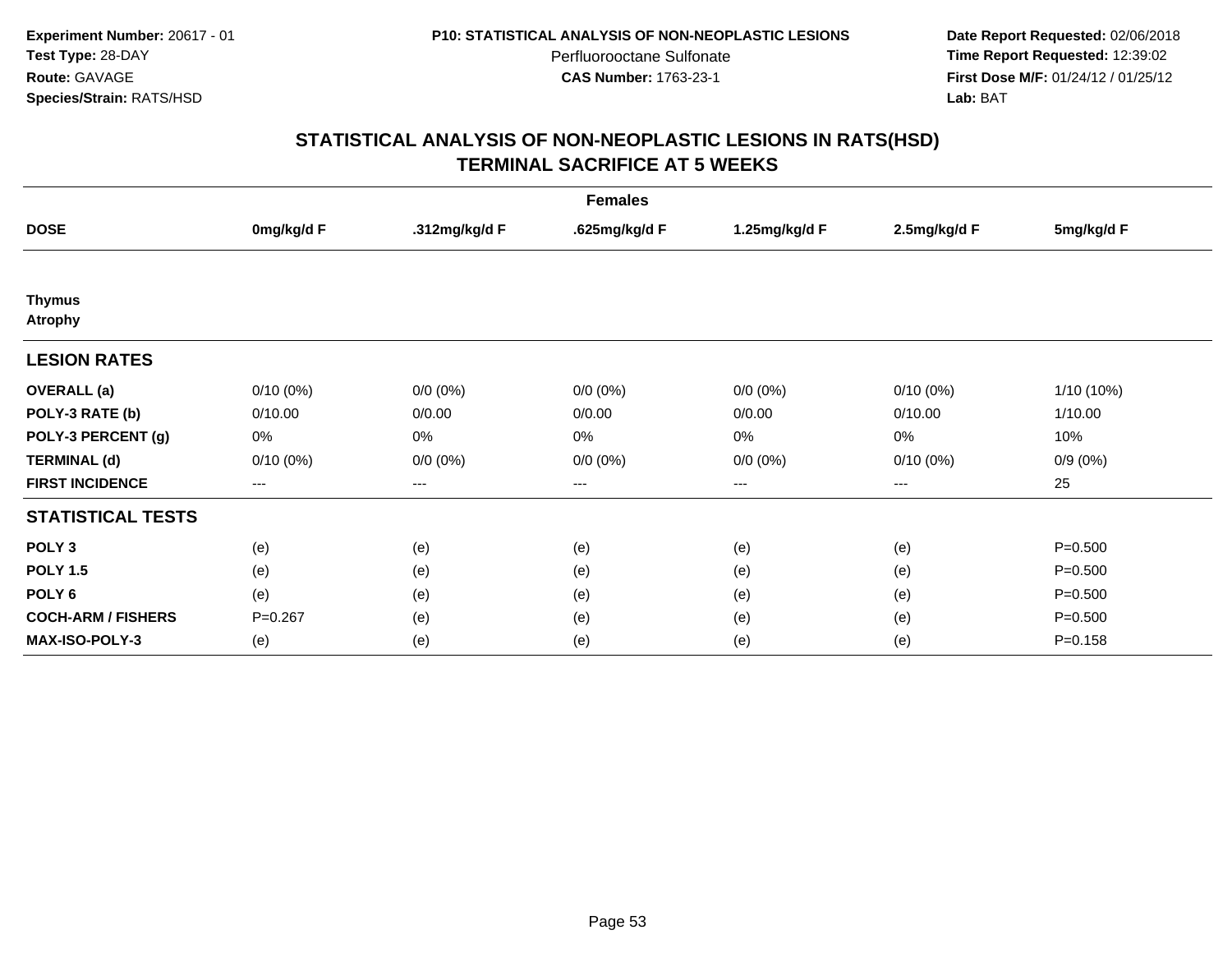**Date Report Requested:** 02/06/2018 **Time Report Requested:** 12:39:02 **First Dose M/F:** 01/24/12 / 01/25/12<br>**Lab:** BAT **Lab:** BAT

| <b>Females</b>                   |            |               |               |                   |              |              |
|----------------------------------|------------|---------------|---------------|-------------------|--------------|--------------|
| <b>DOSE</b>                      | 0mg/kg/d F | .312mg/kg/d F | .625mg/kg/d F | 1.25mg/kg/d F     | 2.5mg/kg/d F | 5mg/kg/d F   |
|                                  |            |               |               |                   |              |              |
| <b>Uterus</b><br><b>Dilation</b> |            |               |               |                   |              |              |
| <b>LESION RATES</b>              |            |               |               |                   |              |              |
| <b>OVERALL</b> (a)               | 2/10 (20%) | $0/0 (0\%)$   | $0/0 (0\%)$   | $0/0 (0\%)$       | $0/0 (0\%)$  | 1/10 (10%)   |
| POLY-3 RATE (b)                  | 2/10.00    | 0/0.00        | 0/0.00        | 0/0.00            | 0/0.00       | 1/9.64       |
| POLY-3 PERCENT (g)               | 20%        | 0%            | 0%            | 0%                | 0%           | 10.4%        |
| <b>TERMINAL (d)</b>              | 2/10 (20%) | $0/0 (0\%)$   | $0/0 (0\%)$   | $0/0 (0\%)$       | $0/0 (0\%)$  | 1/9 (11%)    |
| <b>FIRST INCIDENCE</b>           | 29 (T)     | $---$         | $---$         | $\qquad \qquad -$ | $---$        | 29 (T)       |
| <b>STATISTICAL TESTS</b>         |            |               |               |                   |              |              |
| POLY <sub>3</sub>                | (e)        | (e)           | (e)           | (e)               | (e)          | $P = 0.513N$ |
| <b>POLY 1.5</b>                  | (e)        | (e)           | (e)           | (e)               | (e)          | P=0.507N     |
| POLY <sub>6</sub>                | (e)        | (e)           | (e)           | (e)               | (e)          | P=0.522N     |
| <b>COCH-ARM / FISHERS</b>        | P=0.377N   | (e)           | (e)           | (e)               | (e)          | P=0.500N     |
| <b>MAX-ISO-POLY-3</b>            | (e)        | (e)           | (e)           | (e)               | (e)          | P=0.288N     |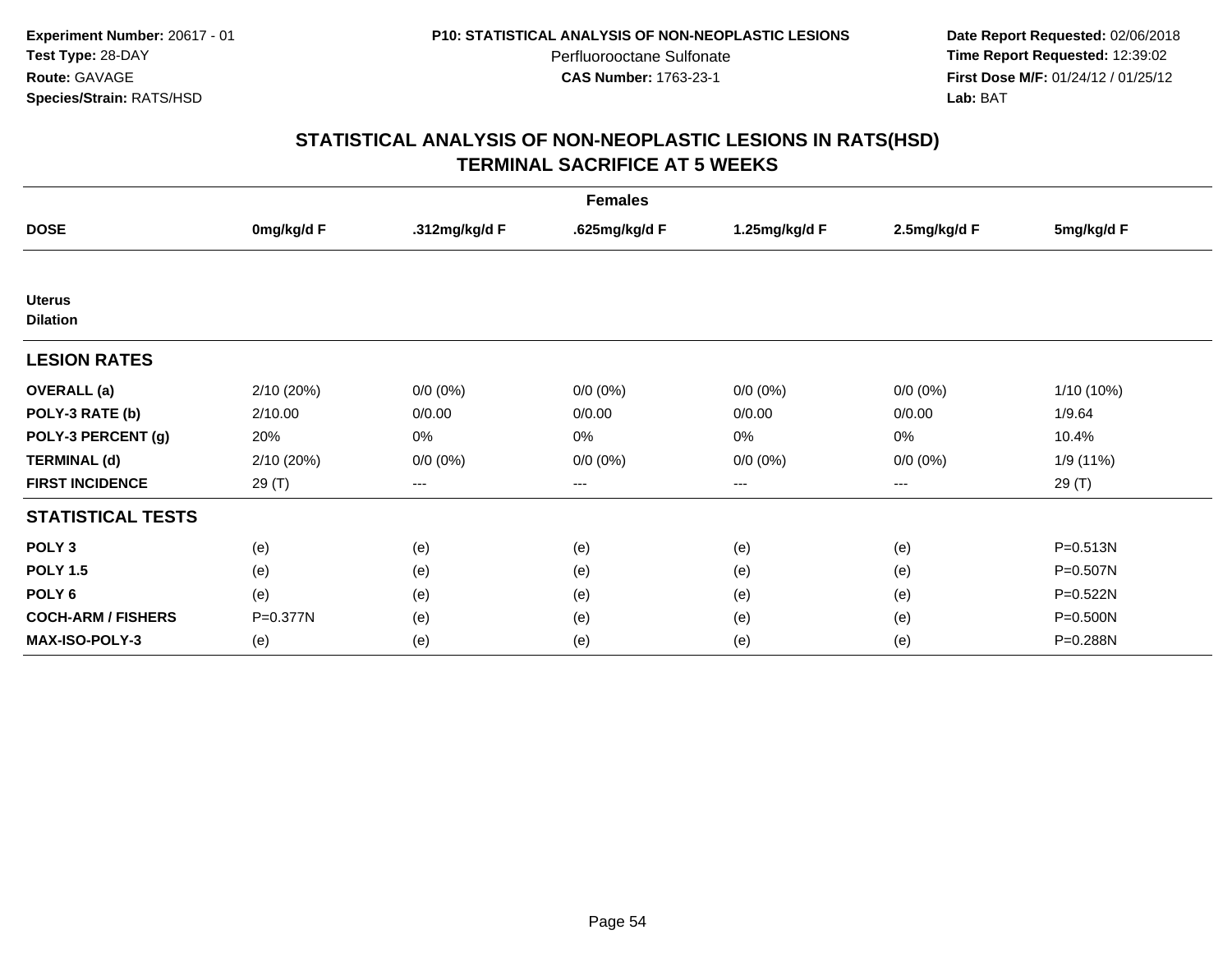**Date Report Requested:** 02/06/2018 **Time Report Requested:** 12:39:02 **First Dose M/F:** 01/24/12 / 01/25/12<br>**Lab:** BAT **Lab:** BAT

| <b>Females</b>                              |            |               |                   |               |                        |            |
|---------------------------------------------|------------|---------------|-------------------|---------------|------------------------|------------|
| <b>DOSE</b>                                 | 0mg/kg/d F | .312mg/kg/d F | .625mg/kg/d F     | 1.25mg/kg/d F | 2.5mg/kg/d F           | 5mg/kg/d F |
|                                             |            |               |                   |               |                        |            |
| <b>Uterus: Bilateral</b><br><b>Dilation</b> |            |               |                   |               |                        |            |
| <b>LESION RATES</b>                         |            |               |                   |               |                        |            |
| <b>OVERALL</b> (a)                          | 2/10 (20%) | $0/0(0\%)$    | $0/0 (0\%)$       | $0/0 (0\%)$   | $0/0 (0\%)$            | 1/10 (10%) |
| POLY-3 RATE (b)                             | 2/10.00    | 0/0.00        | 0/0.00            | 0/0.00        | 0/0.00                 | 1/9.64     |
| POLY-3 PERCENT (g)                          | 20%        | 0%            | 0%                | 0%            | 0%                     | 10.4%      |
| <b>TERMINAL (d)</b>                         | 2/10 (20%) | $0/0 (0\%)$   | $0/0 (0\%)$       | $0/0 (0\%)$   | $0/0 (0\%)$            | 1/9 (11%)  |
| <b>FIRST INCIDENCE</b>                      | 29 (T)     | $---$         | $\qquad \qquad -$ | ---           | $\qquad \qquad \cdots$ | 29 (T)     |
| <b>STATISTICAL TESTS</b>                    |            |               |                   |               |                        |            |
| POLY <sub>3</sub>                           | (e)        | (e)           | (e)               | (e)           | (e)                    | P=0.513N   |
| <b>POLY 1.5</b>                             | (e)        | (e)           | (e)               | (e)           | (e)                    | P=0.507N   |
| POLY <sub>6</sub>                           | (e)        | (e)           | (e)               | (e)           | (e)                    | P=0.522N   |
| <b>COCH-ARM / FISHERS</b>                   | P=0.377N   | (e)           | (e)               | (e)           | (e)                    | P=0.500N   |
| <b>MAX-ISO-POLY-3</b>                       | (e)        | (e)           | (e)               | (e)           | (e)                    | P=0.288N   |